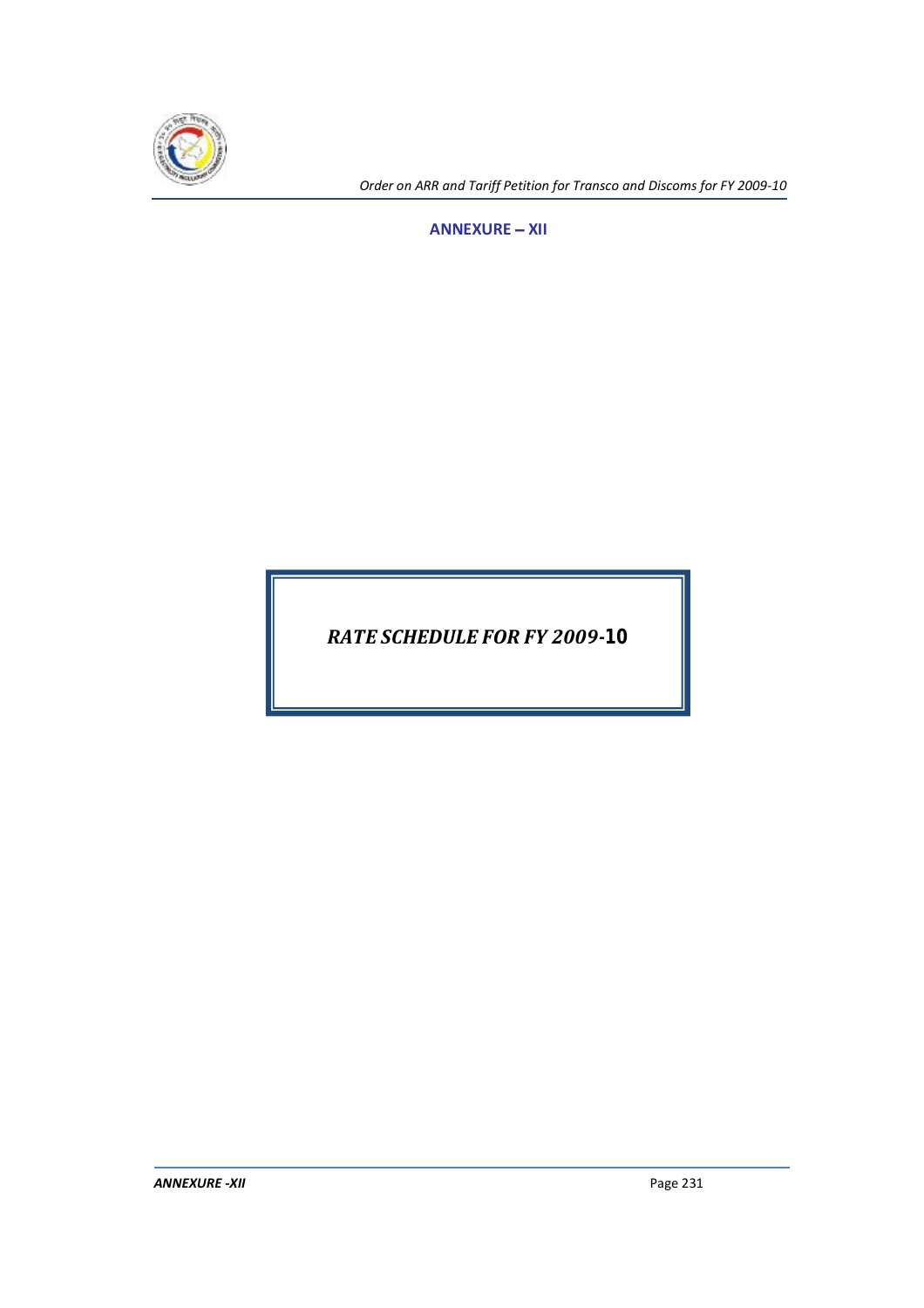

## **RETAIL TARIFFS FOR FINANCIAL YEAR 2009-10:**

The Uttar Pradesh Electricity Regulatory Commission (UPERC), in exercise of power vested in it under Section 24 of the Electricity Reforms Act, 1999 and Section 61 & 62 of the Electricity Act, 2003 & vide its Order dated 31.3.2010 on the ARR / Tariff Petitions filed by four Govt. owned distribution companies viz. PaVVNL (Meerut), MVVNL (Lucknow), PVVNL (Varanasi), & DVVNL (Agra) for the FY 2009-10 has determined the retail supply tariffs that will be charged from the different category of consumers existing under these four DISCOMS. The Retail Tariffs as determined under this Tariff Order shall also apply provisionally to the consumers in the area of operations of M/s. KESCO and M/s. NPCL till separate Tariff Orders for FY 2009-10 are issued in their case.

## **GENERAL PROVISIONS:**

These provisions shall apply to all categories unless specified otherwise and are integral part of the Rate Schedule.

# **1. NEW CONNECTIONS:**

- (i) All new connections shall be given as per the applicable provisions of Supply Code and shall be released in multiples of KW only. Further, for tariff application purposes fractional kW loads (if any) of already existing consumers shall be treated as next higher kW load;
- (ii) New connection of 25 kW & above loads for Light, Fan & Power and 25 BHP & above for Motive Power Loads shall be given with installation of demand recording Static Tri-vector Meter (TVM) or TOD meters as may be appropriate. Licensee shall ensure installation of Tri-vector Meter (TVM) or TOD meters (Demand Recording Meters), (as may be appropriate) on all existing consumers with load of 25 kW/ 25 BHP and above as the case may be.

# **2. READING OF METERS:**

As per applicable provisions of Supply Code.

# **3. BILLING WHEN METER IS NOT ACCESSIBLE OR NOT READ (NA / NR BILLS - PROVISIONAL PAYMENT):**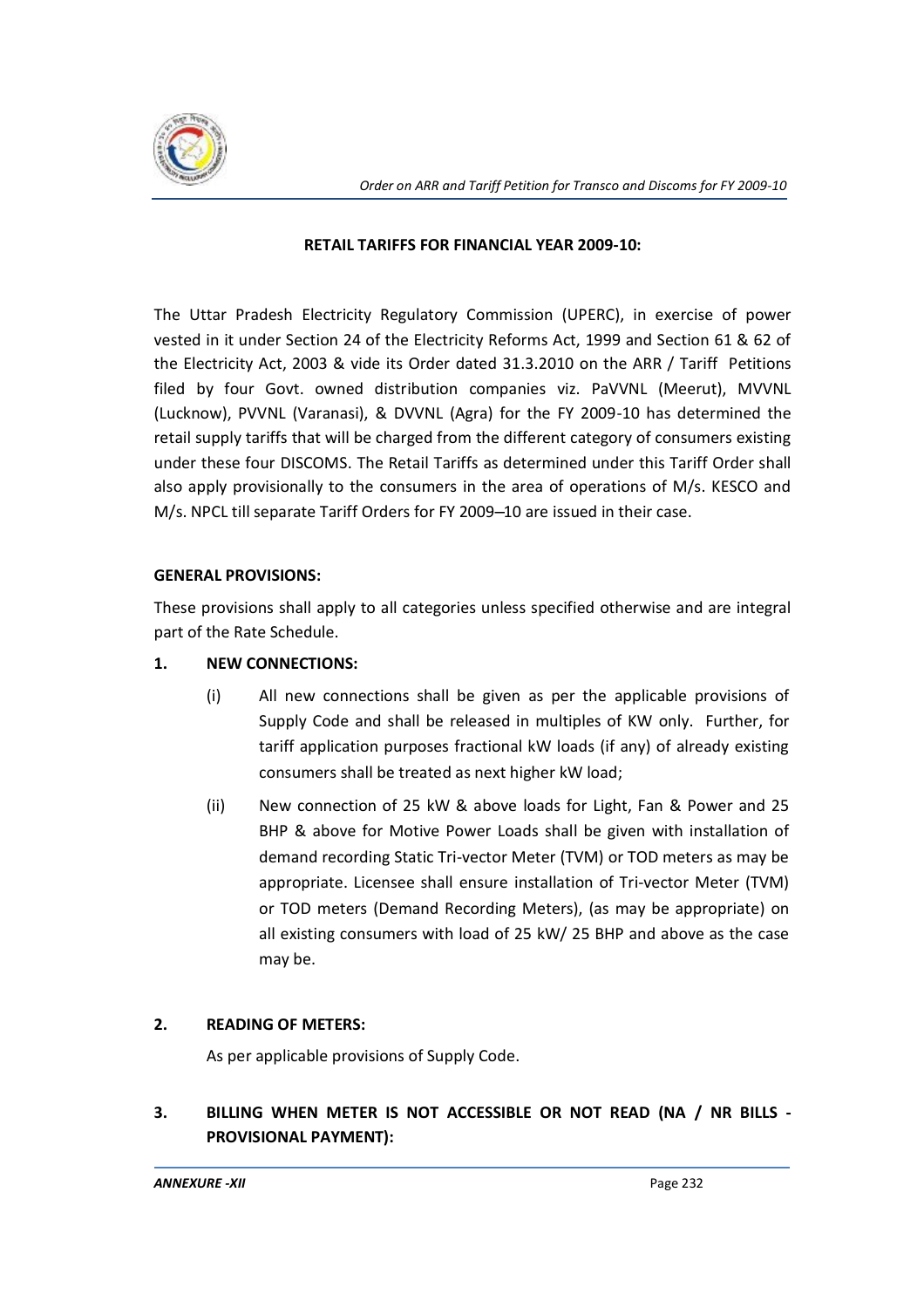

As per the provisions of applicable Supply Code with a provision of penalty of Rs. 300 / kW /month for the purposes of Clause 6.2(c) of applicable Supply Code.

# **4. BILLING IN CASE OF DEFECTIVE METERS:**

As per the applicable provisions of Supply Code

# **5. KVAH TARIFF:**

'kVAh based tariffs' shall be applicable on all consumers having contracted load of 25 kW & above for Light, Fan & Power and 25 BHP & above for Motive Power Loads, under different categories with static TVM / TOD meters installed (as appropriate).

The rates prescribed in different categories in terms of kW and kWh will be converted into appropriate kVA and kVAh by multiplying Fixed / Demand Charges, Energy Charges and Minimum Charges by an average power factor of 0.90. Similarly, the Fixed / Demand Charges and Minimum Charges expressed in BHP can be converted into respective kVA rates in accordance with formula given below:

# **Demand Charges in kVA = (Demand Charges in BHP \* 0.90) /0 .746**

By applying the same formula Fixed Charges & Minimum Charges can also be calculated.

**Note:** If the power factor of a consumer is leading and is within the range of 0.95 -1.00, then for tariff application purposes such leading power factor shall be treated as unity. The bills of such consumers shall be prepared accordingly. However, if the leading power factor is below 0.95 (lead) then the consumer shall be billed as per the kVAh reading indicated by the meter. However, the aforesaid provision of treating power factor below 0.95 (lead) as the commensurate lagging power factor for the purposes of billing shall not be applicable on HV-3 category and shall be treated as unity. Hence, for HV-3, lag + lead logic of the meter should not be used and "lag only" logic of the meter should be provided which blocks leading kVARh thereby treating leading power factor as unity and registering instantaneous kWh as instantaneous kVAh in case of leading power factor.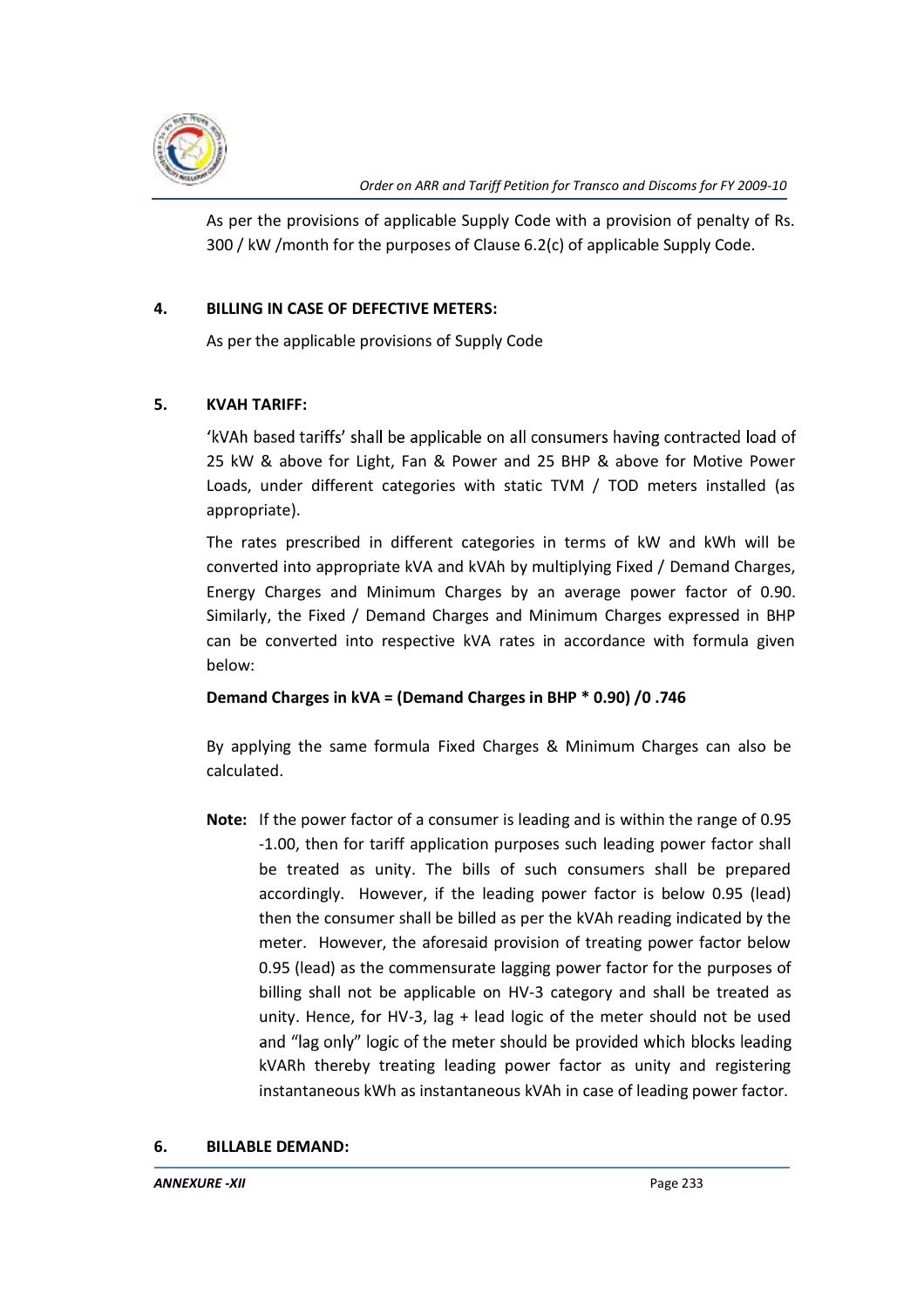

For all consumers having static Tri-vector Meter / TOD Meters (Demand Recording Meters) installed, the billed demand during a month shall be the actual maximum demand as indicated by TVM / TOD meter (can be in parts of kVA) or 75% of the contracted load, whichever is higher. The contracted load in kW shall be divided by a power factor of 0.90 to work out the equivalent contracted load in kVA and rounded off to nearest integer.

# **7. SURCHARGE/PENALTY:**

# **(i) DELAYED PAYMENT:**

If a consumer fails to pay his electricity bill by the due date specified therein, a late payment surcharge shall be levied at 1.25 % per month; up-to first three months and subsequently  $\omega$  1.5% per month. Late payment surcharge shall be calculated proportionately for the number of days for which the payment is delayed beyond the due date specified in the bill and levied on the unpaid amount of the bill excluding surcharge. Imposition of this surcharge is without prejudice to the right of the Licensee to disconnect the supply or take any other measure permissible under the law.

# **(ii) CHARGES FOR EXCEEDING CONTRACTED DEMAND:**

If the maximum demand in any month of a consumer having TVM / TOD / Demand recording meters does not exceed the Contracted Demand beyond 10% then such excess demand shall be levied at normal rate as charged for exceeding contracted demand apart from the demand charge recovery as per the maximum demand recorded by the meter.

However, if the demand exceeds the contracted demand by more than 10%; then such excess demand shall be levied at twice the normal rate apart from the demand charge on the maximum demand indicated by the meter.

This additional charge shall be without prejudice to the licensee's right to take such other appropriate action including disconnection of supply, as may be deemed necessary to restrain the consumer from exceeding his contracted load.

Any surcharge/penalty shall be over and above the minimum charge, if the consumption bill of the consumer is being prepared on the basis of minimum charge.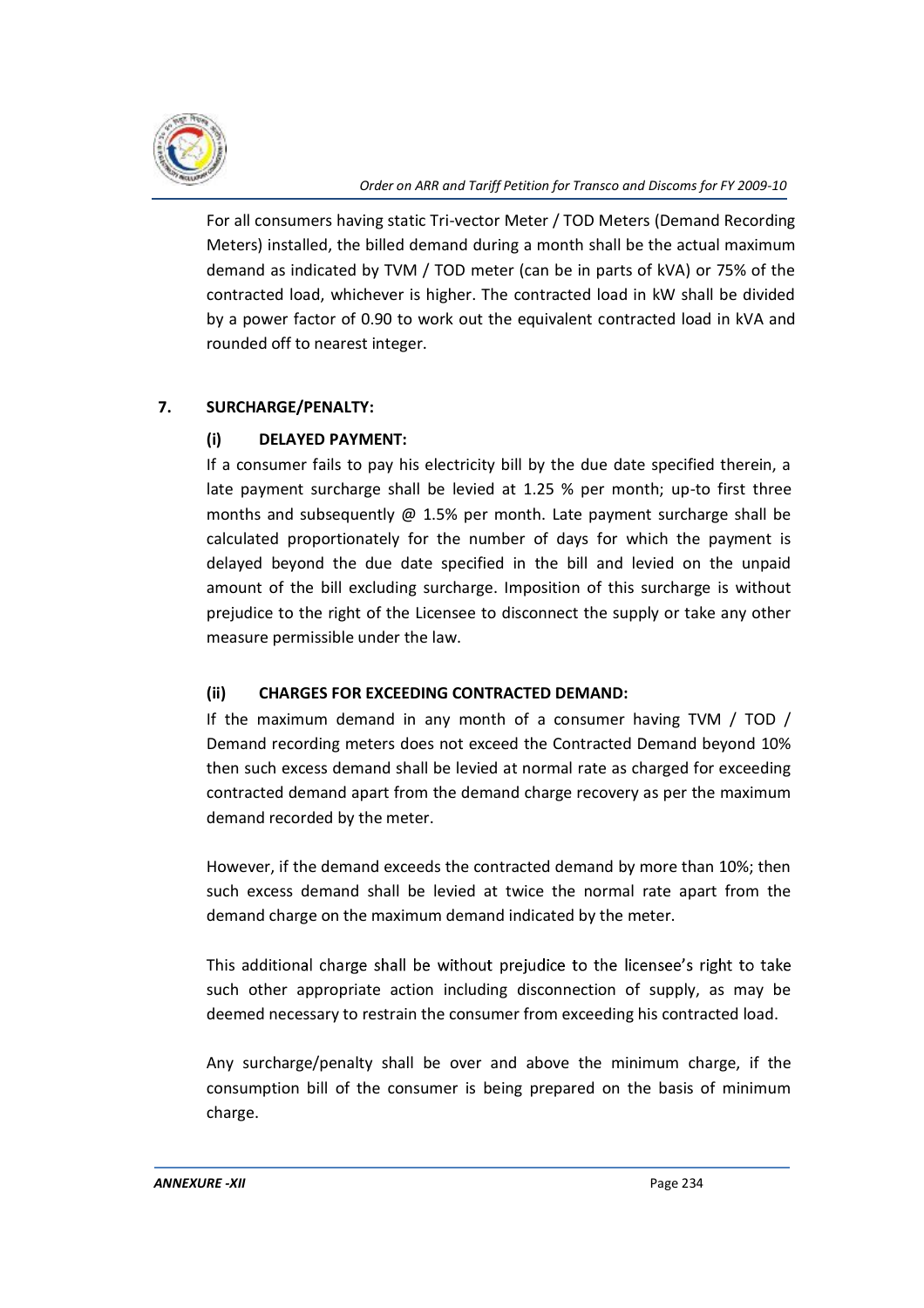

## **8. POWER FACTOR SURCHARGE:**

- (i) It shall be obligatory for all consumers to maintain an average power factor of more than 0.85 during any billing period. No new connections of motive power loads / inductive loads above 3 kW, other than under LMV-1 and LMV-2 category, and / or of welding transformers above 1kVA shall be given, unless shunt capacitors having I.S.I specifications of appropriate ratings are installed, as **ANNEXURE - XIV**.
- (ii) In respect of the consumers with or without static TVMs, excluding consumers under LMV-1 category up to connected load of 10 kW and LMV-2 category up to connected load of 5 kW, if on inspection it is found that capacitors of appropriate rating are missing or in-operational and licensee can prove that the absence of capacitor is bringing down the power factor of the consumer below the obligatory norm of 0.85; then a surcharge of 15% of the amount of bill shall be levied on such consumers. Licensee may also initiate action under the relevant provisions of the Electricity Act, 2003, as amended from time to time.

Notwithstanding above the licensee also has a right to disconnect the power supply, if the power factor falls below 0.75.

(iii) Power factor surcharge shall however, not be levied during the period of disconnection on account of any reason whatsoever and where consumer is being billed on kVAh consumption basis.

# **9. INCENTIVE SCHEME FOR REDUCING DISTRIBUTION LOSSES:**

These schemes shall be applicable for all consumers under LMV-1 (excluding bulk load consumers getting supply at single point covered under 3 (b) of LMV 1 Rate Schedule), LMV -2 & LMV-6 categories.

# **(a) FOR INDIVIDUAL CONSUMERS:**

Individual consumers from LMV-1, LMV-2 & LMV-6 categories who give their consent for installation of check meter outside their premises on electricity pole or otherwise in a separate or collective meter housing created for the purpose, from which supply is extended to them, shall be provided a discount of 5% on energy charge applicable to them provided the variation in the reading of the consumer meter and the check meter is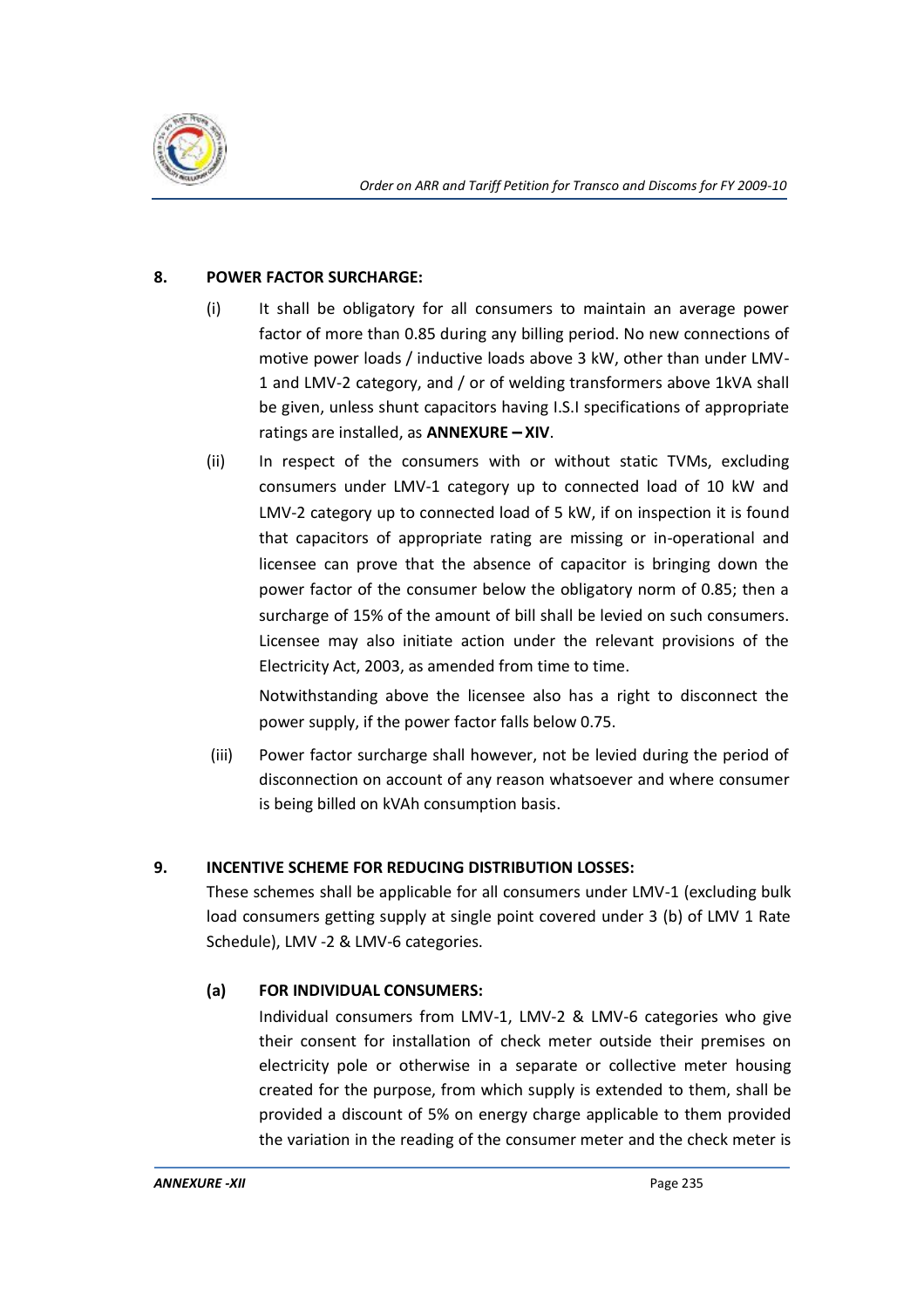

less than 2%. The expenses incurred on installation of such pole with check meter outside the premises of the consumer or for creation of meter rooms (housing individual meters) with check meter shall be borne by the distribution licensee of the area and the Commission shall allow the expenses so incurred on this account by the licensee as pass through in the future ARR requirement. In case licensee is unable to make such arrangement after a consumer has given his consent because of financial constraint or otherwise, it may allow the consumer to procure a standard make meter and cable at standard price (as may be prescribed by the licensee for this purpose), and get the meter installed outside the premises. In all such cases, the expenses incurred by the consumer, i.e. cost of meter, cabling and other associated costs (standard costs as prescribed by the licensee), shall be adjusted in the 12 subsequent bills of the consumer.

## **(b) ON DISTRIBUTION TRANSFORMER BASIS:**

If a group of consumers, either of same category or of mixed category, fed through a particular distribution transformer, on their own initiative, are able to show to the licensee that the distribution losses (energy supplied from LT side of the transformer  $-$  total energy recorded by individual consumer meters) on power supplied from their transformer is less than 8%, they shall be charged on the rate of charge given in their respective rate schedule with a rebate of 25 paise per unit on their energy charges. For consumers whose meters are defective the energy consumption shall be taken as average of past three billing cycle and the distribution losses shall be assessed accordingly.

#### **NOTE:**

- 1. For the purposes of implementation of above schemes, the licensee shall ensure installation of meters on the pole outside the premises of the consumer / distribution transformers within one month of such request in writing by the consumer/ representative of group of consumers. For applicability of the scheme (b) installation of meter at distribution transformer shall remain undivided responsibility of the licensee.
- 2. Consumers shall however note that they shall be entitled to rebate under any one of the incentive schemes detailed above at a time.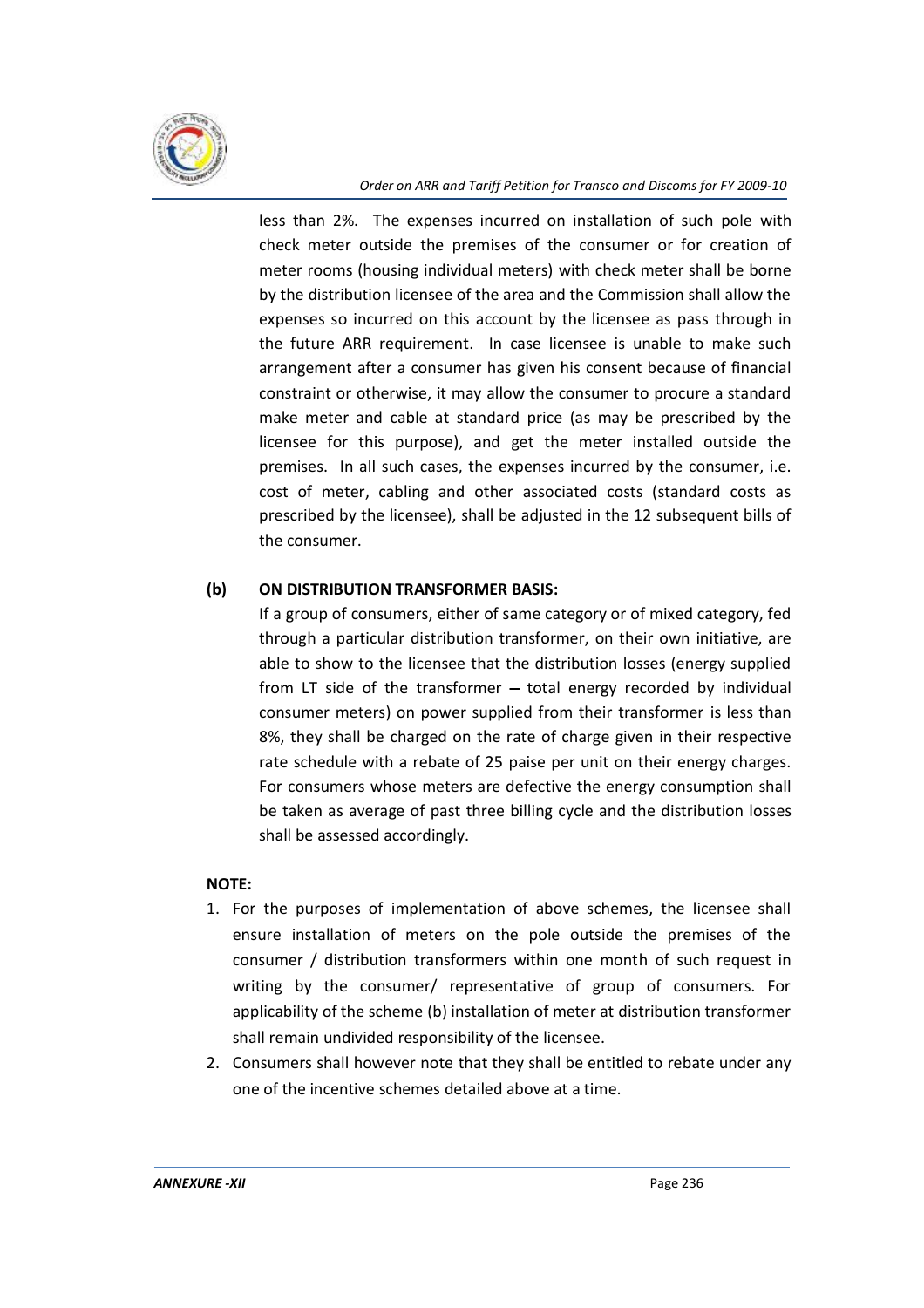

## **10. PROTECTIVE LOAD:**

Consumers getting supply on independent feeder at 11kV & above voltage, emanating from sub-station, may opt for facility of protective load and avail supply during the period of scheduled rostering imposed by the licensee, except under emergency rostering. An additional charge  $\omega$  100% of base demand charges fixed per month shall be levied on the contracted protective load each month. During the period of scheduled rostering, the load shall not exceed the sanctioned protective load. In case the consumer exceeds the sanctioned protective load during scheduled rostering, he shall be liable to pay twice the prescribed charges for such excess load. The charges on account of protective load shall not be taken into account towards computation of minimum charge.

# **11. ROUNDING OFF:**

All bills will be rounded off to the nearest rupee.

# **12. OPTION OF MIGRATION TO HV2 CATEGORY:**

The consumer under LMV-1, LMV-2, LMV-4 and LMV-6 with contracted load above 50 kW and getting supply at 11 kV & above voltage shall continue to have an option to migrate to the HV-2 category. Furthermore, the consumers shall have an option of migrating back to the original category, if he so desires.

# **13. PRE-PAID METERS / AUTOMATIC METER READING SYSTEM:**

In line with the directive given in the last tariff order, the Commission directs the licensees to expedite the process of introduction of pre-paid meters on all government connections and public institutions wanting to opt for with loads below 45 kW and installation of automatic meter reading systems for loads above 45 kW. The Commission directs the licensees to submit a bi-monthly progress report intimating the status in this regard.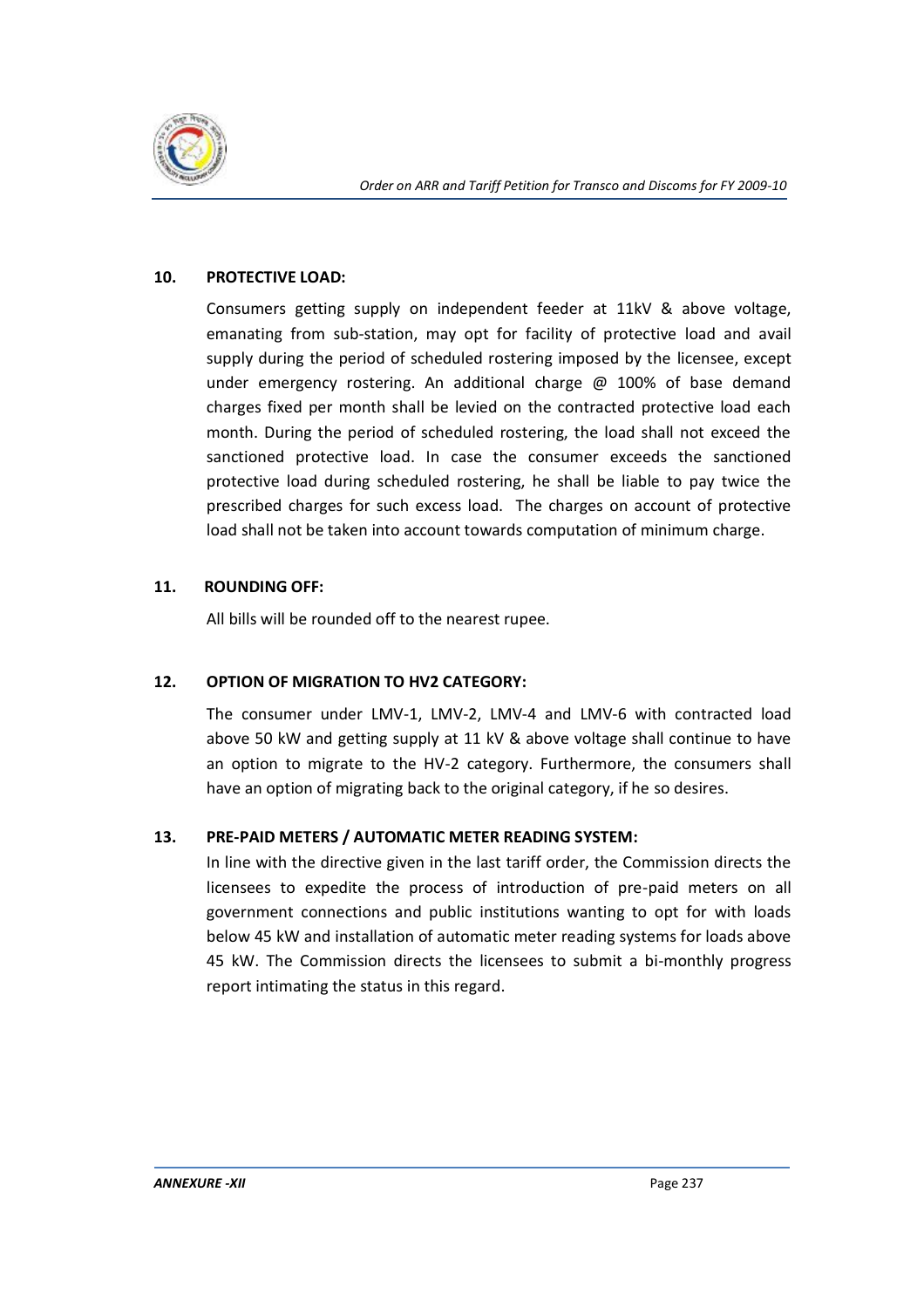

*Order on ARR and Tariff Petition for Transco and Discoms for FY 2009-10*

## **RATE SCHEDULE LMV - 1:**

#### **DOMESTIC LIGHT, FAN & POWER:**

#### **1. APPLICABILITY:**

This schedule shall apply to:

- a) Residential premises for Light, Fan & Power and other domestic purposes, Janata Service Connections, Kutir Jyoti Connections, Places of Worship e.g. Temples, Mosques, Gurudwaras, Churches and Electric Crematoria.
- b) Mixed Loads

## **i. 50 kW and above**

- a. Registered Societies, Residential Colonies / Townships, Residential Multi-Storied Buildings with mixed loads (getting supply at single point) with the condition that 70% of the total contracted load shall be exclusively for the purposes of domestic light, fan and power. The above mixed load, within 70%, shall also include the load required for lifts, water pumps and common lighting,
- b. Cantonments (mixed load without any restriction) and any other defence installation outside cantonment with predominantly domestic load (domestic load more than 50%)
- **ii. Less than 50 kW**

For mixed loads less than 50 kW, however, if some portion of the above load is utilized for conduct of business for non-domestic purposes then the entire energy consumed shall be charged under the rate schedule of higher charge.

#### **2**. **CHARACTER AND POINT OF SUPPLY:**

As per the applicable provisions of Supply Code.

#### **3. RATE OF CHARGE:**

Rate of charge gives the fixed and energy charges at which the consumer shall be billed for his consumption during the billing period applicable to the category: (a) Consumers getting supply as per 'Rural Schedule'

| <b>Description</b> | <b>Fixed charge</b>         | Energy charge) |
|--------------------|-----------------------------|----------------|
| i) Un-metered      | Rs. 125 / connection/ month | Nil            |
| ii) Metered        | Rs. 15 /kW/ month           | Rs. 1.00 / kWh |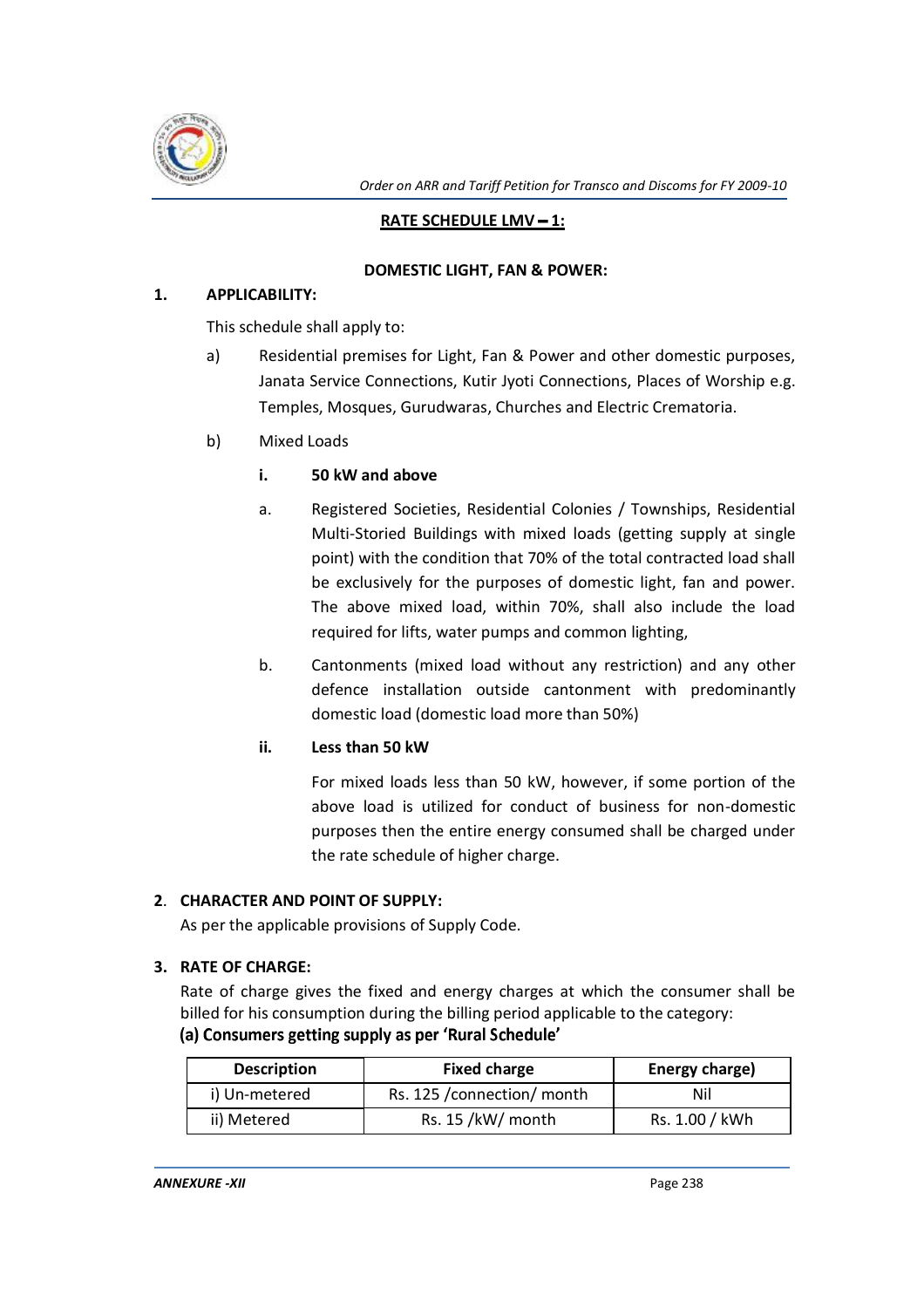

## **(b) Supply at Single Point for bulk loads:**

| <b>Description</b>                              | <b>Fixed Charge</b> | <b>Energy Charge</b> |
|-------------------------------------------------|---------------------|----------------------|
| For<br>Townships, Registered<br>Societies,      | Rs. 40.00 / kW/     | Rs.3.20/kWh          |
| Residential Colonies, multi-storied residential | Month               |                      |
| complexes (including lifts, water pumps and     |                     |                      |
| common lighting within the premises) with       |                     |                      |
| loads 50 kW and above with the restriction      |                     |                      |
| that at least 70% of the total contracted load  |                     |                      |
| is meant exclusively for the domestic light,    |                     |                      |
| fan and power purposes and for Cantonments      |                     |                      |
| (Mixed Loads without any load restriction),     |                     |                      |
| defence installation outside the cantonment     |                     |                      |
| with predominantly domestic load (domestic      |                     |                      |
| load more than 50%)                             |                     |                      |

The body seeking the supply at Single point for bulk loads under this category shall be considered as a deemed franchisee of the Licensee.

# **(c) OTHER METERED DOMESTIC CONSUMERS:**

**1. Lifeline consumers:** Consumers with contracted load of 1 kW, energy consumption upto 150 kWh/month.

| <b>Description</b>          | <b>Fixed Charge</b>   | <b>Energy Charge</b> |
|-----------------------------|-----------------------|----------------------|
| Loads of 1 kW only and for  | Rs. 50.00 / kW/ Month | Rs. 1.90/ kWh        |
| consumption upto 100 kWh /  |                       |                      |
| month (0 to 100 kWh/Month)  |                       |                      |
| Loads of 1 kW only and for  |                       | Rs. 2.50/ kWh        |
| consumption above 100 kWh / |                       |                      |
| month upto 150 kWh/month    |                       |                      |
| (101 to 150 kWh/Month)      |                       |                      |

**2. Others:** Other than life line consumers (i.e. consumers who do not qualify under the criteria laid down for lifeline consumers.)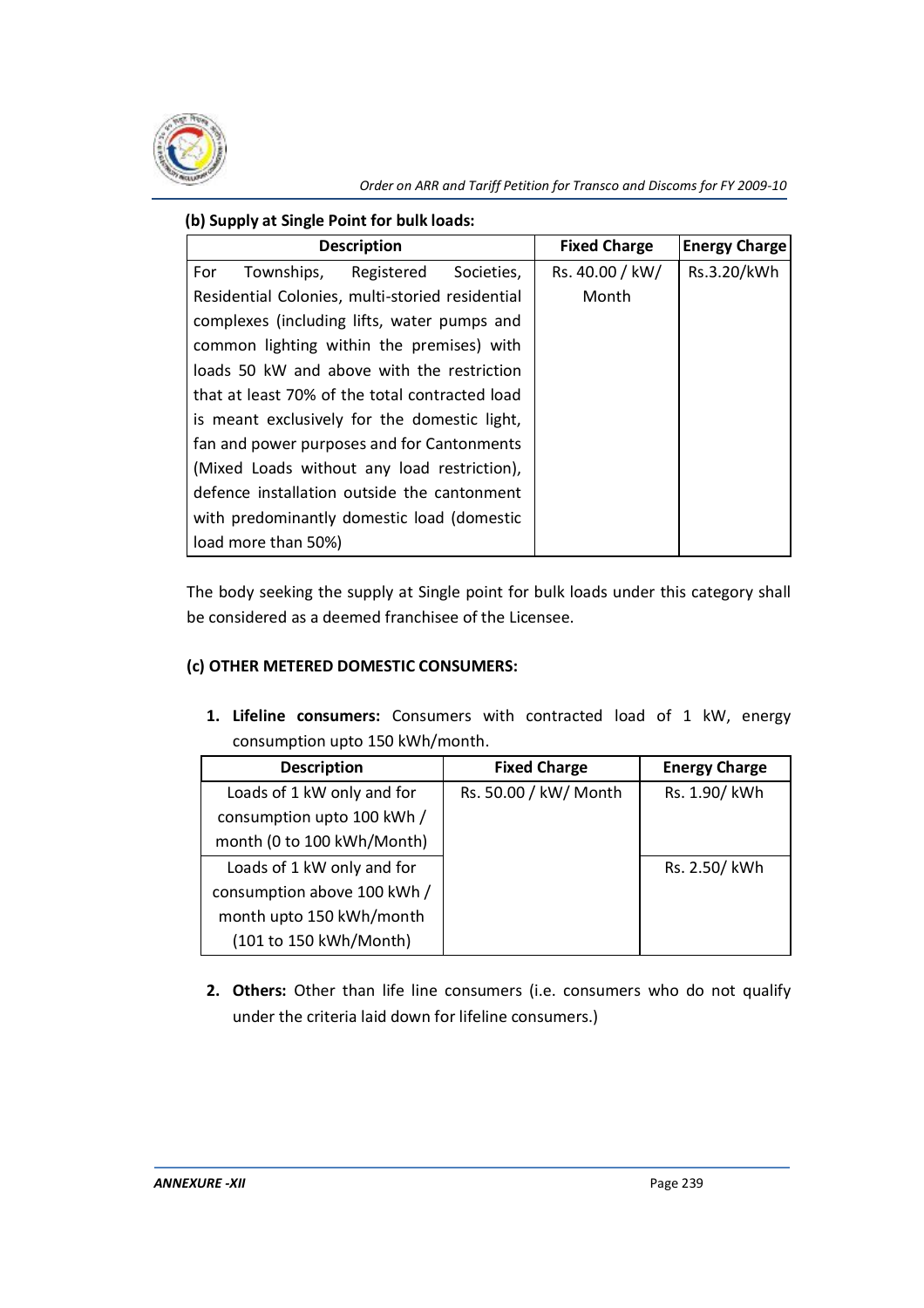

*Order on ARR and Tariff Petition for Transco and Discoms for FY 2009-10*

| <b>Description</b> | <b>Consumption Range</b>                                       | <b>Fixed Charge</b>            | <b>Energy Charge</b> |
|--------------------|----------------------------------------------------------------|--------------------------------|----------------------|
|                    | Upto 200 kWh / Month                                           | Rs. 65.00 / kW/   Rs. 3.45/kWh |                      |
| All loads          | Above 200 kWh / Month<br>(From 201 <sup>st</sup> unit onwards) | Month                          | Rs. 3.80/kWh         |

# **Note:**

1. For all consumers under this category the maximum demand during the month recorded by the meter has to be essentially indicated in their monthly bills. However, this condition would be mandatory only in case meter reading is done by the licensee. Accordingly, if the bill is being prepared on the basis of reading being submitted by the consumer then the consumer would not be liable to furnish maximum demand during the month and his bill would not be held back for lack of data on maximum demand. Recording of such maximum demand will be used for the purposes of system planning and consumer education in the current tariff year.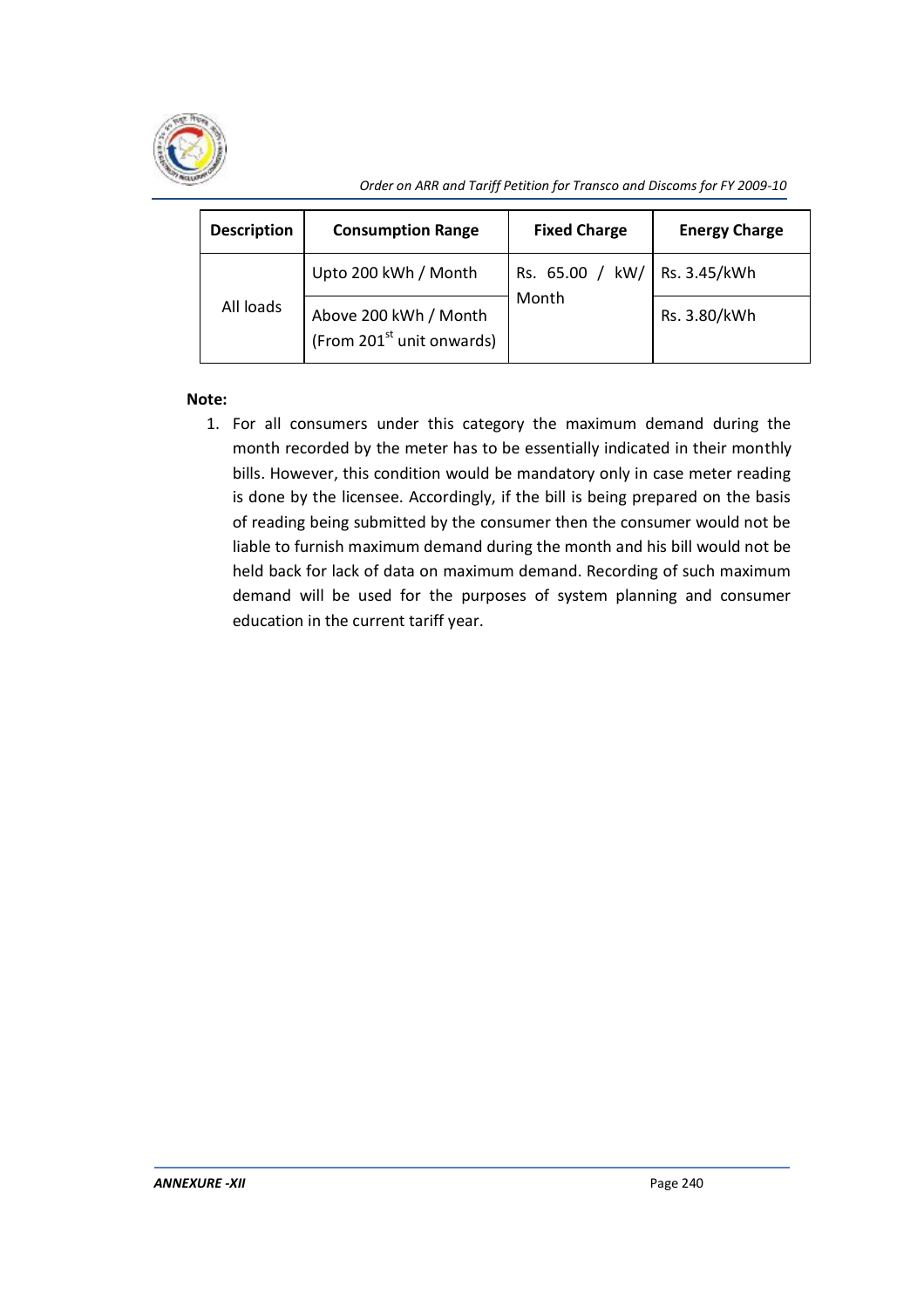

## **RATE SCHEDULE LMV-2:**

#### **NON DOMESTIC LIGHT, FAN AND POWER:**

## **1. APPLICABILITY:**

This schedule shall apply to all consumers using electric energy for Light, Fan and Power loads for Non Domestic purposes, like all type of Shops, Hotels, Restaurants, Private Guest Houses, Private Transit Hostels, Private Students Hostels, Marriage Houses, Show-Rooms, Commercial / Trading Establishments, Cinema and Theatres, Banks, Cable T.V. Operator, Telephone Booths / PCO (STD / ISD), Fax Communication Centers, Photo Copiers, Cyber Café, Private Diagnostic Centers including X-Ray Plants, MRI centers, CAT Scan centers, Pathologies and Private Advertising / Sign Posts / Sign Boards, Commercial Institutions / Societies, Automobile Service Centers, Coaching Institutes, Private Museums, Power Looms with less than 5 kW load and for all companies registered under Companies Act-1956 with loads less than 75 kW and getting supply at low voltages.

This rate schedule shall also apply to consumers of Light, Fan and Power loads (i.e. excluding motive power loads), not covered under any other rate schedule or expressly excluded from any other LMV rate schedule.

# **2**. **Character and Point of Supply:**

As per the applicable provisions of Supply Code.

# **3. RATE OF CHARGE:**

Rate of charge gives the fixed and energy charges at which the consumer shall be billed for his consumption during the billing period applicable to the category:

# (a) Consumers getting supply as per 'Rural Schedule':

| <b>Description</b> | <b>Fixed Charge</b>          | <b>Energy charge</b> | <b>Minimum</b><br>Charge |
|--------------------|------------------------------|----------------------|--------------------------|
| Un-metered         | Rs. 200 / connection / month | Nil                  | $ -$                     |
| (ii) Metered       | Rs. 50 / kW / month          | Rs. 1.90 / kWh       | $-$                      |

# **(b) Private Advertising/Sign Posts/Sign Boards/Glow Signs/Flex:**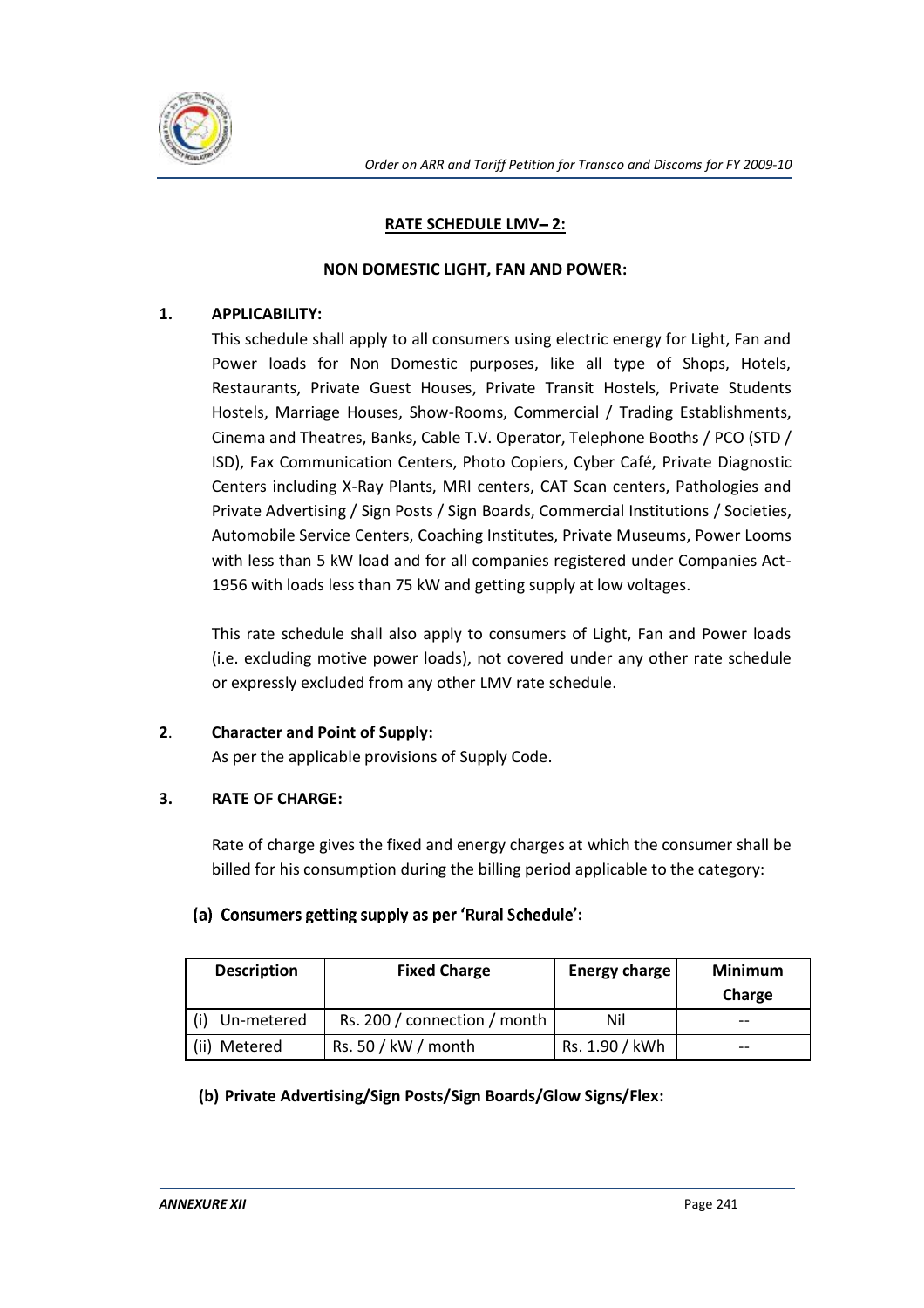

For all commercial (road side/roof tops of buildings) advertisement hoardings such as Private Advertising/Sign Posts/Sign Boards/Glow Signs/Flex, the rate of charge shall be as below:

| <b>Description</b> | <b>Fixed Charge</b>      | Energy charge  | <b>Minimum Charge</b> |
|--------------------|--------------------------|----------------|-----------------------|
| Metered            | $\overline{\phantom{a}}$ | Rs. 10.00 /kWh | Rs. 1000/kW/Month     |

# **Note:**

For application of these rates licensee shall ensure that such consumption is separately metered.

**(c) In all other cases,** including urban consumers and consumers getting supply through rural feeders but exempted from scheduled rostering / restrictions or through co-generating radial feeders in villages / towns.

| <b>Consumption Range</b>  | <b>Fixed Charge</b>       | <b>Energy Charge</b> | <b>Minimum Charge</b> |
|---------------------------|---------------------------|----------------------|-----------------------|
| For all units<br>consumed | Rs. 115.00 /<br>kW/ Month | Rs. 4.95/kWh         | Rs. 345/kW/Month      |

**Note:** 

1. For all consumers undere this categry the maximum demand during the month recorded by the meter has to be essentially indicated in their monthly bills. However, this condition would be mandatory only in case meter reading is done by the licensee. Accordingly, if the bill is being prepared on the basis of reading being submitted by the consumer then the consumer would not be liable to furnish maximum demand during the month and his bill would not be held back for lack of data on maximum demand. Recording of such maximum demand will be used for the purposes of system planning and consumer education in the current tariff year.

# **4. REBATE TO POWER LOOMS:**

Rebate to Power Loom consumers shall be applicable in accordance with the Government order dated  $14<sup>th</sup>$  June, 2006 and the Commission's order dated  $11<sup>th</sup>$ July, 2006 subject to adherence of provision of advance subsidy.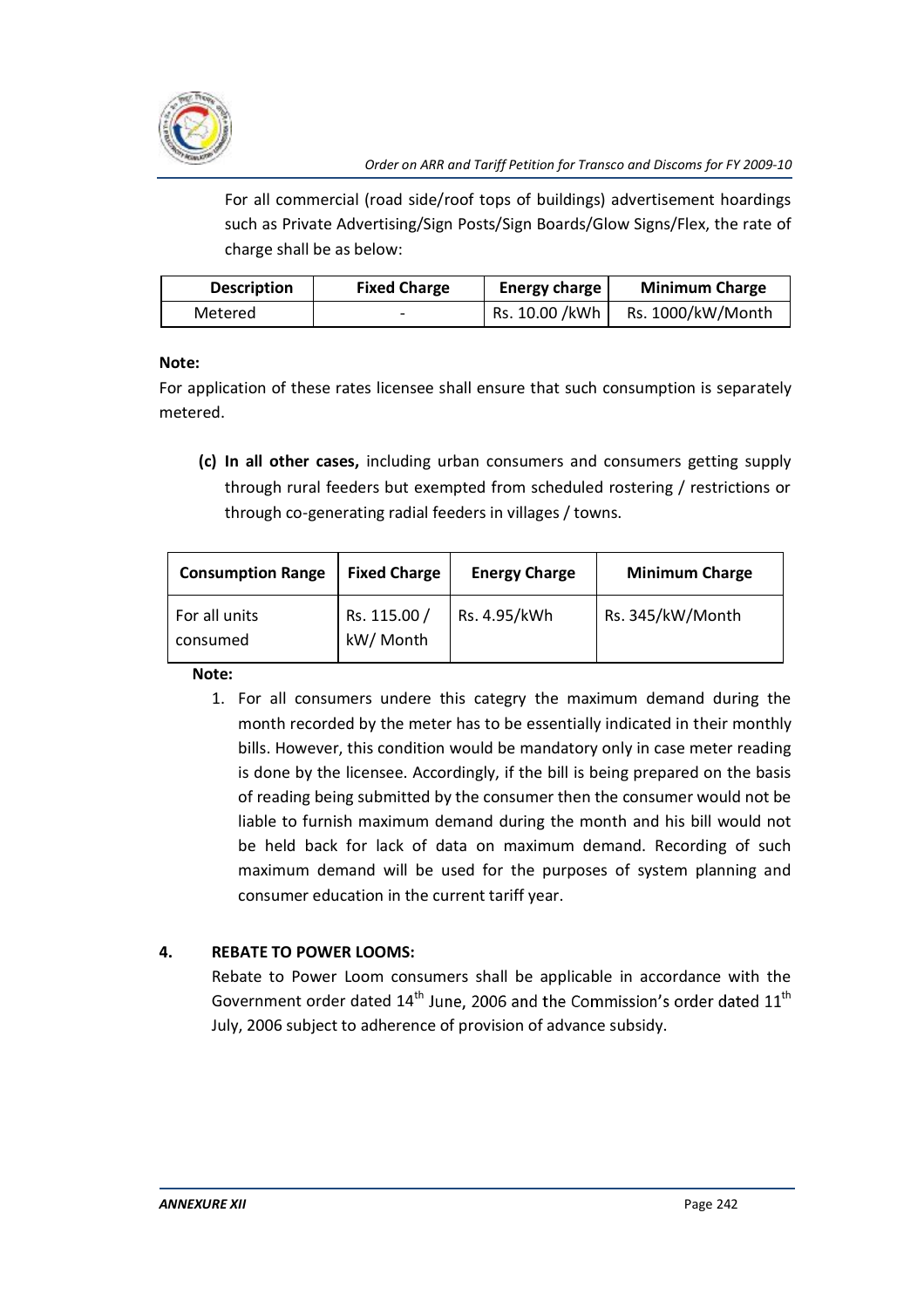

## **RATE SCHEDULE LMV -3:**

#### **PUBLIC LAMPS:**

## 1. **APPLICABILITY:**

This schedule shall apply to Public Lamps including Street Lighting System, Road Traffic Control Signals, Lighting of Public Parks etc. The street lighting in Harijan Basties and Rural Areas are also covered by this rate schedule.

## **2. CHARACTER AND POINT OF SUPPLY:**

As per the applicable provisions of Supply Code.

## **3. RATE OF CHARGE:**

Rate of charge, gives the fixed charges at which the consumer shall be billed for his consumption during the billing period applicable to the category:

| (a) | <b>Un-metered Supply:</b> |
|-----|---------------------------|
|     |                           |

| <b>Description</b>                                                                 | <b>Gram Panchayat</b> | Nagar Palika and       | <b>Nagar Nigam</b> |
|------------------------------------------------------------------------------------|-----------------------|------------------------|--------------------|
|                                                                                    |                       | <b>Nagar Panchayat</b> |                    |
| To be billed on the basis of   Rs. 1200 per kW   Rs. 1500 per kW or   Rs. 1800 per |                       |                        |                    |
| total<br>load<br>connected                                                         | or part thereof       | part thereof<br>per    | kW<br>. or<br>part |
| calculated<br>the<br>as                                                            | per month             | month                  | thereof<br>per     |
| individual<br>οf<br>summation                                                      |                       |                        | month              |
| points                                                                             |                       |                        |                    |

#### **(b) Metered Supply:**

| <b>Description</b> | <b>Gram Panchayat</b> |            |                        | Nagar Palika and |          | Nagar Nigam |
|--------------------|-----------------------|------------|------------------------|------------------|----------|-------------|
|                    |                       |            | <b>Nagar Panchayat</b> |                  |          |             |
| All loads          | Fixed                 | Energy     | Fixed                  | Energy           | Fixed    | Energy      |
|                    | Charges               | Charges    | Charges                | Charges          | Charges  | Charges     |
|                    | Rs. 115 /             | Rs. 4.00 / | Rs. 120 /              | Rs. 4.50/        | Rs. 125/ | Rs. 4.90 /  |
|                    | kW/                   | <b>kWh</b> | kW/                    | kWh              | kW/      | kWh         |
|                    | month                 |            | month                  |                  | Month    |             |

3. For 'Maintenance Charges', 'Provision of Lamps' and 'Verification of Load' refer **ANNEXURE - XII (B).**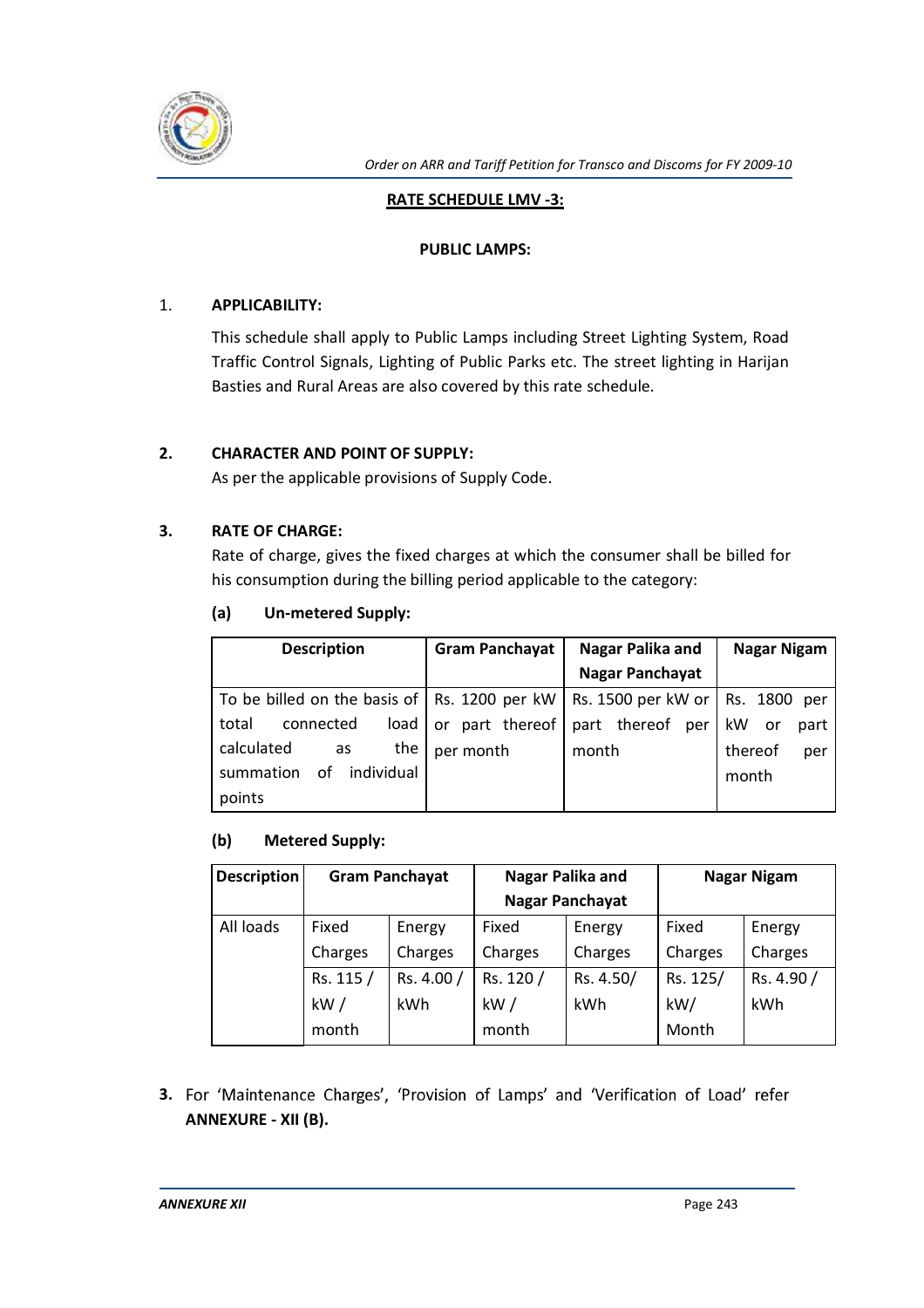

# **RATE SCHEDULE LMV-4:**

#### **LIGHT, FAN & POWER FOR PUBLIC INSTITUTIONS AND PRIVATE INSTITUTIONS:**

## **1. APPLICABILITY:**

## **LMV- 4 (A) - PUBLIC INSTITUTIONS:**

This schedule shall apply to:

- (a) Government Hospitals / Government Research Institutions / Offices of the Government Organizations other than companies registered under Companies Act 1956.
- (b) Government & Government aided (i) Educational Institutions (ii) hostels (iii) libraries
- (c) Religious and charitable Institutions including orphanage homes, old age homes and those providing services free of cost or at the charges / structure of charges not exceeding those in similar Government operated institutions.
- (d) Any Defence Installation/organization/institution outside the boundary of cantonment excluding installations with loads above 50 kW getting supply at single point and having predominantly domestic load (domestic load more than 50%).
- (e) Railway Establishments (excluding railway traction, industrial premises & Metro) such as Booking Centers, Railway Stations & Railway Research and Development Organization, Railway rest houses, Railway holiday homes, Railway inspection houses.
- (f) All India Radio and Doordarshan.

# **LMV-4 (B) - PRIVATE INSTITUTIONS:**

This schedule shall apply to non-Government hospitals, nursing homes / dispensaries / clinics, private research institutes, and schools / colleges / educational institutes & charitable institutions / trusts not covered under **(A)**  above**.**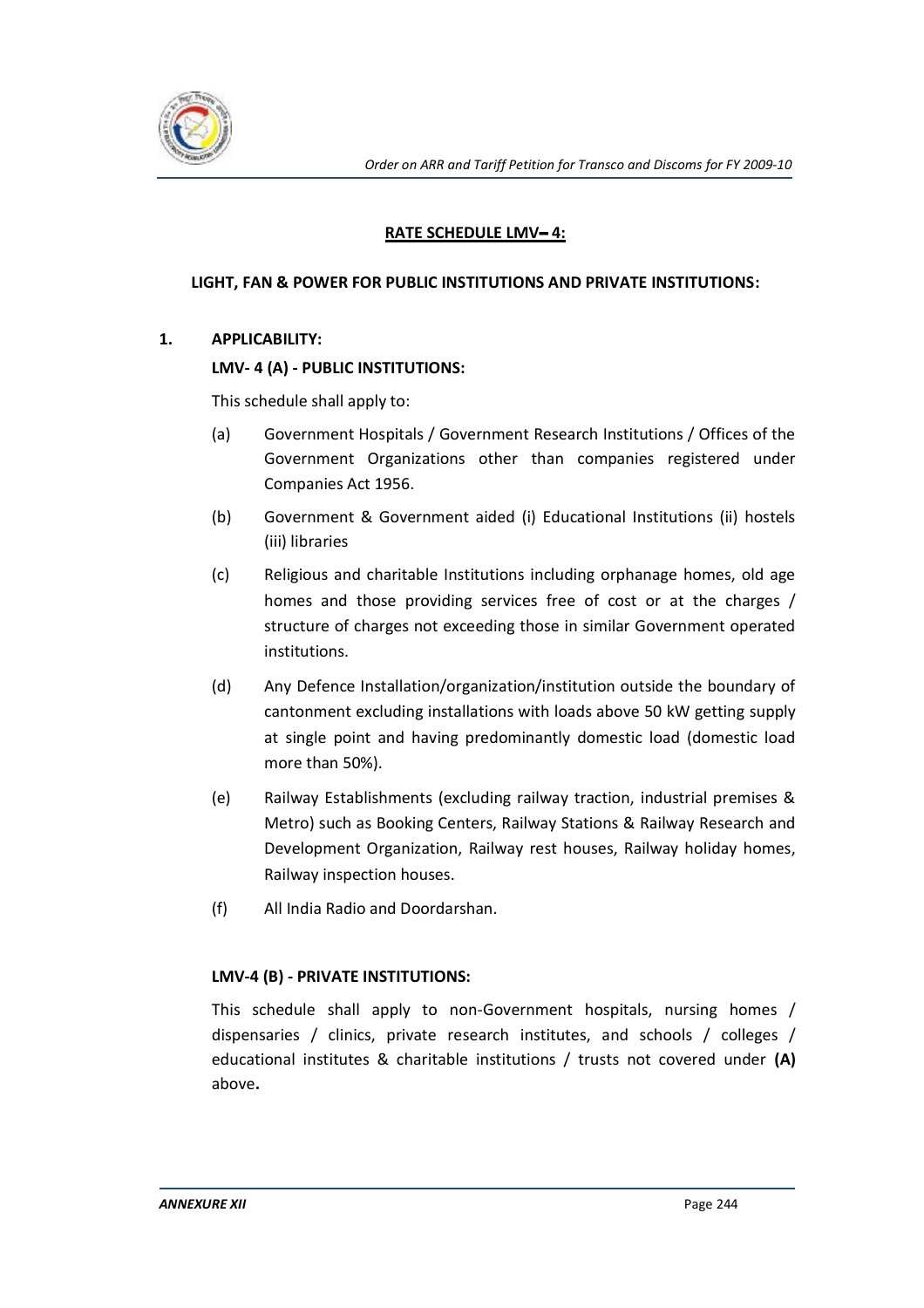

# **2**. **CHARACTER AND POINT OF SUPPLY**:

As per the applicable provisions of Supply Code.

# **3. RATE OF CHARGE:**

Rate of charge gives the fixed and energy charges at which the consumer shall be billed for his consumption during the billing period applicable to the category:

| <b>Description</b>           | <b>Fixed Charge</b> | <b>Energy Charge</b> |
|------------------------------|---------------------|----------------------|
| (A) For Public Institutions  | Rs. 100 /kW/ month  | Rs. 4.60 / kWh       |
| (B) For Private Institutions | Rs. 110 /kW/ month  | Rs. 4.95 / kWh       |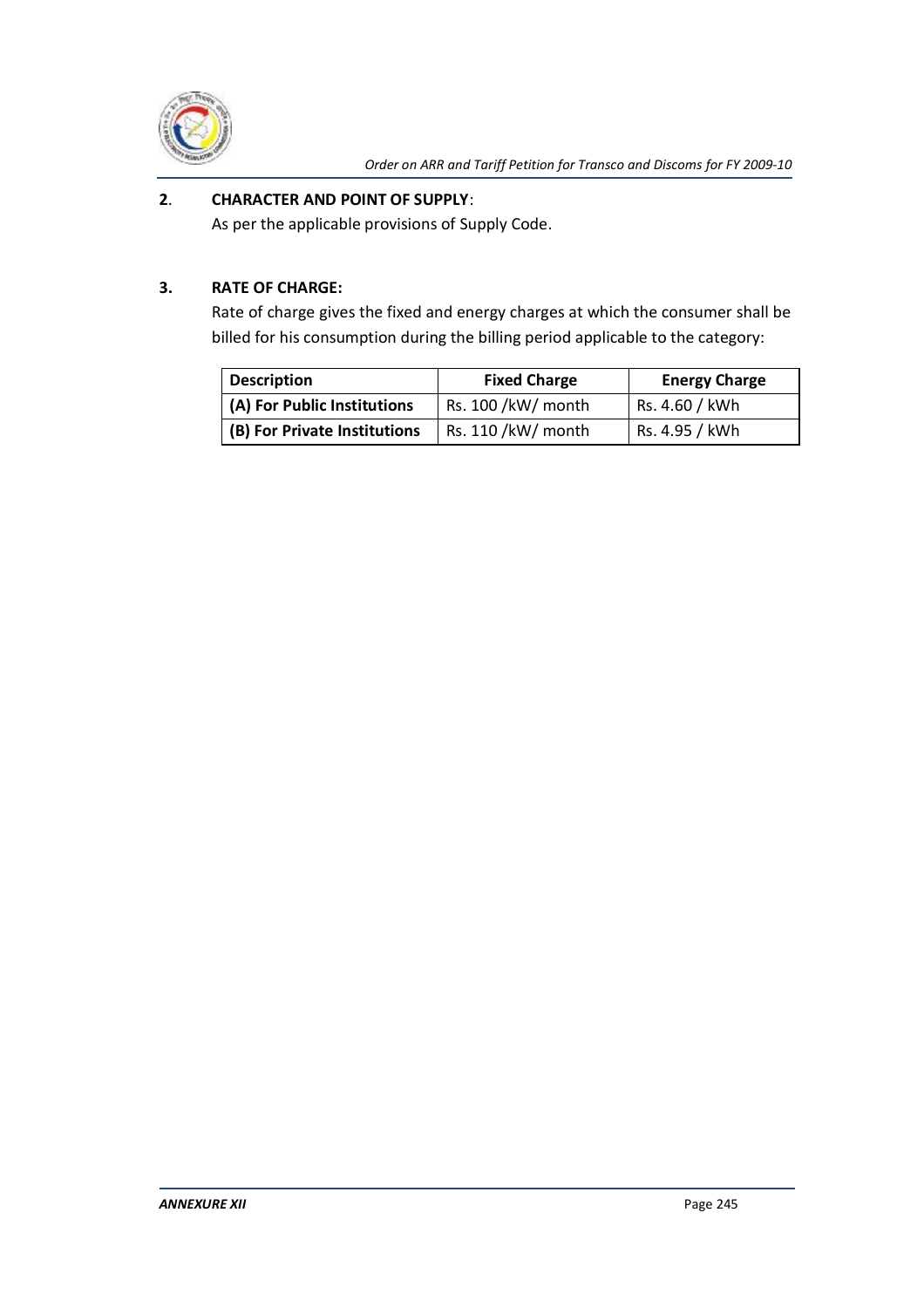

## **RATE SCHEDULE LMV-5:**

# **SMALL POWER FOR PRIVATE TUBE WELLS / PUMPING SETS FOR IRRIGATION PURPOSES:**

## **1. APPLICABILITY:**

This schedule shall apply to all power consumers getting supply as per Rural/Urban Schedule for Private Tube-wells/Pumping Sets for irrigation purposes having a contracted load upto 25 BHP and for additional agricultural processes confined to Chaff-Cutter, Thresher, Cane Crusher and Rice Huller. All new connections under this category shall necessarily have the ISI marked energy efficient mono-bloc pump sets with power factor compensation capacitors of adequate rating to qualify for the supply. All existing pump sets shall be required to install power factor compensation capacitors.

#### **2. CHARACTER AND POINT OF SUPPLY:**

As per the applicable provisions of Supply Code.

#### **3. RATE OF CHARGE:**

Rate of charge, gives the fixed and energy charges at which the consumer shall be billed for his consumption during the billing period applicable to the category:

**(A)** For consumers getting supply as per **Rural Schedule**:

#### **(i) Un-metered Supply**

| <b>Fixed Charge</b>                                                         | <b>Energy Charge</b> | <b>Minimum Charge</b> |
|-----------------------------------------------------------------------------|----------------------|-----------------------|
| Rs. 75 / BHP / month                                                        | <b>Nil</b>           | <b>Nil</b>            |
| Consumer under this category will be allowed a maximum lighting load of 120 |                      |                       |
| Watts.                                                                      |                      |                       |

#### **(ii) Metered Supply**

| <b>Fixed Charge</b>  | <b>Energy Charge</b> | <b>Minimum Charge</b> |
|----------------------|----------------------|-----------------------|
| RS. 15 / BHP / month | Rs. 0.75/ kWh        | Rs. 65 / BHP / month  |

*NOTE: Minimum bill payable by a consumer under Rural Schedule (Metered Supply) shall be Rs. 65 per BHP per month, till the installation of the meter.*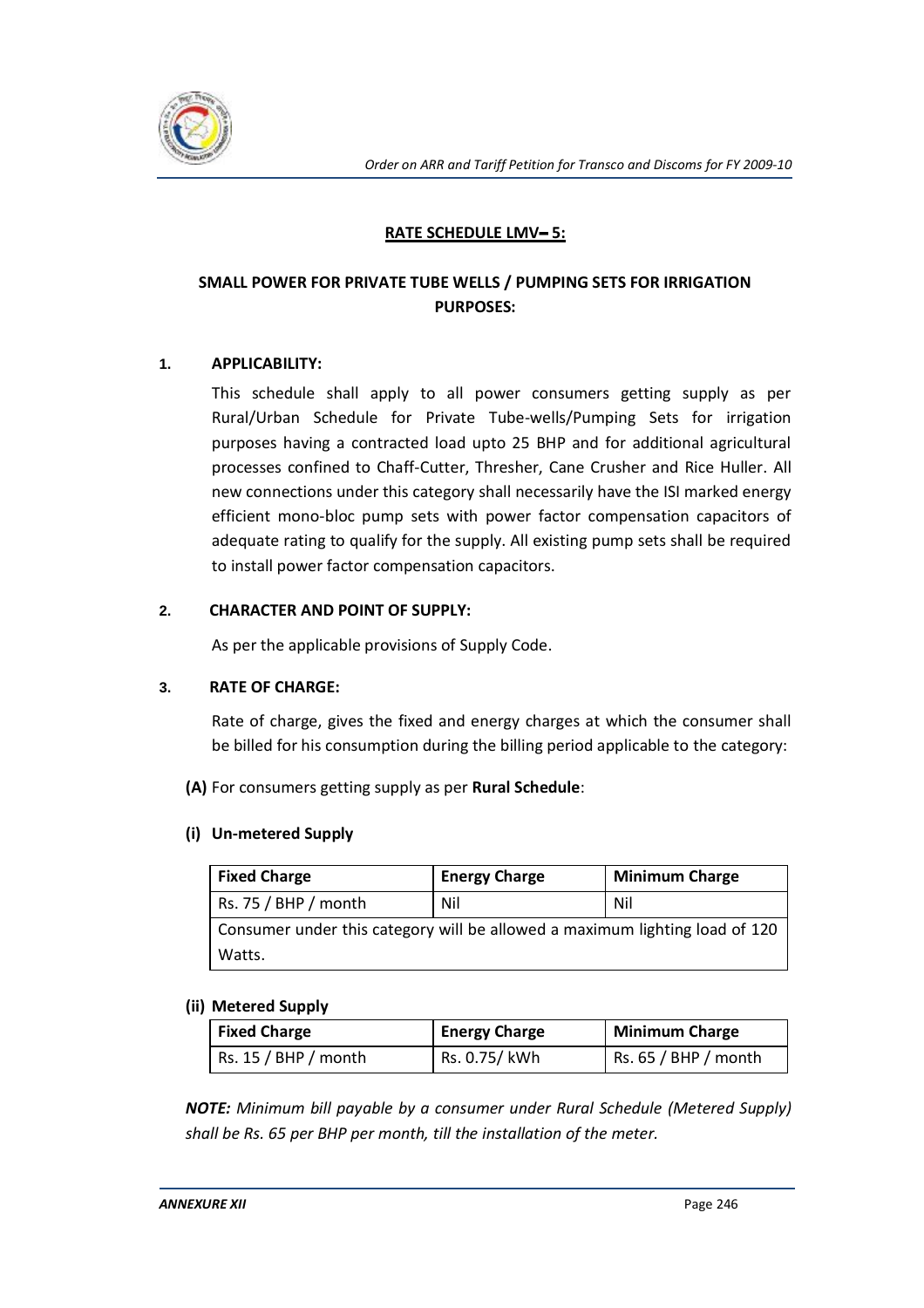

**(B)** For consumers getting supply as per **Urban Schedule** (Metered Supply) including consumers getting supply through rural feeders exempted from scheduled rostering or through co-generating radial feeders in villages and towns.

| <b>Fixed Charge</b>  | <b>Energy Charge</b> | Minimum Charge        |  |
|----------------------|----------------------|-----------------------|--|
| Rs. 30 / BHP / month | Rs. 2.00 / kWh       | Rs. 130 / BHP / month |  |

*NOTE: Minimum bill payable by a consumer under* Urban Schedule (Metered Supply) *shall be Rs. 130 per BHP per month, till the installation of the meter.*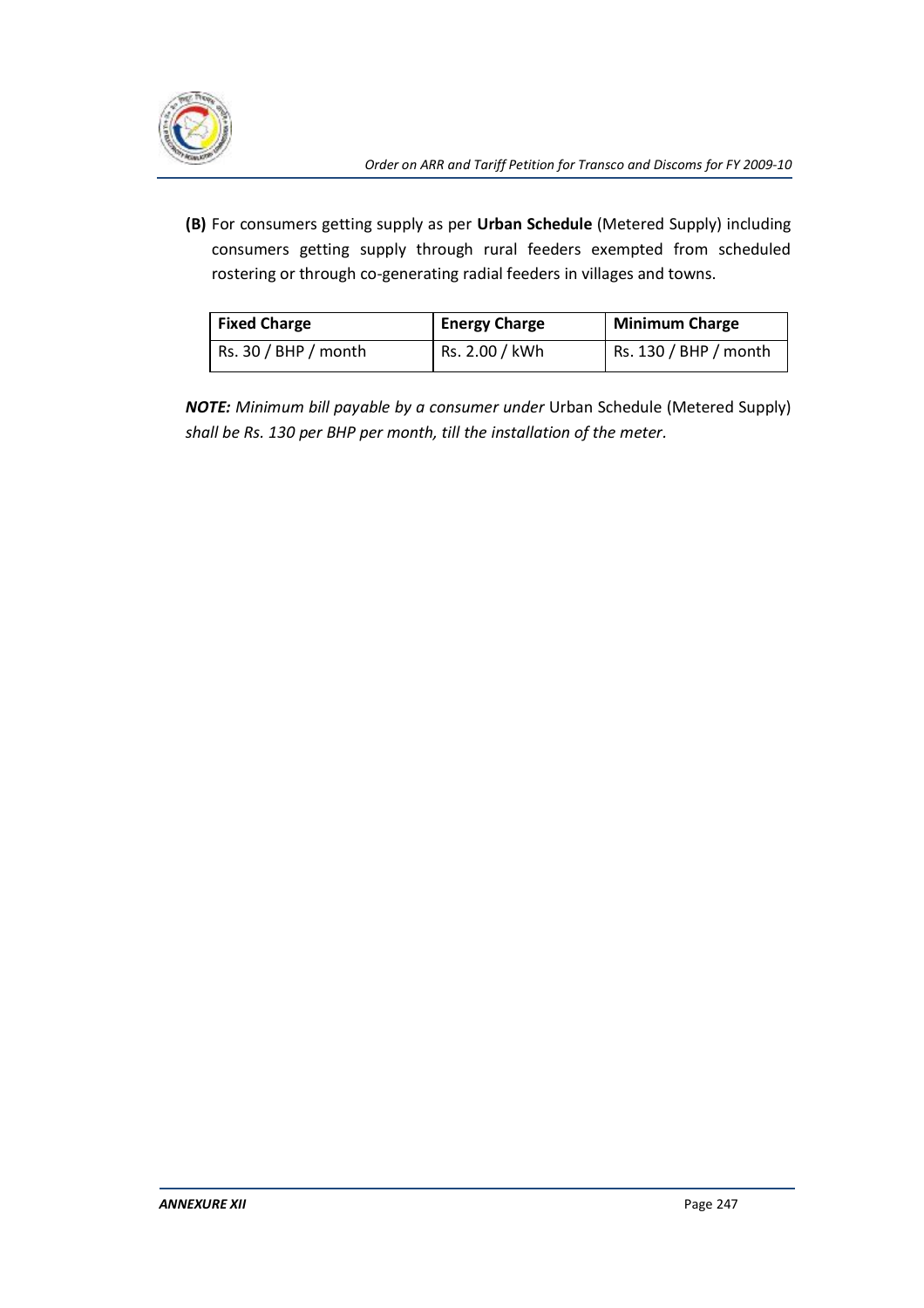

# **Rate Schedule LMV-6:**

## **SMALL AND MEDIUM POWER:**

## **1. APPLICABILITY:**

This schedule shall apply to all consumers of electrical energy having a contracted load upto 100 HP (75 kW) for industrial / processing or agro-industrial purposes, power loom (load of 5 KW and above) and to other power consumers, not covered under any other rate schedule. Floriculture / Mushroom farming units having loads up-to 100 BHP (75kW) shall also be covered under this rate schedule. This schedule shall also apply to pumping sets above 25 BHP.

# 2. **CHARACTER AND POINT OF SUPPLY:**

As per the applicable provisions of Supply Code.

# **3. RATE OF CHARGE:**

Rate of charge, gives the demand and energy charges at which the consumer shall be billed for his consumption during the billing period applicable to the category:

| <b>Consumption Range</b> | <b>Fixed Charge</b>    | Energy<br>Charge | <b>Minimum Charge</b>           |
|--------------------------|------------------------|------------------|---------------------------------|
| For all Consumption      | Rs. 115.00 / kW/ Month |                  | Rs. 4.95/kWh   Rs. 500/kW/month |

#### **(A) Consumers getting supply other than Rural Schedule**:

# **(B) Consumers getting supply as per Rural Schedule:**

Consumer getting supply as per rural schedule shall be eligible for a rebate of 15% on Fixed Charge, Energy charges and Minimum Charges indicated above.

# **4. PROVISIONS RELATED TO SEASONAL INDUSTRIES:**

Seasonal industries will be determined in accordance with the criteria laid down below. No exhaustive list can be provided but some examples of industries exhibiting such characteristics are sugar, ice, rice mill and cold storage. The industries which operate during certain period of the year, i.e. have seasonality of operation, can avail the benefits of seasonal industries provided:

i) The load of such industry is above 25 BHP (for motive power loads) & 25 kW (other loads) and have Tri-vector Meters/TOD meters installed at their premises.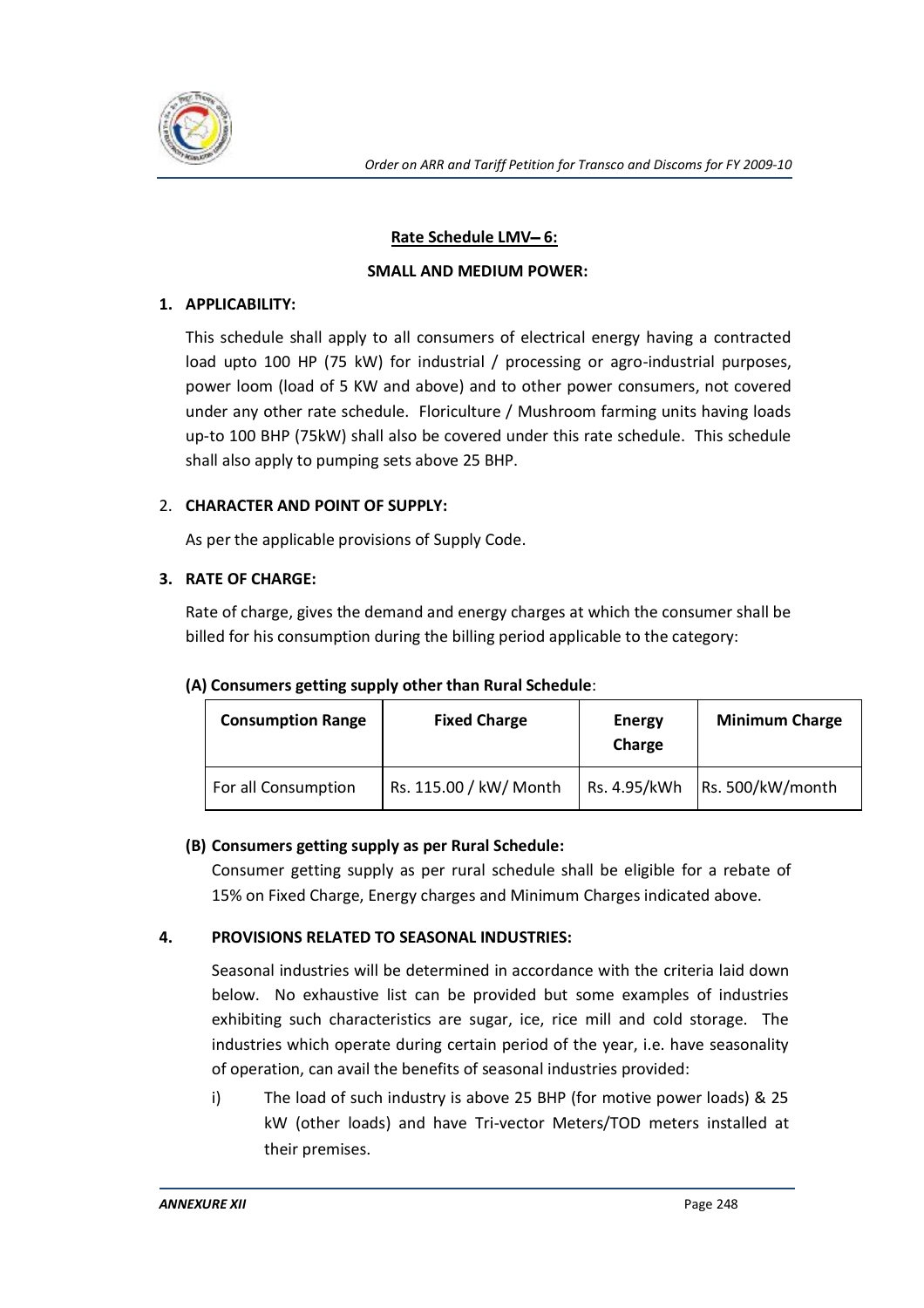

- ii) The continuous period of operation of such industries shall be at least 4 (four) months but not more than 9 (nine) months in a financial year.
- iii) Any prospective consumer, desirous of availing the seasonal benefit, shall specifically declare his season at the time of submission of declaration/execution of agreement mentioning the period of operation unambiguously.
- iv) The seasonal period once notified cannot be reduced during the next consecutive 12 months. The off-season tariff is not applicable to composite units having seasonal and other category loads.
- v) The off-season tariff is also not available to those units who have captive generation exclusively for process during season and who avail licensees supply for miscellaneous loads and other non-process loads.
- vi) The consumer opting for seasonal benefit has a flexibility to declare his off seasonal maximum demand subject to a maximum of 25% of the contracted demand. The tariff rates (demand charge per kW/ kVA and energy charge per kWh/ kVAh) for such industries during off-season period will be the same as for normal period but with no minimum charges. Further, during the off season fixed charges shall be levied on the basis of maximum demand recorded by the meter (not on normal billable demand or on percentage contracted demand). Rates for the energy charges shall however be the same as during the operational season. Further, first violation in the season would attract full billable demand charges and energy charges calculated at the unit rate 50% higher then the applicable tariff during normal period but only for the month in which the consumer has defaulted. However, on second default the consumer will forfeit the benefit of seasonal rates for the entire season.

# **5. REBATE TO POWER LOOMS:**

Rebate to Power Loom consumers shall be applicable in accordance with the Government order dated  $14<sup>th</sup>$  June, 2006 and the Commission's order dated  $11<sup>th</sup>$ July, 2006 subject to adherence of provision of advance subsidy.

# **6. FACTORY LIGHTING:**

The electrical energy supplied shall also be utilized in the factory premises for lights, fans, coolers, etc. which shall mean and include all energy consumed for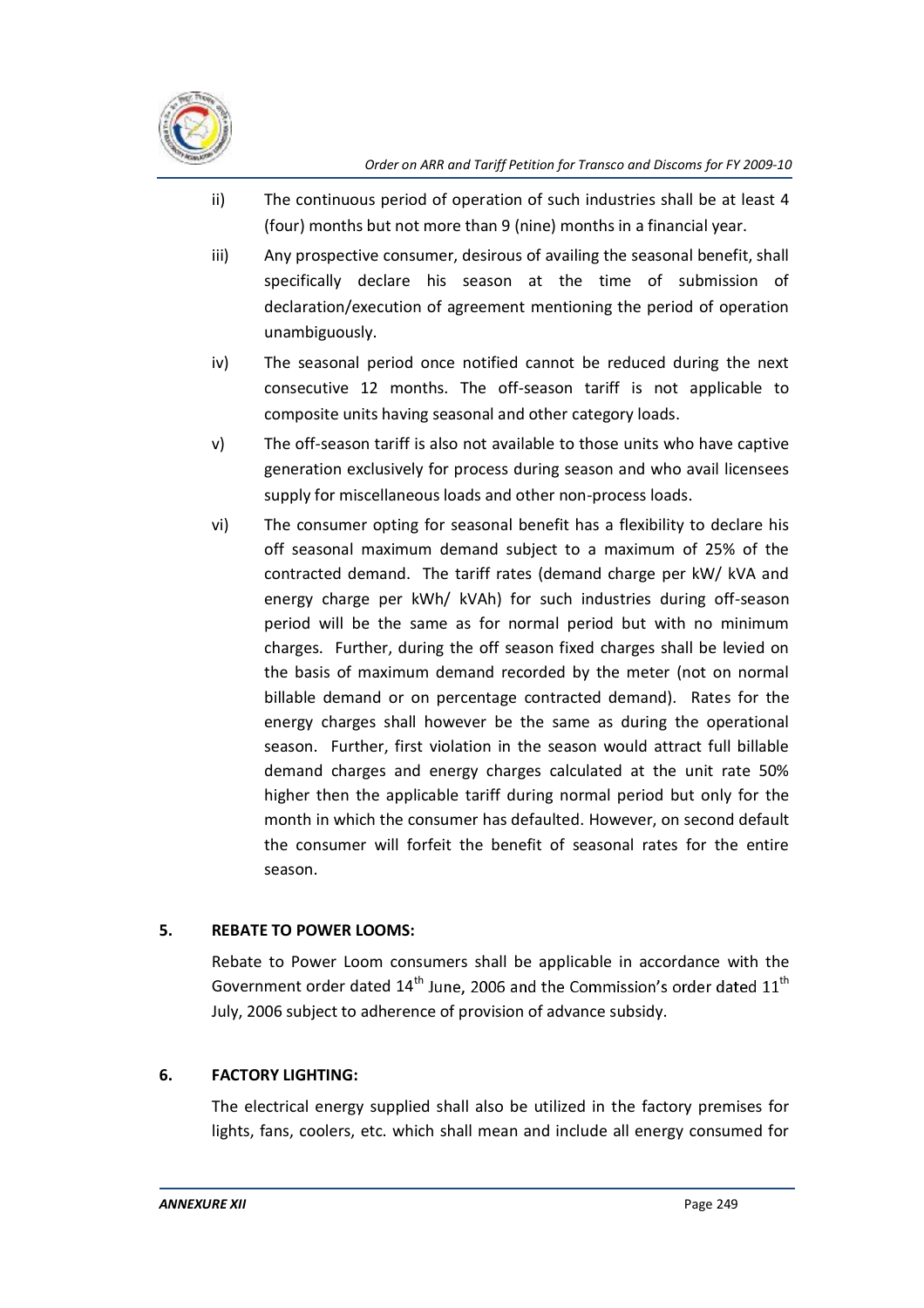

factory lighting in the offices, the main factory building, stores, time keeper's office, canteen, staff club, library, crèche, dispensary, staff welfare centers, compound lighting, etc. No separate connection for the same shall be provided.

# **7. LOAD FACTOR REBATE:**

For any excess consumption over the defined kVAh per KVA (of maximum demand recorded) as defined in the table below, a graded rebate is provided on the energy charges for such excess consumption. This rebate will be available on monthly basis and will be given to the consumer for each slab.

| <b>Description</b>               | <b>Rebate on Energy charges</b>             |  |
|----------------------------------|---------------------------------------------|--|
| For all consumption over 288     | 7.5% on the consumption over 288 kVAh       |  |
| kVAh per kVA up to 432           | /kVA/month and up to 432 kVAh / kVA / month |  |
| kVAh per kVA per month           |                                             |  |
| For all consumption<br>over      | 7.5% as applicable in first slab            |  |
| 432 kVAh per kVA up to 504       | plus                                        |  |
| kVAh per kVA per month           | 10% on the consumption over 432 kVAh        |  |
|                                  | /kVA/month and up to 504 kVAh / kVA / month |  |
| all<br>For<br>consumption<br>in. | 7.5% as applicable in first slab            |  |
| excess of 504 kVAh per kVA       | plus                                        |  |
| per month                        | 10% as applicable in second slab            |  |
|                                  | plus                                        |  |
|                                  | 20% on the consumption over 504 kVAh        |  |
|                                  | /kVA/month                                  |  |

**Note:** Consumer with arrears shall not be eligible for above rebate. In case the consumer has obtained an order of stay from a court or any other statutory authority, the amount of load factor rebate for which the consumer is eligible in respect of the amount of the bill shall be calculated and the same shall accrue to the account of the consumer. However, the actual credit thereof shall not be given to the consumer in his monthly bill until the case relating to the dispute regarding arrear is finally decided by the competent court / statutory authority.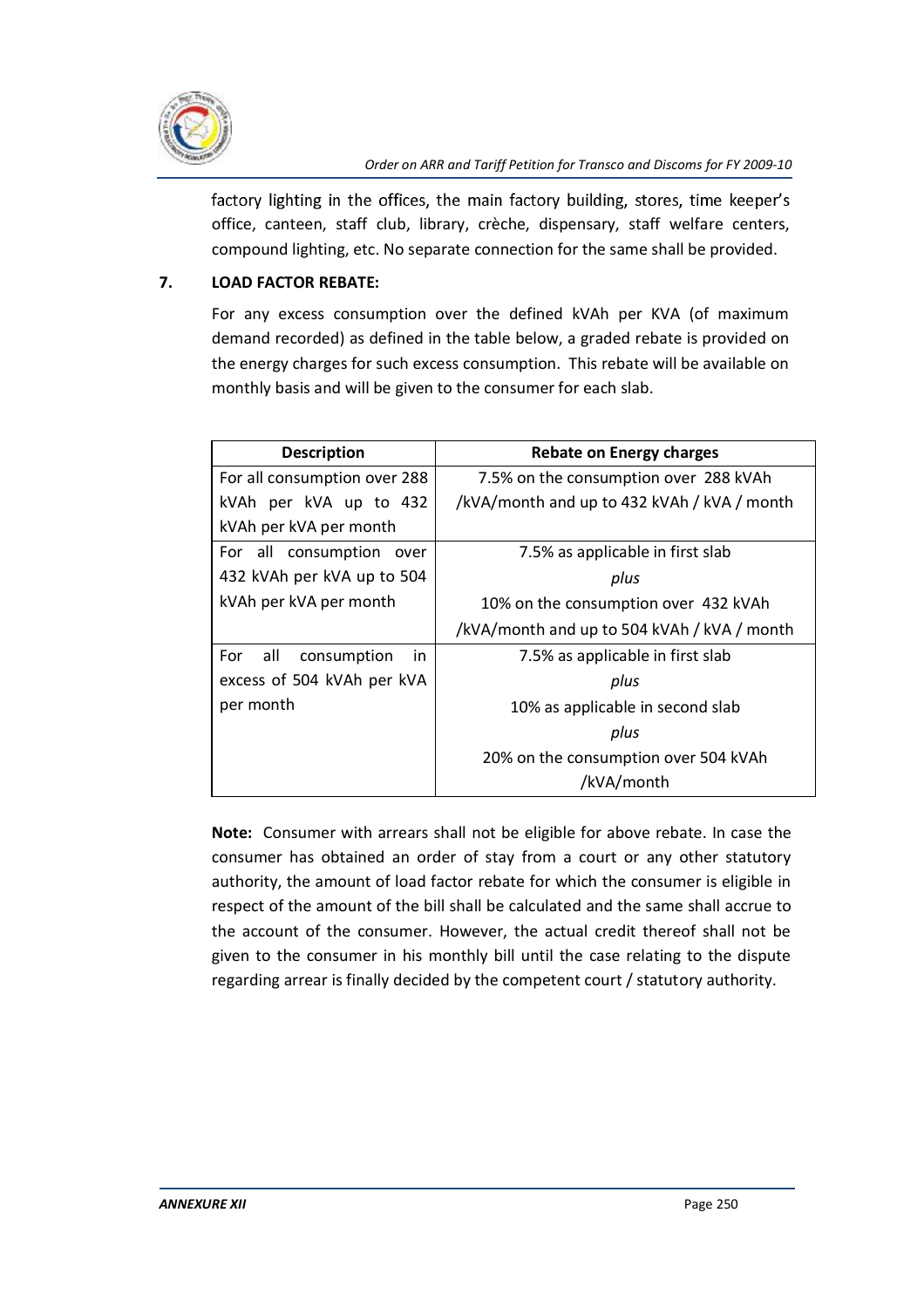

# **RATE SCHEDULE LMV-7:**

#### **PUBLIC WATER WORKS:**

## **1. APPLICABILITY:**

This schedule shall apply to Public Water Works, Sewage Treatment Plants and Sewage Pumping Stations functioning under Jal Sansthan, Jal Nigam or other local bodies.

## **2. CHARACTER AND POINT OF SUPPLY:**

As per the applicable provisions of Supply Code.

## **3. RATE OF CHARGE:**

# (A) Consumers getting supply other than "Rural Schedule":

Rate of charge gives the fixed and energy charges at which the consumer shall be billed for his consumption during the billing period applicable to the category:

| <b>Fixed Charge</b> | <b>Energy Charge</b> |
|---------------------|----------------------|
| Rs. 90 /kW/Month    | Rs. 4.40/kWh         |

# **(B) Consumers getting supply :**

Consumer getting supply as per rural schedule shall be eligible for a rebate of 15% on fixed charges and energy charges.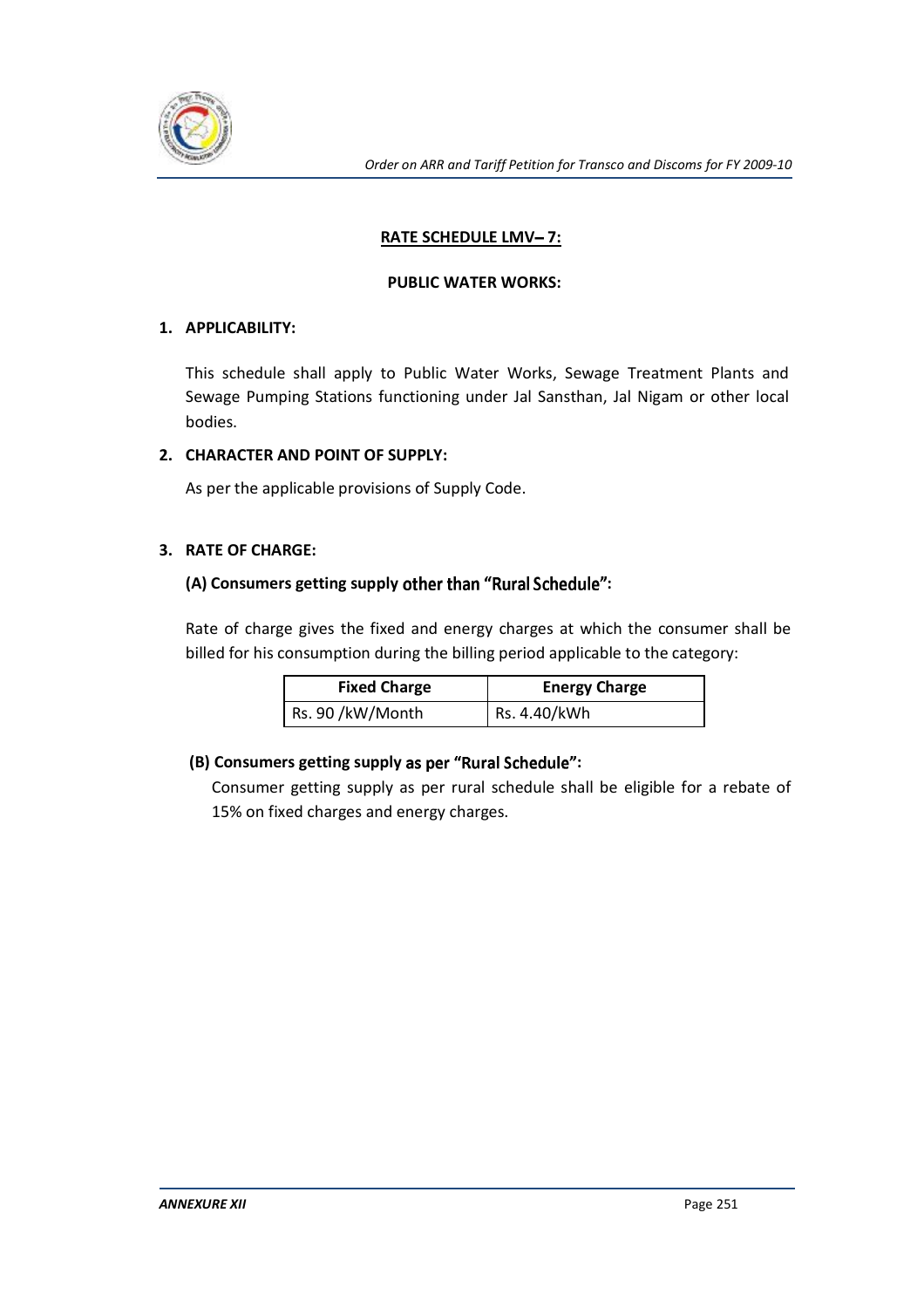

# **Rate Schedule LMV - 8:**

#### **STATE TUBE WELLS / PANCHAYTI RAJ TUBE WELL & PUMPED CANALS:**

#### **1. APPLICABILITY:**

- (i) This schedule shall apply to supply of power for all State Tubewells, including Tubewells operated by Panchayti Raj, W.B Tubewells, Indo Dutch Tubewells, Pumped Canals and Lift Irrigation schemes having a load upto 100 BHP.
- (ii) Laghu Dal Nahar having load above 100 BHP.

#### **2. CHARACTER AND POINT OF SUPPLY:**

As per the applicable provisions of Supply Code.

#### **3. RATE OF CHARGE:**

Rate of charge gives the fixed and energy charges at which the consumer shall be billed for his consumption during the billing period applicable to the category:

| <b>Description</b> | <b>Fixed charge</b> | <b>Energy Charge</b>     |
|--------------------|---------------------|--------------------------|
| Metered            | Rs. 100/BHP/month   | Rs. 4.40/kWh             |
| Un-metered         | Rs. 1000/BHP/month  | $\overline{\phantom{0}}$ |

**4.** For finding out net additional load during any quarter of the year for this category refer **ANNEXURE - XII (C).**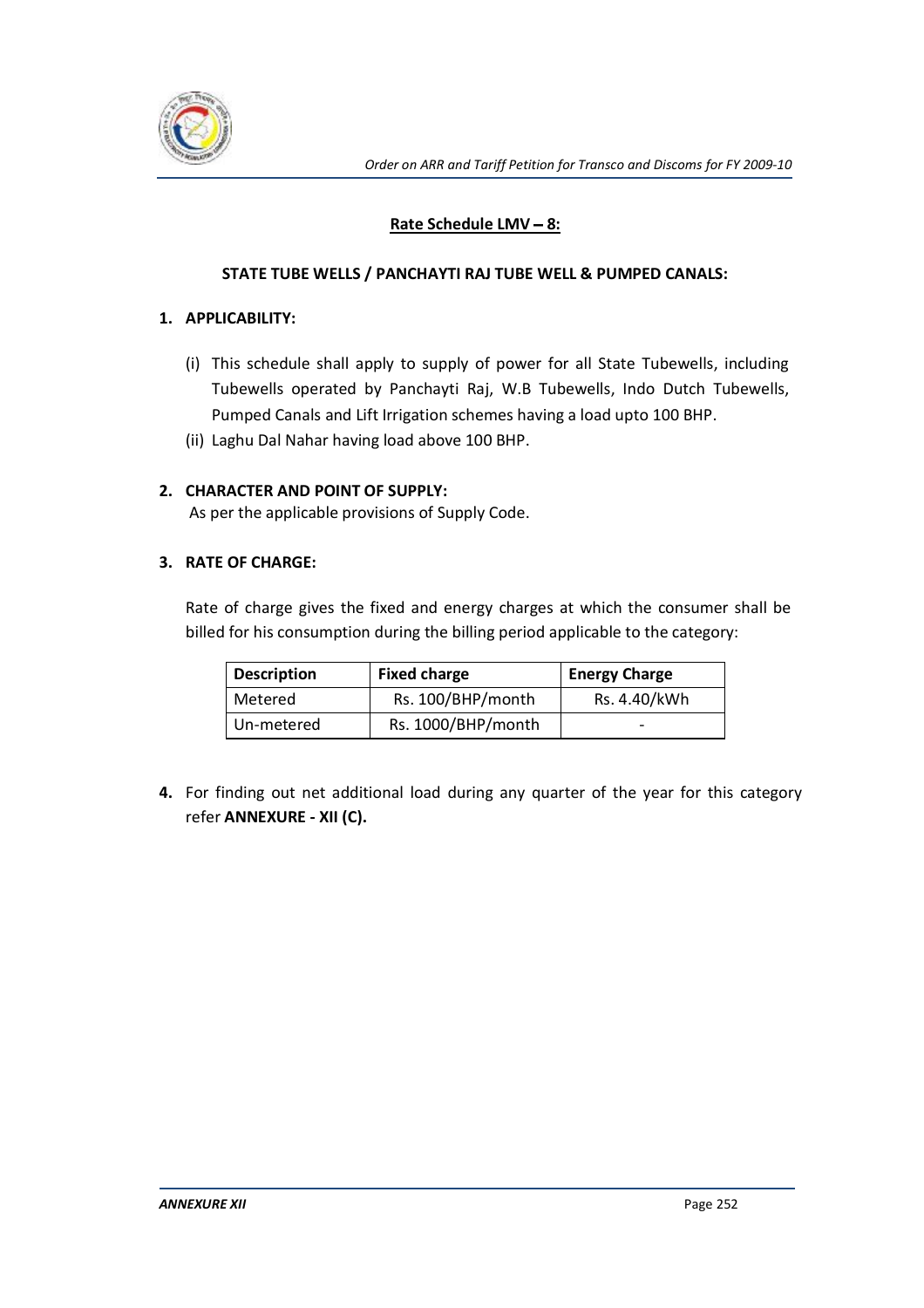

# **RATE SCHEDULE LMV - 9:**

## **TEMPORARY SUPPLY:**

# **1. APPLICABILITY:**

# **A) Un-metered Supply for Illumination/ Public Address/ Temporary Shops in Melas:**

This schedule shall apply to temporary supply of light, fan & power up to 20 KW, Public address system and illumination loads during functions, ceremonies and festivities and temporary shops, not exceeding three months.

# **B) Metered Supply for all other purposes:**

This schedule shall apply to all temporary supplies of light, fan and power load for the purpose other than mentioned in (A) above.

This schedule shall also apply for power taken for construction purposes not exceeding two years, including civil work by all consumers and Govt. Departments.

# **2. CHARACTER AND POINT OF SUPPLY:**

As per the applicable provisions of Supply Code.

# **3. RATE OF CHARGE (SEPARATELY FOR EACH POINT OF SUPPLY):**

Rate of charge gives the fixed and energy charges at which the consumer shall be billed for his consumption during the billing period applicable to the category:

#### **A. Un-metered:**

| (i) Fixed charges for illumination / public address / $\vert$ Rs. 1800/day |                      |
|----------------------------------------------------------------------------|----------------------|
| ceremonies for load up to 20 kW per connection plus                        |                      |
| Rs.100 per kW per day for each additional kW.                              |                      |
| Fixed charges for <b>temporary shops</b> set-up during<br>(ii)             | Rs. $120 / day/shop$ |
| festivals / melas or otherwise and having load up to                       |                      |
|                                                                            |                      |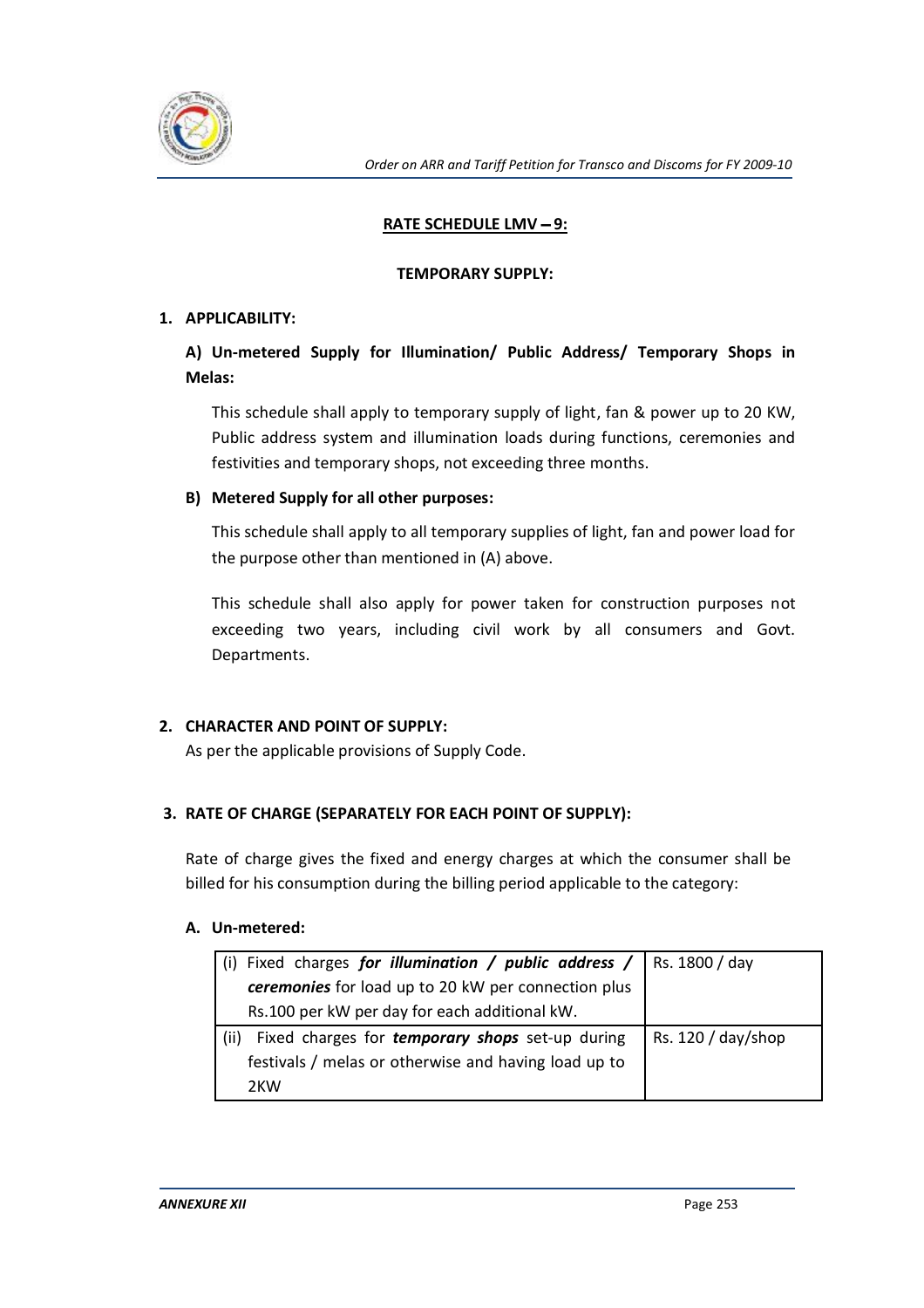

#### **B. Metered:**

| <b>Description</b>                  | <b>Energy Charge</b> | <b>Minimum Charge</b> |
|-------------------------------------|----------------------|-----------------------|
| Individual Residential construction | Rs. 4.00 / kWh       | Rs. 115/kW/week       |
| <b>Others</b>                       | Rs. 5.75 / kWh       |                       |

#### **Note:**

- 1. Charge as specified at A, shall be paid by the consumer in advance.
- 2. A consumer under metered category may undertake any extension work, in the same premises, on his existing connection without taking any temporary connection as long as his demand does not exceed his contracted demand and the consumer shall be billed in accordance with the tariff applicable to that category of consumer.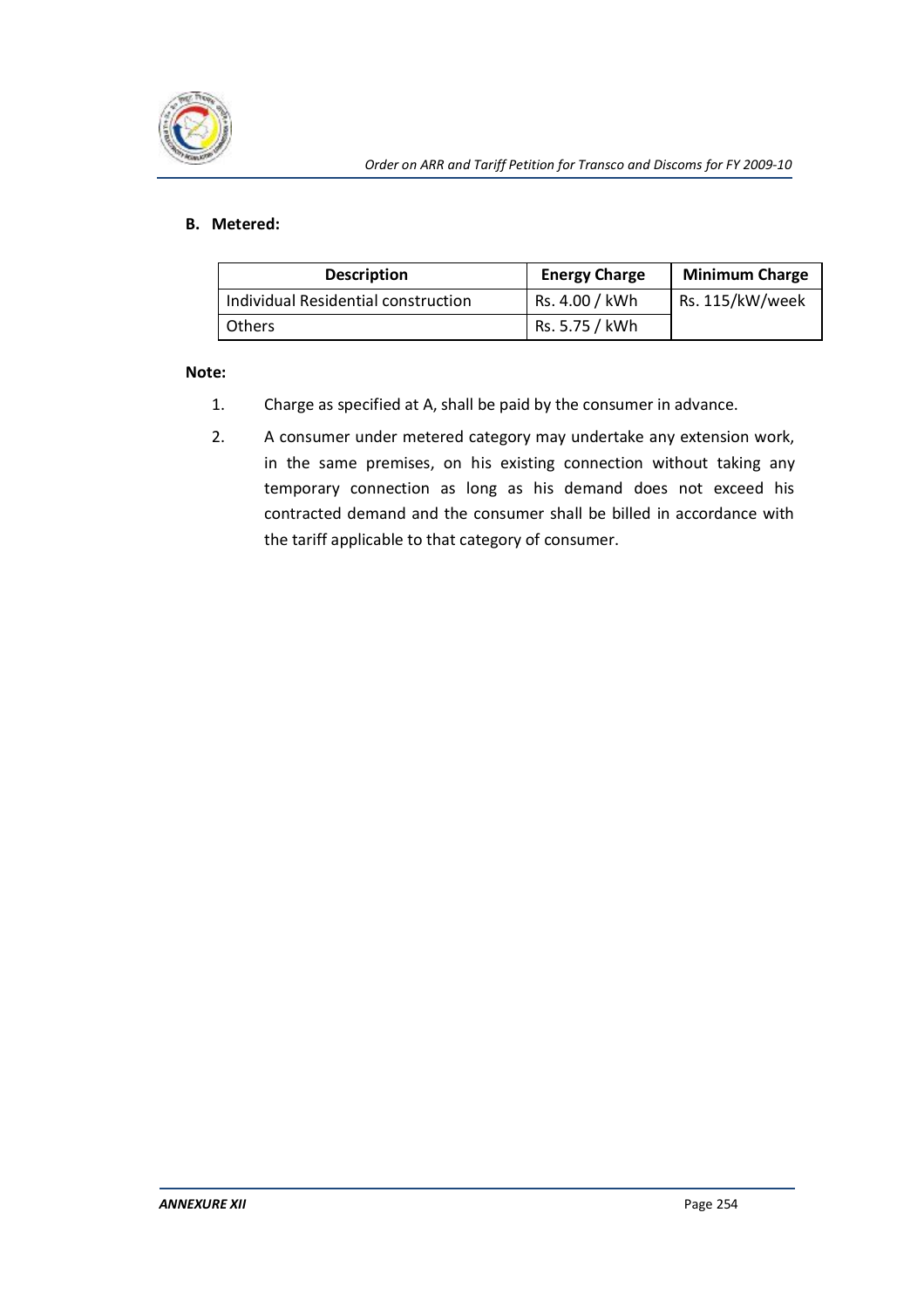

# **RATE SCHEDULE LMV-10:**

#### **DEPARTMENTAL EMPLOYEES AND PENSIONERS:**

## **1. APPLICABILITY:**

This schedule shall apply only to such employees and pensioners (including the cases of voluntary or deemed retired) of Licensees/ successor entities of erstwhile UPSEB, who own electricity connection in their own name and opt for the same for their own use for light, fan and power for domestic appliances, where the energy is being fed directly from licensee mains. The Schedule shall also apply to family pensioners of licensees / successor entities of erstwhile UPSEB.

# **2. RATE OF CHARGE:**

**Un-metered:** Rate of charge, gives the fixed and energy charges at which the consumer shall be billed for his consumption during the billing period applicable to the category:

| Category                                        | Fixed charge / | <b>Fixed Monthly</b> |
|-------------------------------------------------|----------------|----------------------|
|                                                 | month          | <b>Energy Charge</b> |
| Class IV employees / Operating staff            | Rs. 65.00      | Rs. 75.00            |
| Class III employees                             | Rs. 65.00      | Rs. 105.00           |
| Junior Engineers & equivalent posts             | Rs. 135.00     | Rs. 220.00           |
| Assistant Engineers & equivalent posts          | Rs. 135.00     | Rs. 345.00           |
| Executive Engineers & equivalent posts          | Rs. 135.00     | Rs. 370.00           |
| Superintending Engineers / Deputy General       | Rs. 340.00     | Rs. 450.00           |
| Managers & equivalent posts                     |                |                      |
| Chief Engineers (I & II) / General Managers and | Rs. 340.00     | Rs. 550.00           |
| above                                           |                |                      |
| Additional charge for employees using Air       | Rs. 450/- per  |                      |
| Conditioners. (April to September)              | month per Air  |                      |
|                                                 | conditioner    |                      |

**Metered:** Metered consumers under this category shall be given 50% rebate on rate of charge applicable to "other metered consumers" under LMV-1 category.

# **3. ELECTRICITY DUTY:**

Electricity duty on the above shall be levied in addition at the rates as may be notified by the State Government from time to time.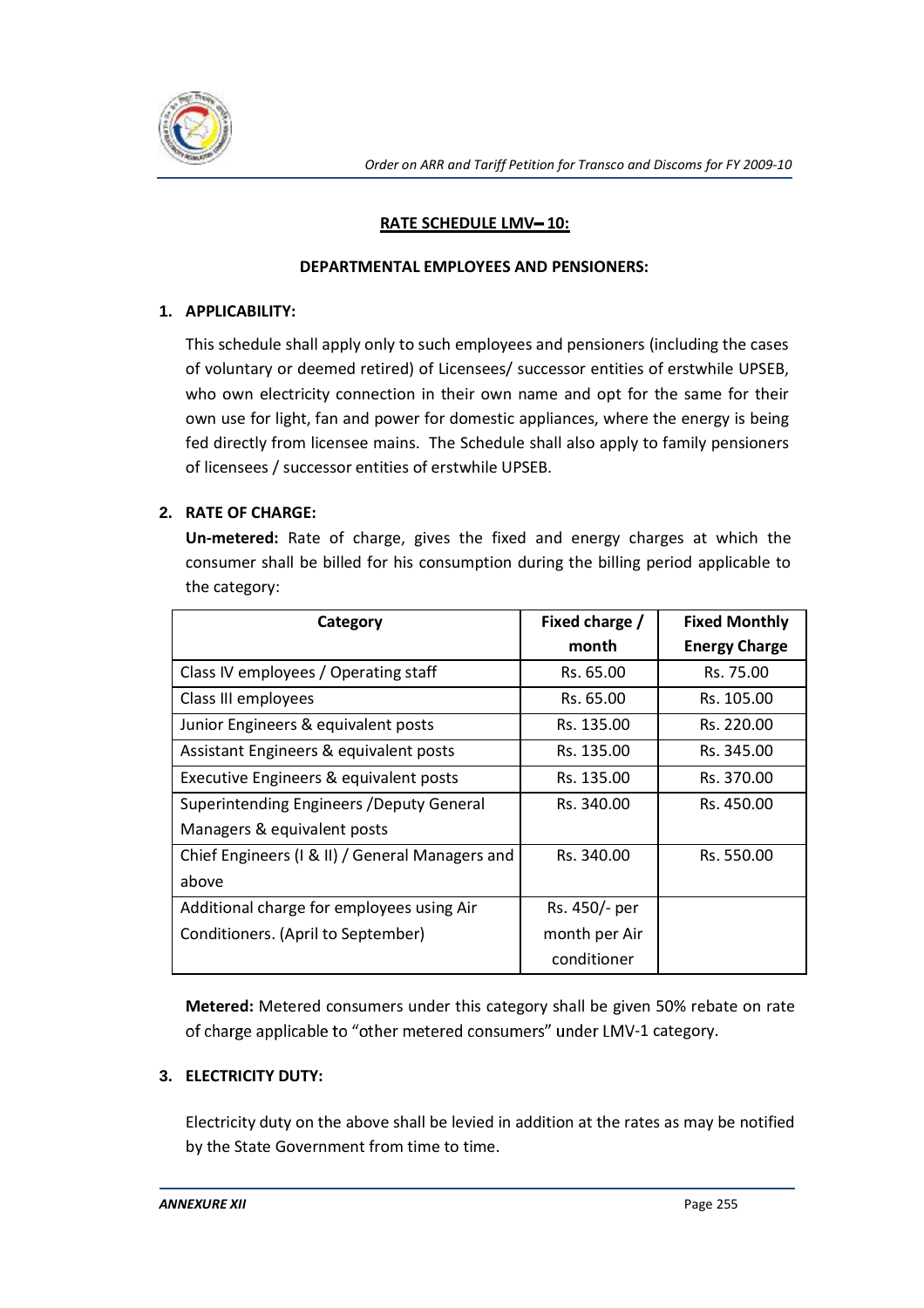

**Note:** In case of pensioners, the rate of charge shall be the same as applicable to the post from which he/she has retired.

4. For 'Other Provisions' and 'Mode of Payment' for Departmental Employees refer ANNEXURE - XII (A)

Section 23(7) of Electricity Reforms Act 1999 provides "terms and condition of service *of the personnel shall not be less favorable to the terms and condition which were applicable to them before the transfer. The same spirit has been echoed under first proviso of section 133(2) of the Electricity Act, 2003. The benefits for employees/pensioners as provided in section 12(b)(ii) of the Uttar Pradesh Reform Transfer Sch concession in rate of electricity to the extent it is not inferior to what was existing before 14th January, 2000. The rates and charges indicated above for this category are strictly in adherence of above statutory provisions.*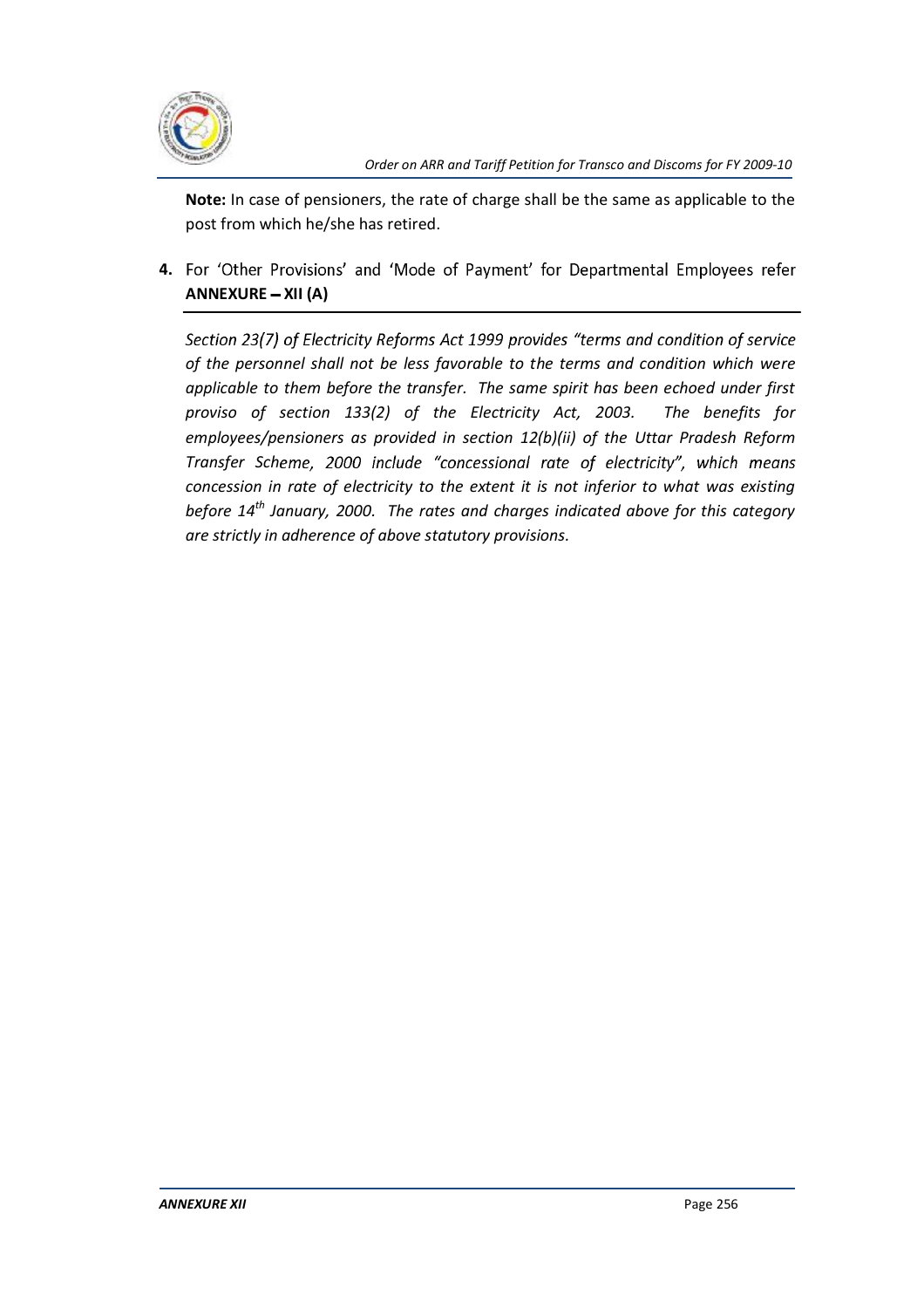

# **RATE SCHEDULE HV-1:**

#### **NON INDUSTRIAL BULK LOADS:**

## **1. APPLICABILITY:**

This rate schedule shall apply to:

- (a) Commercial loads (as defined within the meaning of LMV-2) with contracted load of 75 kW & above and getting supply at single point on 11 kV & above voltage levels.
- (b) Private institutions (as defined within the meaning of LMV-4(b)) with contracted load of 75 kW & above and getting supply at single point on 11 kV & above voltage levels.
- (c) Non domestic bulk power consumer (other than industrial loads covered under HV-2) with contracted load 75 kW & above and getting supply at single point on 11 kV & above voltage levels and feeding multiple individuals (owners / occupiers / tenants of some area within the larger premises of the bulk power consumer) through its own network and also responsible for maintaining distribution network.
- (d) Public institutions (as defined within the meaning of LMV-4(a)) with contracted load of 75 kW & above and getting supply at single point on 11 kV & above voltage levels. The institution/consumer seeking the supply at Single point for non-industrial bulk loads under this category shall be considered as a deemed franchisee of the Licensee.
- (e) For UPPCL/ UPRVUNL/ UPJVNL Offices / Buildings / Guesthouses having loads above 75 kW and getting supply at 11 kV & above voltages.

# **2. CHARACTER AND POINT OF SUPPLY:**

As per the applicable provisions of Supply Code.

#### **3. RATE OF CHARGE:**

**(a) Commercial Loads/Private Institutions/ Non domestic bulk power consumer with contracted load 75 kW & above and getting supply at Single Point on 11 kV & above:** 

|                       | For supply at 11kV | For supply at 33 kV & above |  |
|-----------------------|--------------------|-----------------------------|--|
| <b>Demand Charges</b> | Rs. 195/kVA/month  | Rs. 185/kVA/month           |  |
| <b>Energy Charges</b> | Rs. 4.30/kVAh      | Rs. 4.20/kVAh               |  |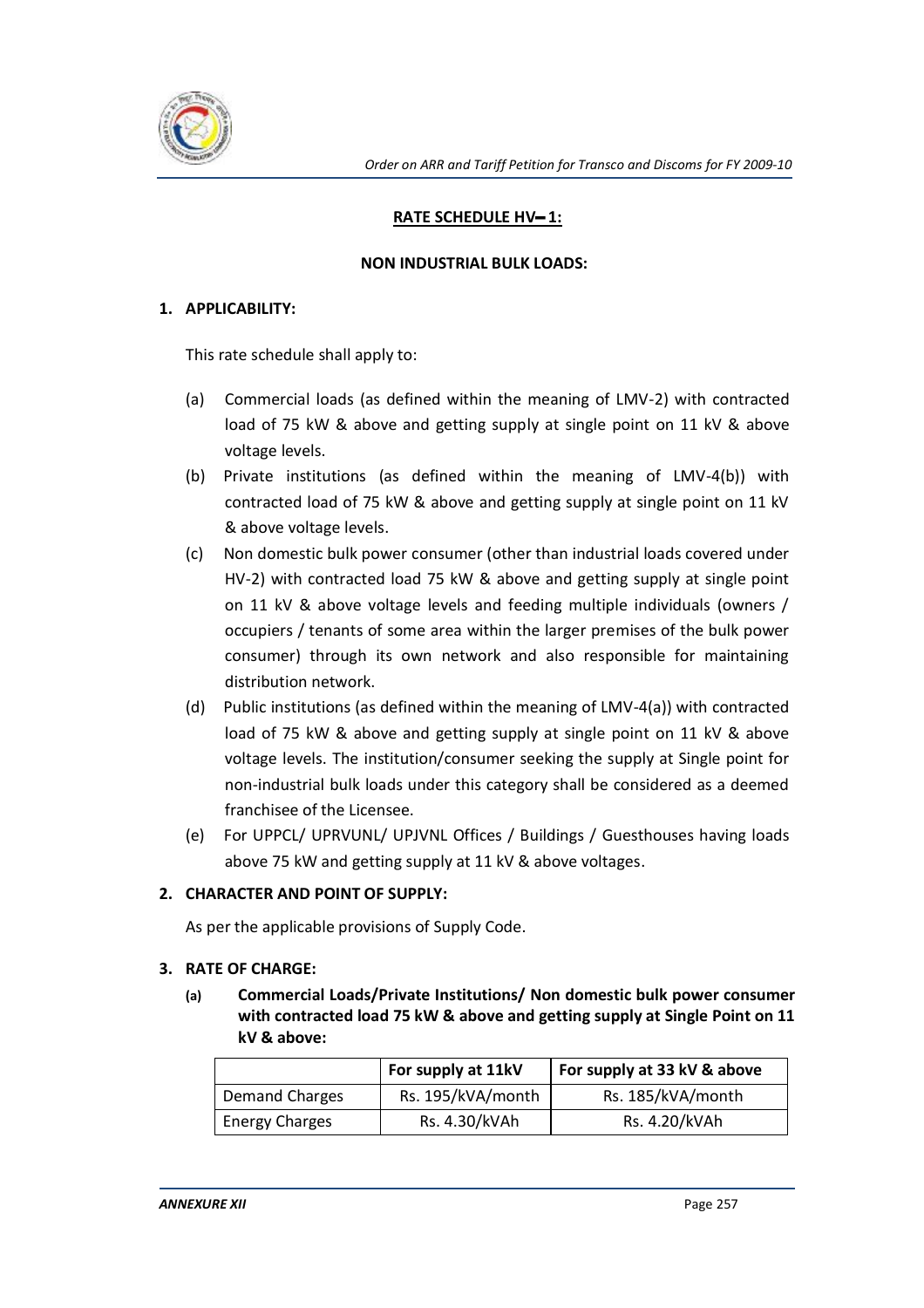

# **(b) Public Institutions with contracted load 75 kW & above and getting supply at Single Point on 11 kV & above voltage levels:**

|                       | For supply at 11kV | For supply at 33 kV & above |  |
|-----------------------|--------------------|-----------------------------|--|
| Demand Charges        | Rs. 165/kVA/month  | Rs. 155/kVA/month           |  |
| <b>Energy Charges</b> | Rs. 4.05/kVAh      | Rs. 3.95/kVAh               |  |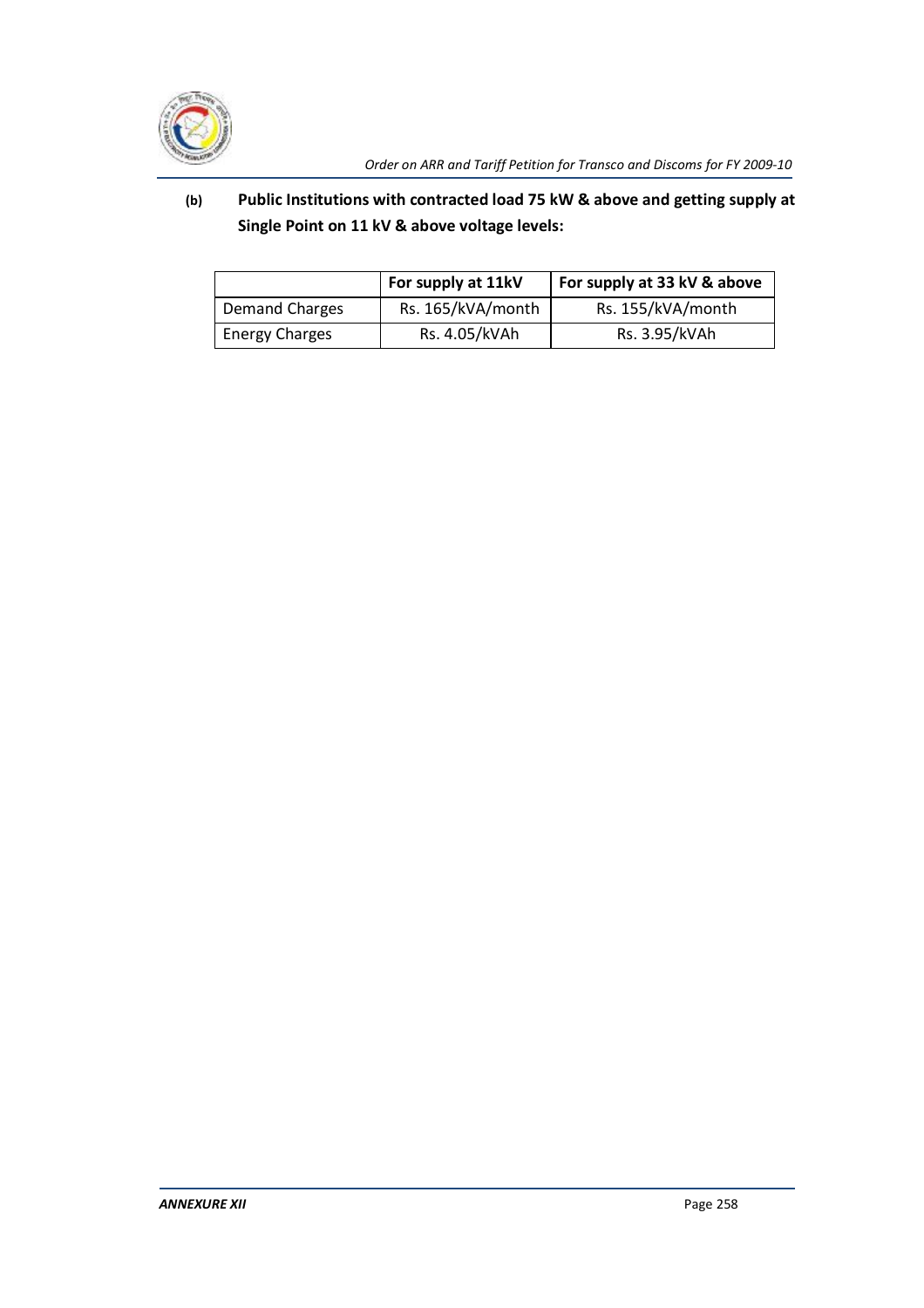

## **RATE SCHEDULE HV-2:**

#### **LARGE AND HEAVY POWER:**

# **1. APPLICABILITY:**

This rate schedule shall apply to all consumers having contracted load above 75 kW (100 BHP) for industrial and / or processing purposes as well as to Arc/induction furnaces, rolling/re-rolling mills, mini-steel plants and floriculture & farming units and to any other HT consumer not covered under any other rate schedule.

Supply to Induction and Arc furnaces shall be made available only after ensuring that the loads sanctioned are corresponding to the load requirement of tonnage of furnaces. The minimum load of one-ton furnace shall in no case be less than 500 kVA and all loads will be determined on this basis. No supply will be given on loads below this norm.

For all HV-2 consumers, conditions of supply, apart from the rates, as agreed between the licensee and the consumer shall continue to prevail.

## **2. CHARACTER AND POINT OF SUPPLY:**

As per the applicable provisions of Supply Code.

#### **3. RATE OF CHARGE:**

Rate of charge gives the demand and energy charges (including the TOD rates as applicable to the hour of operation) at which the consumer shall be billed for his consumption during the billing period applicable to the category:

|                        | For supply at  | For supply at 33 | For supply at 132kV |
|------------------------|----------------|------------------|---------------------|
|                        | <b>11Kv</b>    | & 66 kV          | and above voltages  |
| <b>BASE RATE</b>       |                |                  |                     |
| <b>Demand Charges</b>  | Rs. 230 /      | Rs. 220 /        | Rs. 200 / kVA/month |
|                        | kVA/month      | kVA/month        |                     |
| <b>Energy Charges</b>  | Rs. 4.60/ kVAh | Rs. 3.85 / kVAh  | Rs. 3.75 / kVAh     |
| <b>Minimum Charges</b> |                |                  |                     |
| <b>TOD RATE</b>        |                |                  |                     |
| 22 hrs $-06$ hrs       | $(-) 7.5%$     | (-) 7.5%         | $(-) 7.5%$          |
| 06 hrs $-17$ hrs       | 0              | 0                | 0                   |
| 17 hrs $-22$ hrs       | (+) 15%        | (+) 15%          | (+) 15%             |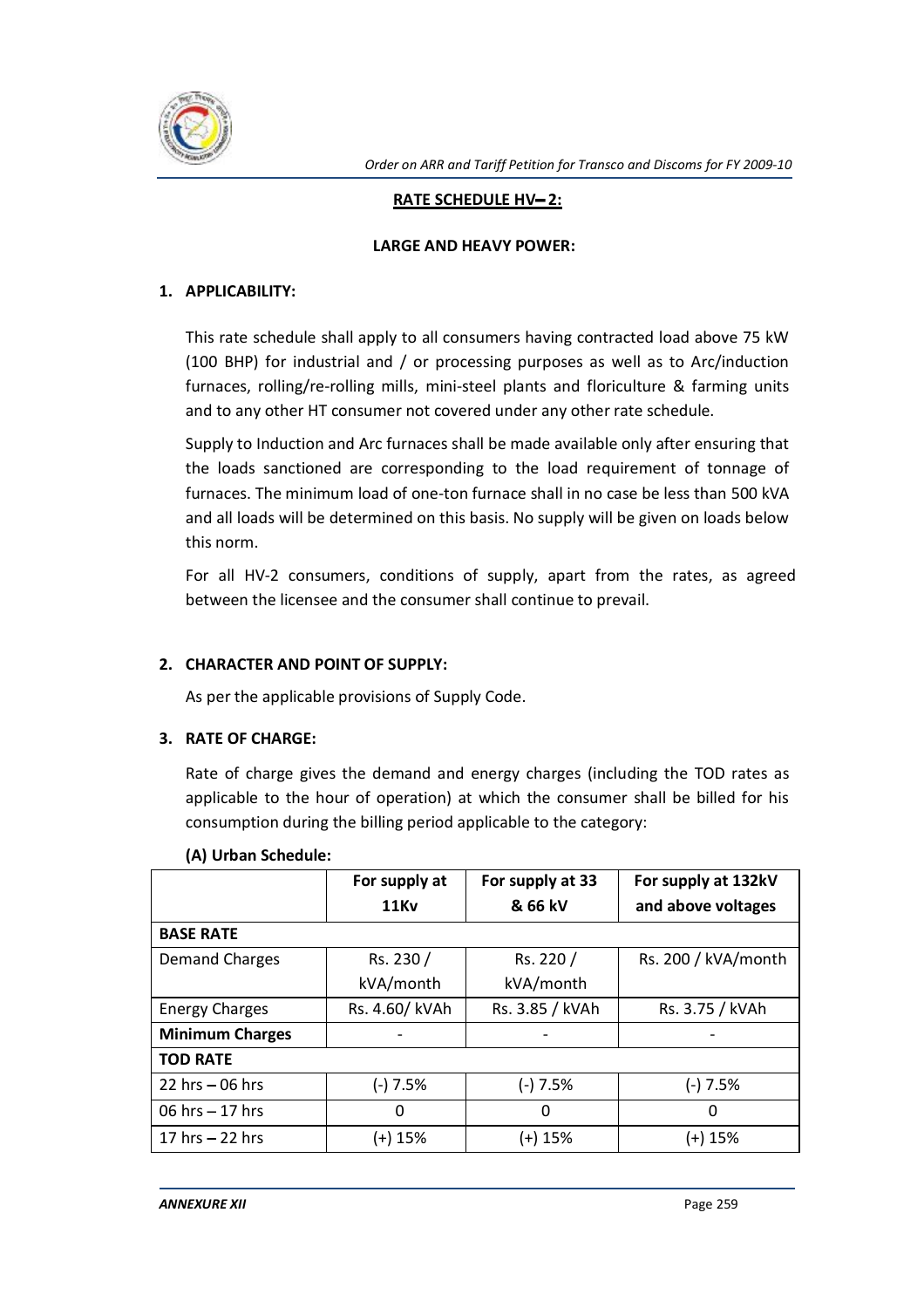

## **(B) Rural Schedule:**

This schedule shall be applicable only to consumers getting supply upto 11 kV as per 'Rural Schedule'. The consumer under this category shall be entitled to a rebate of 15% on 'Rate of Charge' as given for 11 kV consumers under urban schedule without ToD rates.

# **(C) Consumers already existing under HV-2 category with metering arrangement at low voltage:**

Existing consumer under HV-2 with metering at 0.4 kV shall be required to pay an extra charge of 15% on the amount calculated at Rate of Charge applicable to 11 kV consumers under HV-2 category. The Commission redirects the licensees to shift the metering arrangement of such consumers to HV side within three months of issuance of this order.

# **4. PROVISIONS RELATED TO SEASONAL INDUSTRIES:**

Seasonal industries will be determined in accordance with the criteria laid down below. No exhaustive list can be provided but some examples of industries exhibiting such characteristics are sugar, ice, rice mill and cold storage. The industries which operate during certain period of the year, i.e. have seasonality of operation, can avail the benefits of seasonal industries provided:

- i. The continuous period of operation of such industries shall be at least 4 (four) months but not more than 9 (nine) months in a financial year.
- ii. Any prospective consumer, desirous of availing the seasonal benefit, shall specifically declare his season at the time of submission of declaration/execution of agreement mentioning the period of operation unambiguously.
- iii. The seasonal period once notified cannot be reduced during the next consecutive 12 months. The off-season tariff is not applicable to composite units having seasonal and other category loads.
- iv. The off-season tariff is also not available to those units who have captive generation exclusively for process during season and who avail licensees supply for miscellaneous loads and other non-process loads.
- v. The consumer opting for seasonal benefit has a flexibility to declare his off seasonal maximum demand subject to a maximum of 25% of the contracted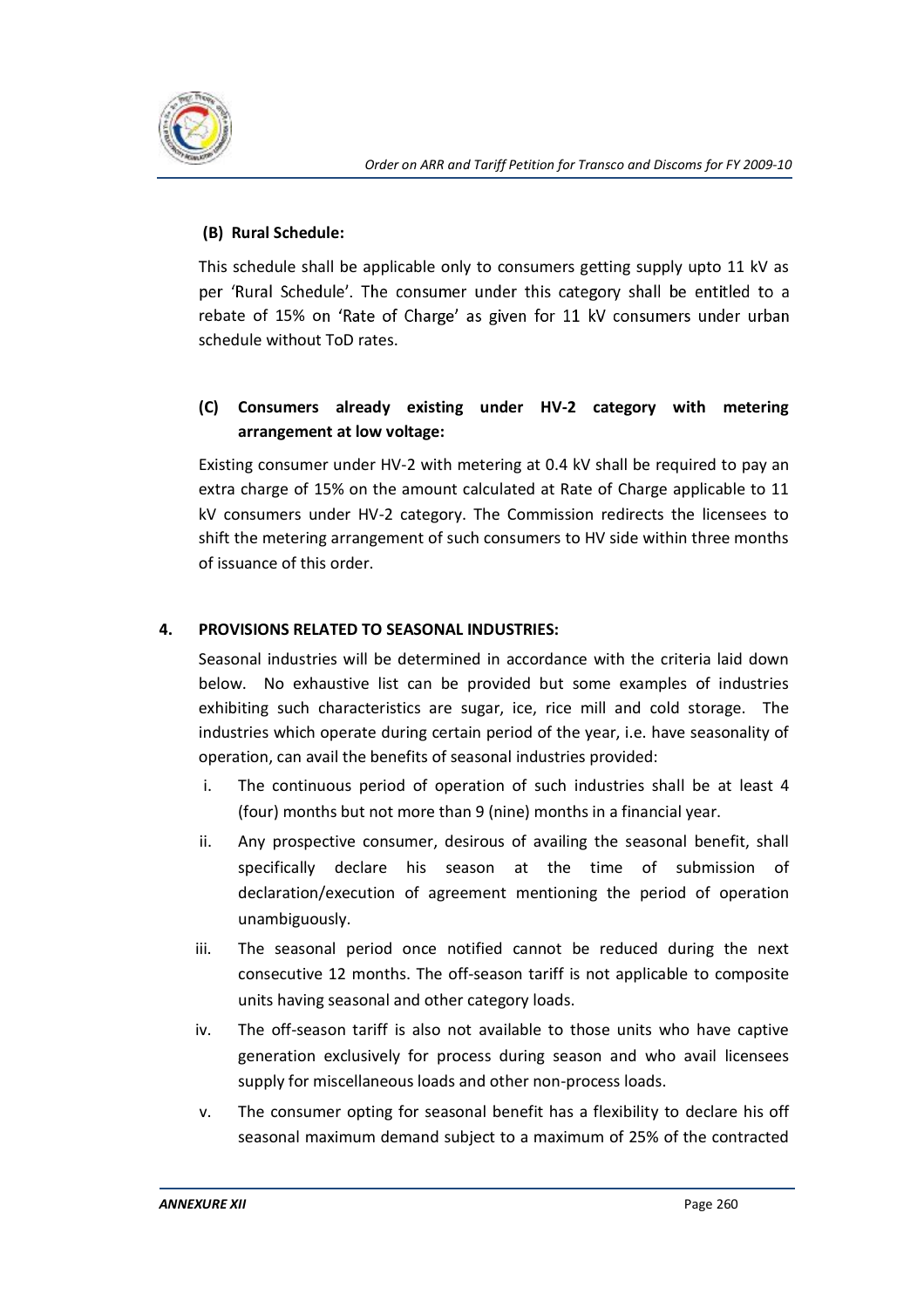

demand. The tariff rates (demand charge per kW/ kVA and energy charge per kWh/ kVAh) for such industries during off-season period will be the same as for normal period but with no minimum charges. Further, during the off season fixed charges shall be levied on the basis of maximum demand recorded by the meter (not on normal billable demand or on percentage contracted demand). Rates for the energy charges shall however be the same as during the operational season. Further, first violation in the season would attract full billable demand charges and energy charges calculated at the unit rate 50% higher then the applicable tariff during normal period but only for the month in which the consumer has defaulted. However, on second default the consumer will forfeit the benefit of seasonal rates for the entire season.

# **5. LOAD FACTOR REBATE:**

For any excess consumption over the defined kVAh per KVA (of maximum demand recorded) as defined in the table below, a graded rebate is provided on the energy charges for such excess consumption. This rebate will be available on monthly basis and will be given to the consumer for each slab.

| <b>Description</b>               | Rebate on Energy charges                    |  |
|----------------------------------|---------------------------------------------|--|
| For all consumption over 396     | 7.5% on the consumption over 396 kVAh       |  |
| kVAh per kVA up to 432           | /kVA/month and up to 432 kVAh / kVA / month |  |
| kVAh per kVA per month           |                                             |  |
| For all consumption<br>over      | 7.5% as applicable in first slab            |  |
| 432 kVAh per kVA up to 504       | plus                                        |  |
| kVAh per kVA per month           | 10% on the consumption over 432 kVAh        |  |
|                                  | /kVA/month and up to 504 kVAh / kVA / month |  |
| all<br>For<br>consumption<br>in. | 7.5% as applicable in first slab            |  |
| excess of 504 kVAh per kVA       | plus                                        |  |
| per month                        | 10% as applicable in second slab            |  |
|                                  | plus                                        |  |
|                                  | 20% on the consumption over 504 kVAh        |  |
|                                  | /kVA/month                                  |  |

**Note:** Consumer with arrears shall not be eligible for above rebate. In case the consumer has obtained an order of stay from a court or any other statutory authority, the amount of load factor rebate for which the consumer is eligible in respect of the amount of the bill shall be calculated and the same shall accrue to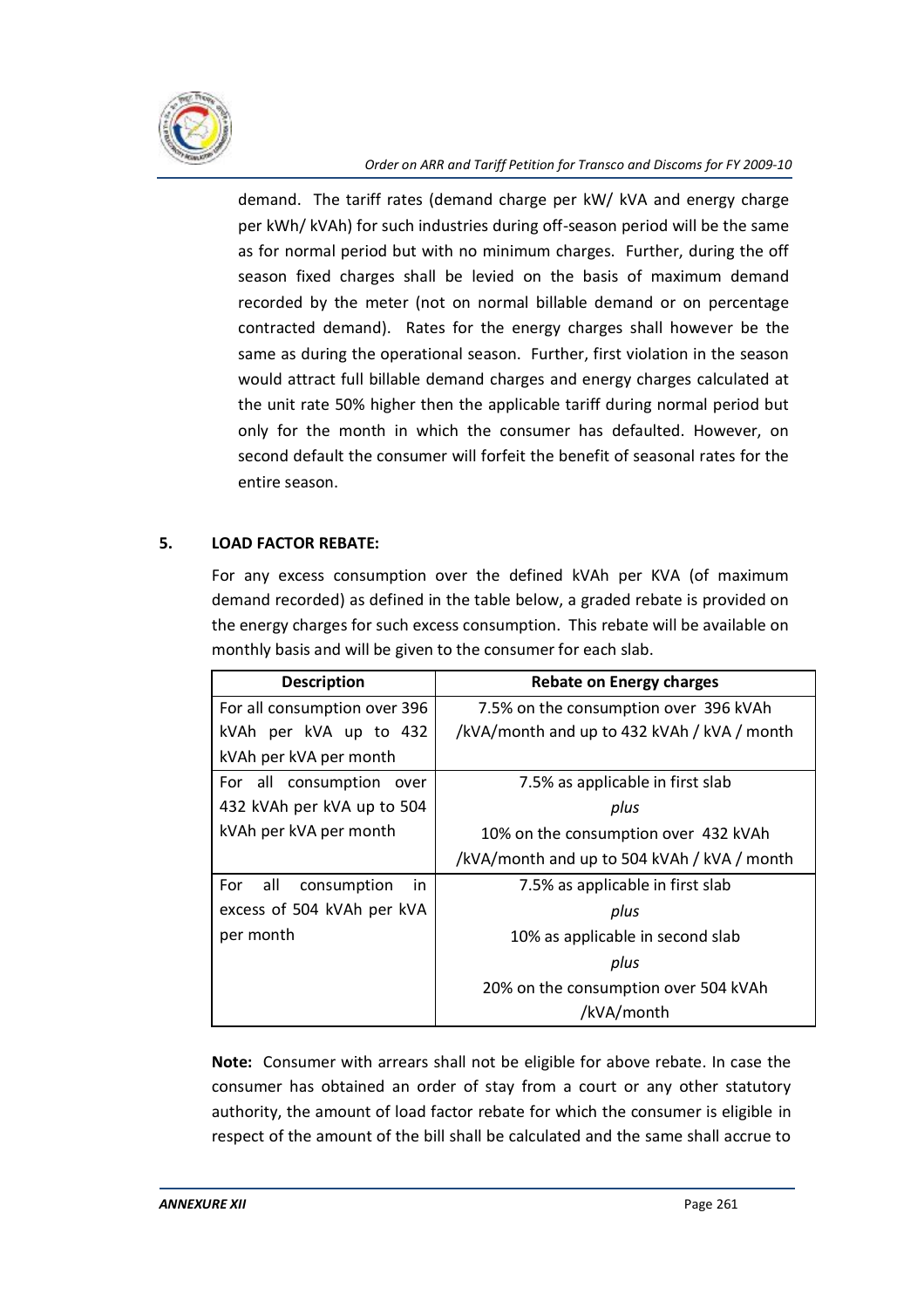

the account of the consumer. However, the actual credit thereof shall not be given to the consumer in his monthly bill until the case relating to the dispute regarding arrear is finally decided by the competent court / statutory authority.

# **6. FACTORY LIGHTING:**

The electrical energy supplied shall also be utilized in the factory premises for lights, fans, coolers, etc. which shall mean and include all energy consumed for factory lighting in the offices, the main factory building, stores, time keeper's office, canteen, staff club, library, crèche, dispensary, staff welfare centers, compound lighting, etc. No separate connection for the same shall be provided.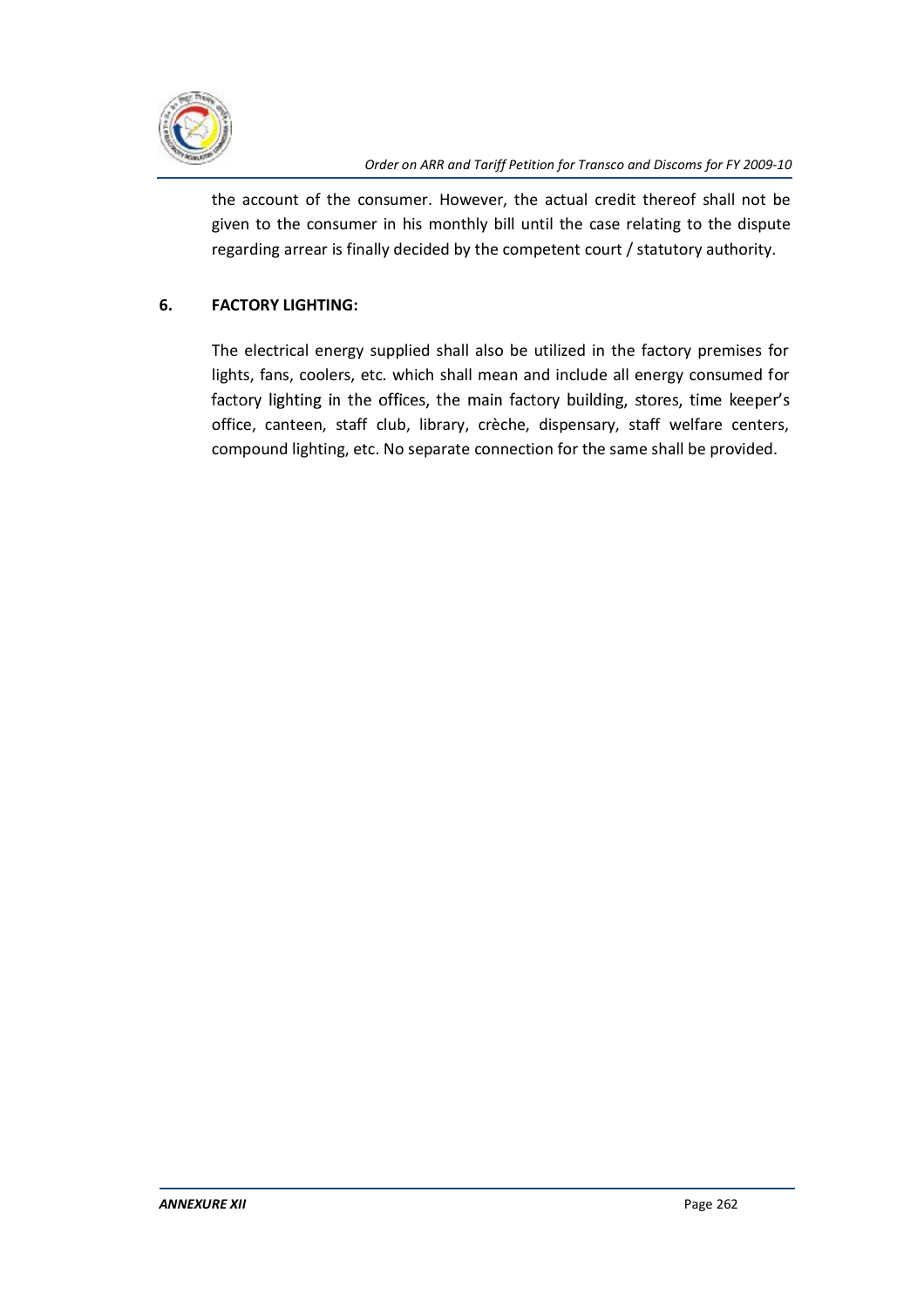

# **RATE SCHEDULE HV - 3:**

## **A: RAILWAY TRACTION:**

## **1. APPLICABILITY:**

This schedule shall apply to the Railways for Traction loads only.

## **2. CHARACTER OF SERVICE AND POINT OF SUPPLY:**

Alternating Current, single phase, two phase or three phase, 50 cycles, 132 kV or below depending on the availability of voltage of supply and the sole discretion of the licensee. The supply at each sub-station shall be separately metered and charged.

## **3. RATE OF CHARGE:**

Rate of charge, gives the demand and energy charges at which the consumer shall be billed for consumption during the billing period applicable to the category:

| <b>Description</b>                              | <b>Charges</b>        |
|-------------------------------------------------|-----------------------|
| (a) Demand Charge                               |                       |
| For supply at and above 132 kV                  | Rs. 180 / kVA / month |
| Below 132 Kv                                    | Rs. 200 / kVA / month |
| (b) Energy Charges (all consumption in a month) |                       |
| For supply at and above 132 kV                  | Rs. 3.75 / kVAh       |
| Below 132 kV                                    | Rs. 3.85 / kVAh       |
| <b>Minimum Charge</b>                           | Rs. 425/kVA/month     |

# **4. LOAD FACTOR REBATE:**

For any excess consumption over the defined kVAh per KVA (of maximum demand recorded) as defined in the table below, a graded rebate is provided on the energy charges for such excess consumption. This rebate will be available on monthly basis and will be given to the consumer for each slab.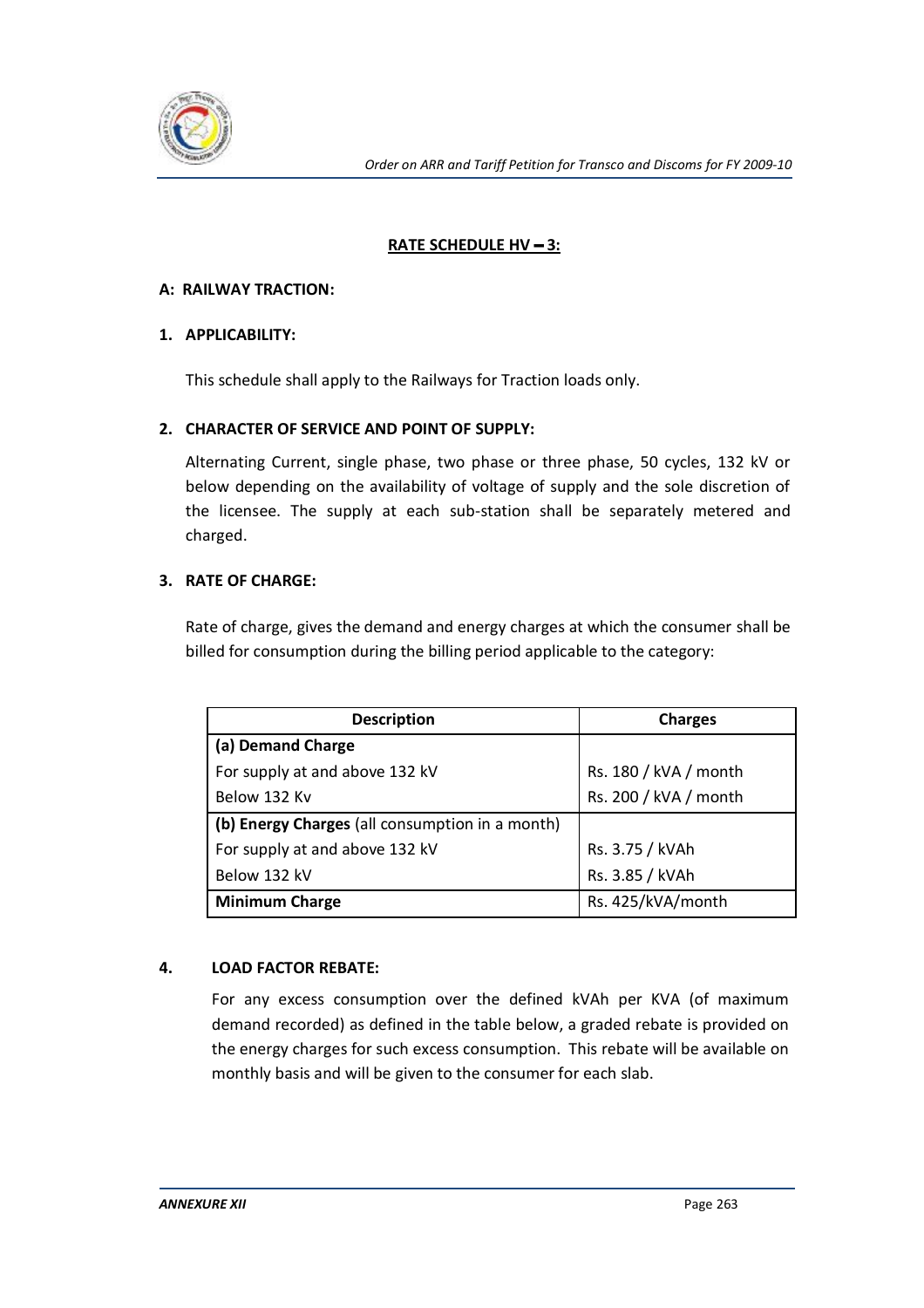

| <b>Description</b>               | <b>Rebate on Energy charges</b>         |
|----------------------------------|-----------------------------------------|
| For all consumption over 396     | 7.5% on the consumption over 396 kVAh   |
| kVAh per kVA up to 432 kVAh      | /kVA/month and up to 432 kVAh/kVA/month |
| per kVA per month                |                                         |
| For all consumption over 432     | 7.5% as applicable in first slab        |
| kVAh per kVA up to 504 kVAh      | plus                                    |
| per kVA per month                | 10% on the consumption over 432 kVAh    |
|                                  | /kVA/month and up to 504 kVAh/kVA/month |
| For all consumption in excess of | 7.5% as applicable in first slab        |
| 504 kVAh per kVA per month       | plus                                    |
|                                  | 10% as applicable in second slab        |
|                                  | plus                                    |
|                                  | 15% on the consumption over 504 kVAh    |
|                                  | /kVA/month                              |

#### **5. DETERMINATION OF THE DEMAND:**

Demand measurement at a particular time will be made on basis of simultaneous maximum demands recorded in summation kilovolt-ampere meter installed at contiguous substation serviced by same grid transformer.

The demand for any month shall be defined as the highest average load measured in Kilo Volt -amperes during any fifteen consecutive minutes period of the month.

#### **B: DELHI METRO RAIL:**

#### **1. APPLICABILITY:**

This schedule shall apply to the DMRC (Delhi Metro Rail Corporation).

# **2. CHARACTER OF SERVICE AND POINT OF SUPPLY:**

Alternating Current, single phase, two phase or three phase, 50 cycles, 132 kV or below depending on the availability of voltage of supply and the sole discretion of the licensee. The supply at each sub-station shall be separately metered and charged.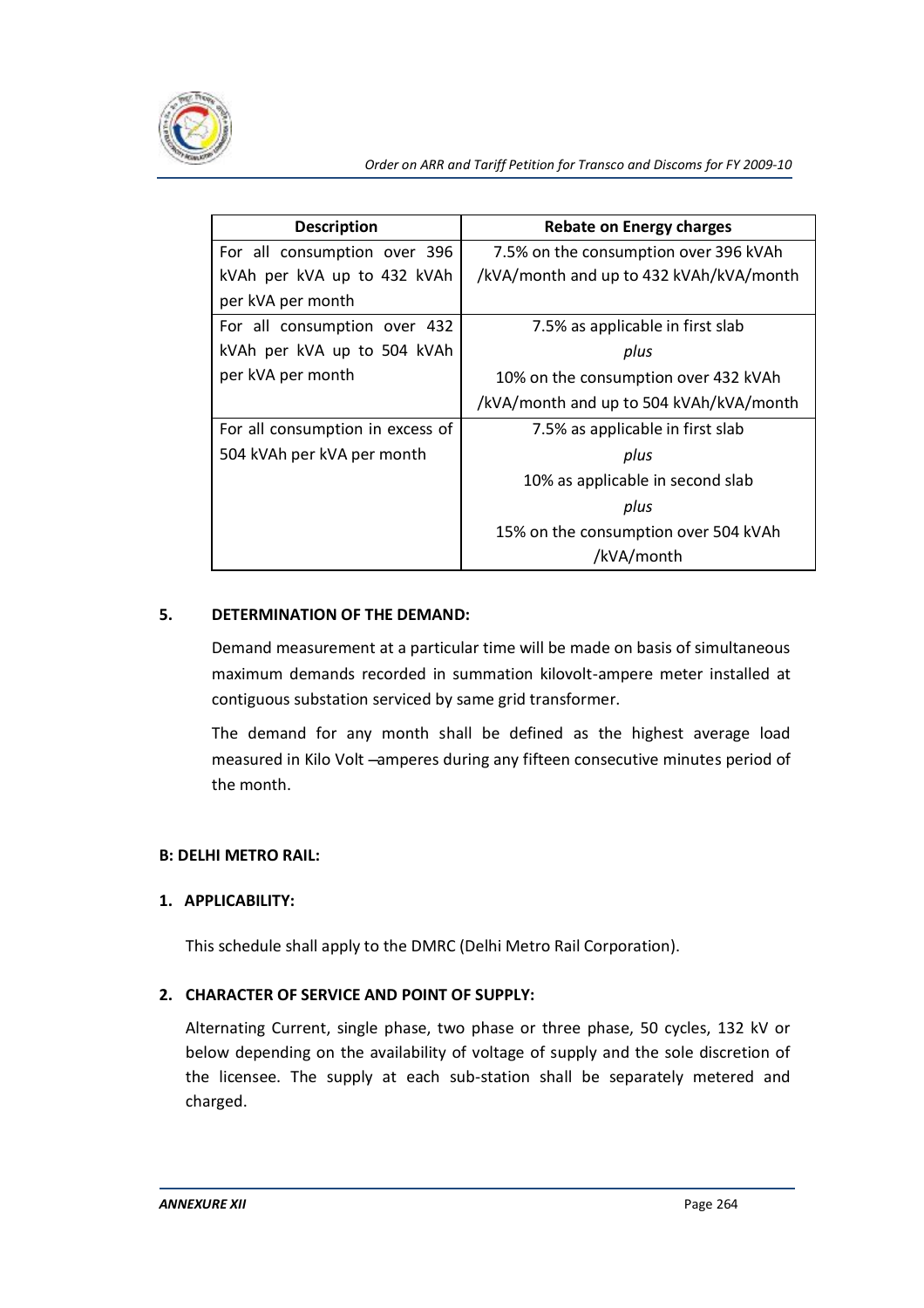

# **3. RATE OF CHARGE:**

Rate of charge, gives the demand and energy charges at which the consumer shall be billed for consumption during the billing period applicable to the category:

| <b>Energy Charges</b>  | Rs. 3.80 / kVAh |  |
|------------------------|-----------------|--|
| <b>Minimum Charges</b> | Rs. 425 / kVA   |  |

- Penalty @ Rs. 540 / kVA will be charged on excess demand, if demand exceeds contracted load.
- This category has been made as per the agreement between DMRC and NOIDA Administration.

# **4. DETERMINATION OF THE DEMAND:**

Demand measurement shall be made by suitable kilovolt ampere indicator at the point of delivery. The demand for any month shall be defined as the highest average load measured in Kilo Volt-Amperes during any fifteen consecutive minutes period of the month.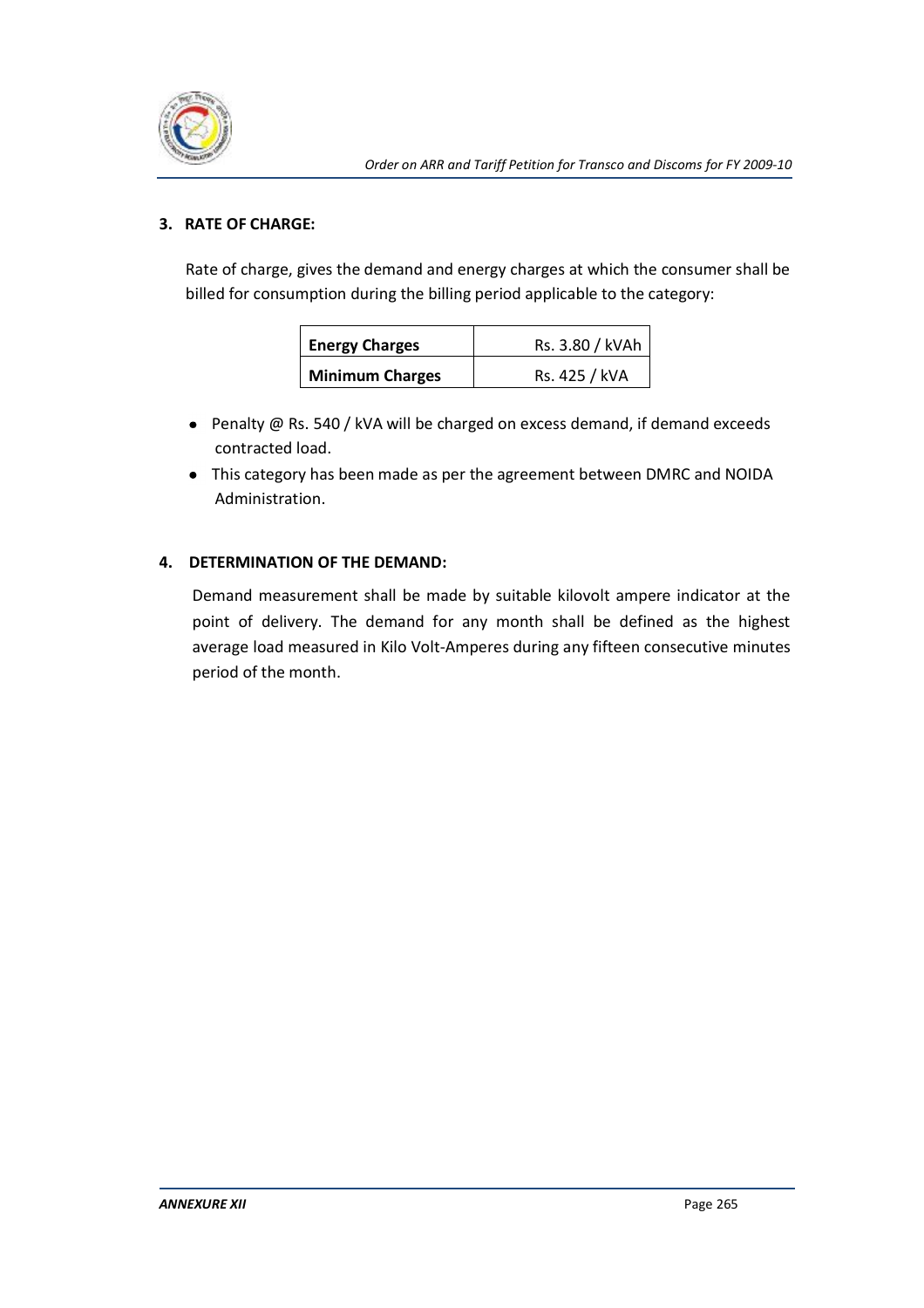

## **RATE SCHEDULE HV - 4:**

#### **LIFT IRRIGATION WORKS:**

#### **1. APPLICABILITY:**

This Rate Schedule shall apply to medium and large pumped canals having load of more than 100 BHP (75kW).

## **2. CHARACTER OF SERVICE & POINT OF SUPPLY:**

As per applicable provisions of Supply Code.

## **3. RATE OF CHARGE:**

Rate of charge, gives the demand and energy charges at which the consumer shall be billed for his consumption during the billing period applicable to the category:

#### **(a) Demand Charges:**

| <b>Voltage Level</b>          | <b>Rate of Charge</b> |
|-------------------------------|-----------------------|
| For supply at 11 kV           | Rs. 250 / kVA/ month  |
| For supply at 33 kV and 66 kV | Rs. 240 / kVA/ month  |
| For supply at 132 kV          | Rs. 220 / kVA / month |

#### **(b) Energy Charges** :

| <b>Voltage Level</b>          | Rate of Charge  |
|-------------------------------|-----------------|
| For supply at 11 kV           | Rs. 4.80 / kVAh |
| For supply at 33 kV and 66 kV | Rs. 4.00/ kVAh  |
| For supply at 132 kV          | Rs. 3.90 / kVAh |

#### **(c) Minimum Charges:**

Rs. 500 / kVA / month irrespective of supply voltage.

# **4. DETERMINATION OF THE DEMAND:**

Demand measurement shall be made by suitable kilovolt ampere indicator at the point of supply. In the absence of suitable demand indicator, the demand as assessed by the Licensee shall be final and binding. If, however, the number of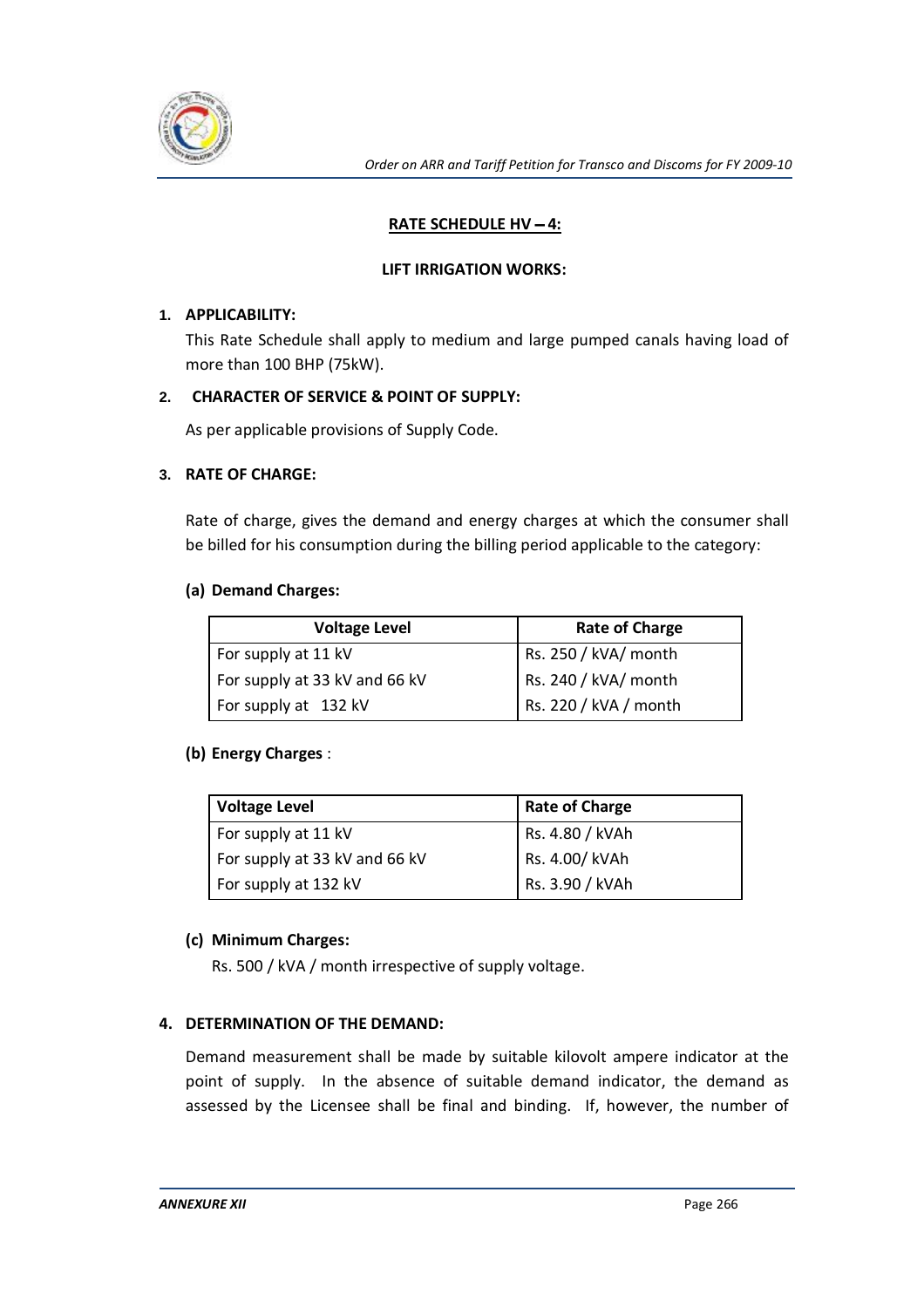

*Order on ARR and Tariff Petition for Transco and Discoms for FY 2009-10*

circuits is more than one, demand and energy measurement will be done on the principle of current transformer summation metering.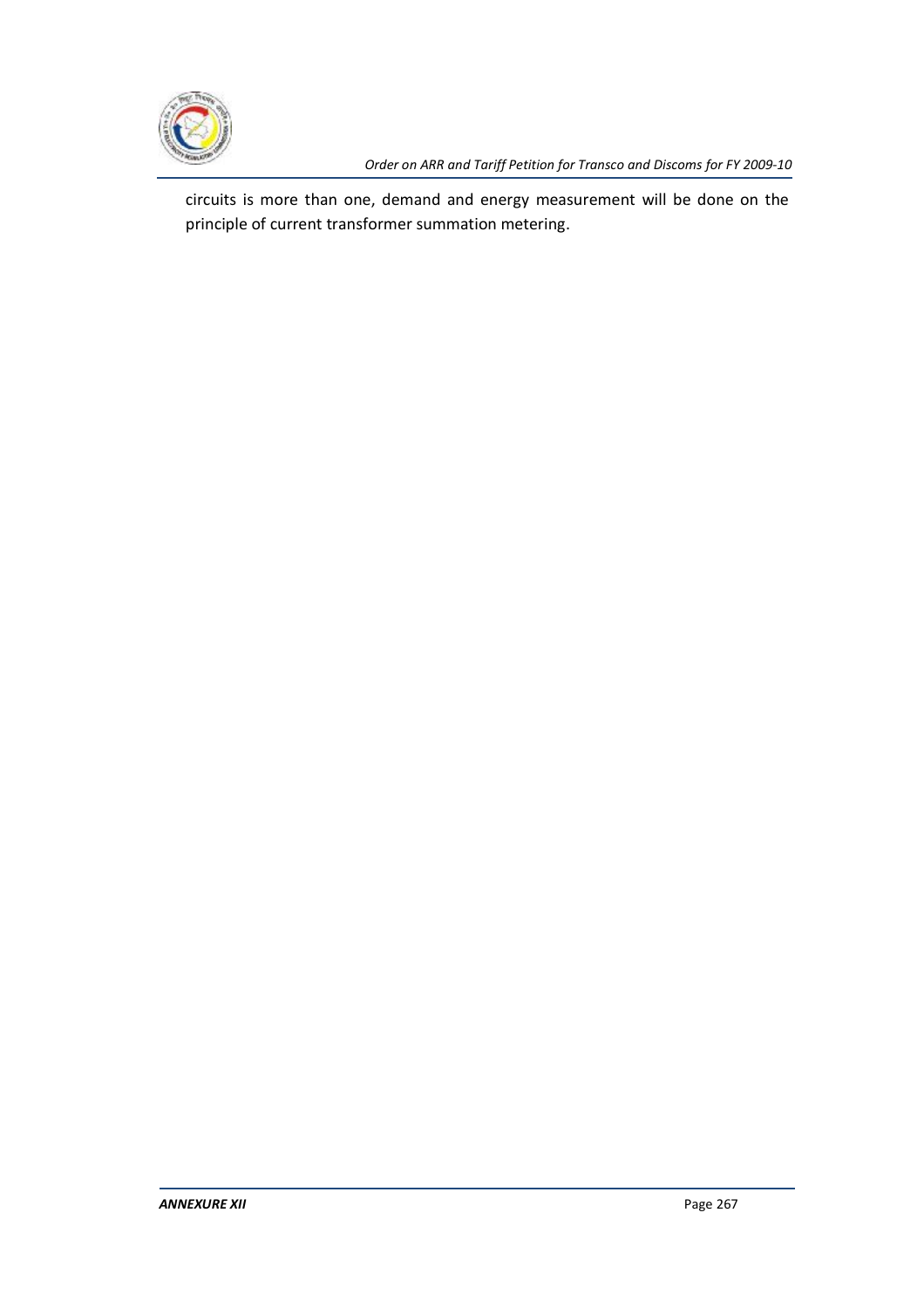

# **ANNEXURE - XII (A)**

## **DEPARTMENTAL EMPLOYEES:**

# **1. OTHER PROVISIONS:**

- (i) For serving employees, pensioners and family pensioners, the supply will only be given at one place where Licensee's mains exist. The electric supply under this tariff to the pensioners / family pensioners will be given only at one place, within the area of erstwhile UPSEB / its successor companies.
- (ii) In the event of transfer of the employee, this tariff shall be applied at the new place of posting only when a certificate has been obtained from the concerned Executive Engineer of the previous place of posting, that the supply under this tariff has been withdrawn at previous place of posting. Further, the employee shall also be required to submit an affidavit that he is not availing the benefit of LMV-10 connection anywhere else in the state.
- (iii) Those who are not availing this tariff shall also give a declaration to this effect. This declaration shall be pasted / kept in his service book / personal file / Pensioners record. If the declaration is found wrong, necessary action against the employee shall be taken as per the provisions of service rules. If declaration has already been given at the present place of posting then further declaration is not necessary due to this revision. Pensioners shall also have to give a similar declaration for availing departmental tariff at only one place. In case this declaration is found wrong, this tariff shall be withdrawn forever.
- (iv) No other concession shall be admissible on this tariff.
- (v) The schedule of miscellaneous charges as appended with Licensee's General Tariff as amended from time to time and Electricity Supply (Consumers) Regulation, 1984 as enforced from time to time shall also be applicable on the employee / pensioner receiving supply under this schedule.
- (vi) Retired employees drawing pension from the Treasury / Bank will have to pay the monthly electricity charges as per the rates given in the rate schedule applicable to their category.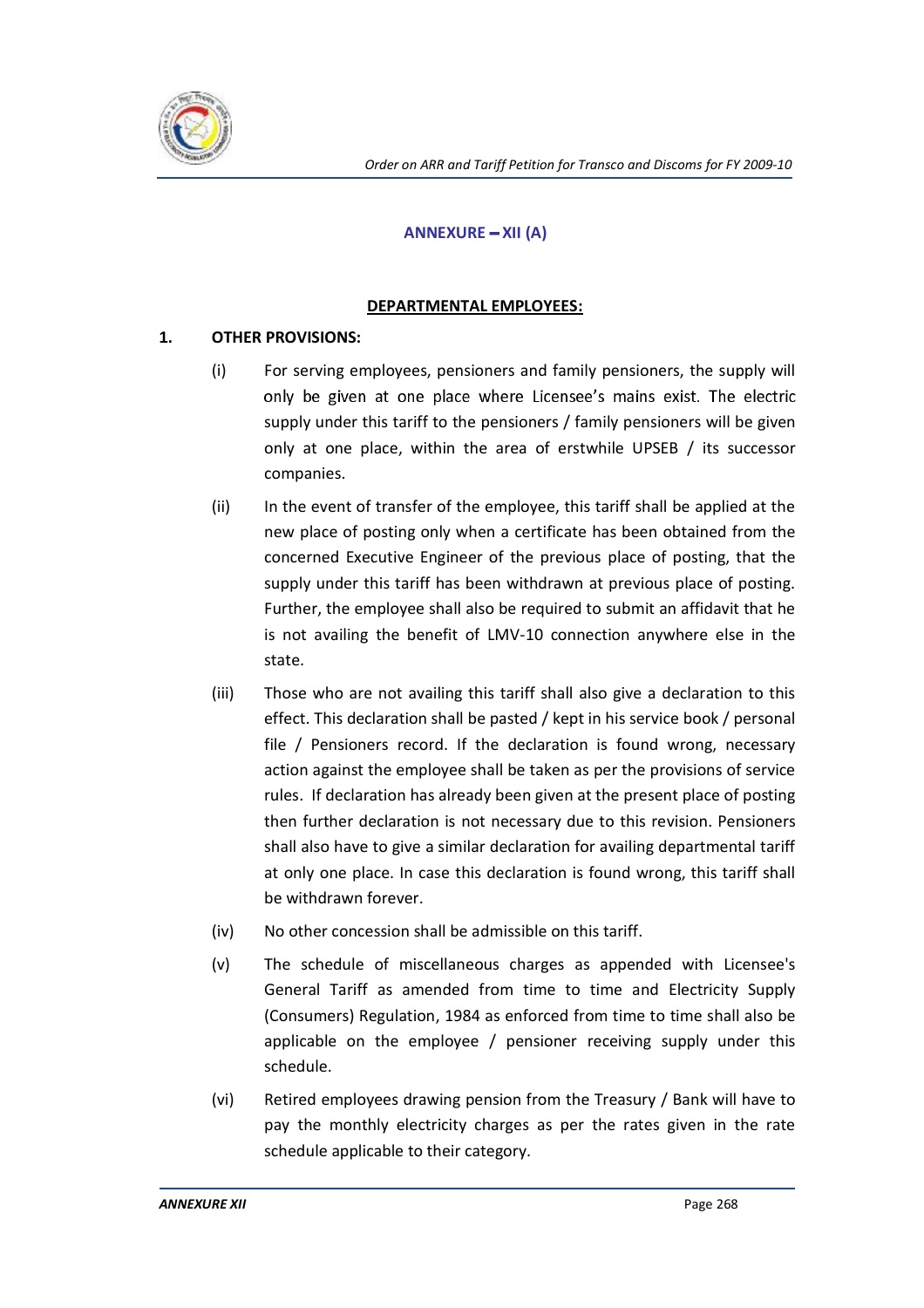

## **2. MODE OF PAYMENT:**

- (i) The Disbursing Officer shall compulsorily and regularly deduct the amount due monthly from the salary bill of each and every employee / pensioners drawing pay / pension from his unit each month. The Drawing Officer shall ensure that each employee/pensioner has given the declaration about the connection in his name together with details of S.C. No. / Book No and name of the billing division, before the disbursement of pay/pension.
- (ii) The monthly amount due from a consumer of this category can also be deposited by the concerned officer / employee to the concerned division in case the said amount is not being deducted from his salary / pension.
- (iii) Revenue and Energy Statistics in respect of the category of employee/pensioner shall be regularly prepared by the Divisions in the same manner as for every other manually billed category.
- (iv) Recovery from the salary shall be sent to the billing units in accordance with the instructions contained in circular No. 362-CAO/C-177 (Misc.) dated 5.5.89 and No. 380-CAO dated 12.5.89 from Chief Accounts Officer of erstwhile UPSEB, Lucknow.
- (v) In case of metered consumption, the mode of payment shall be similar to the domestic consumer.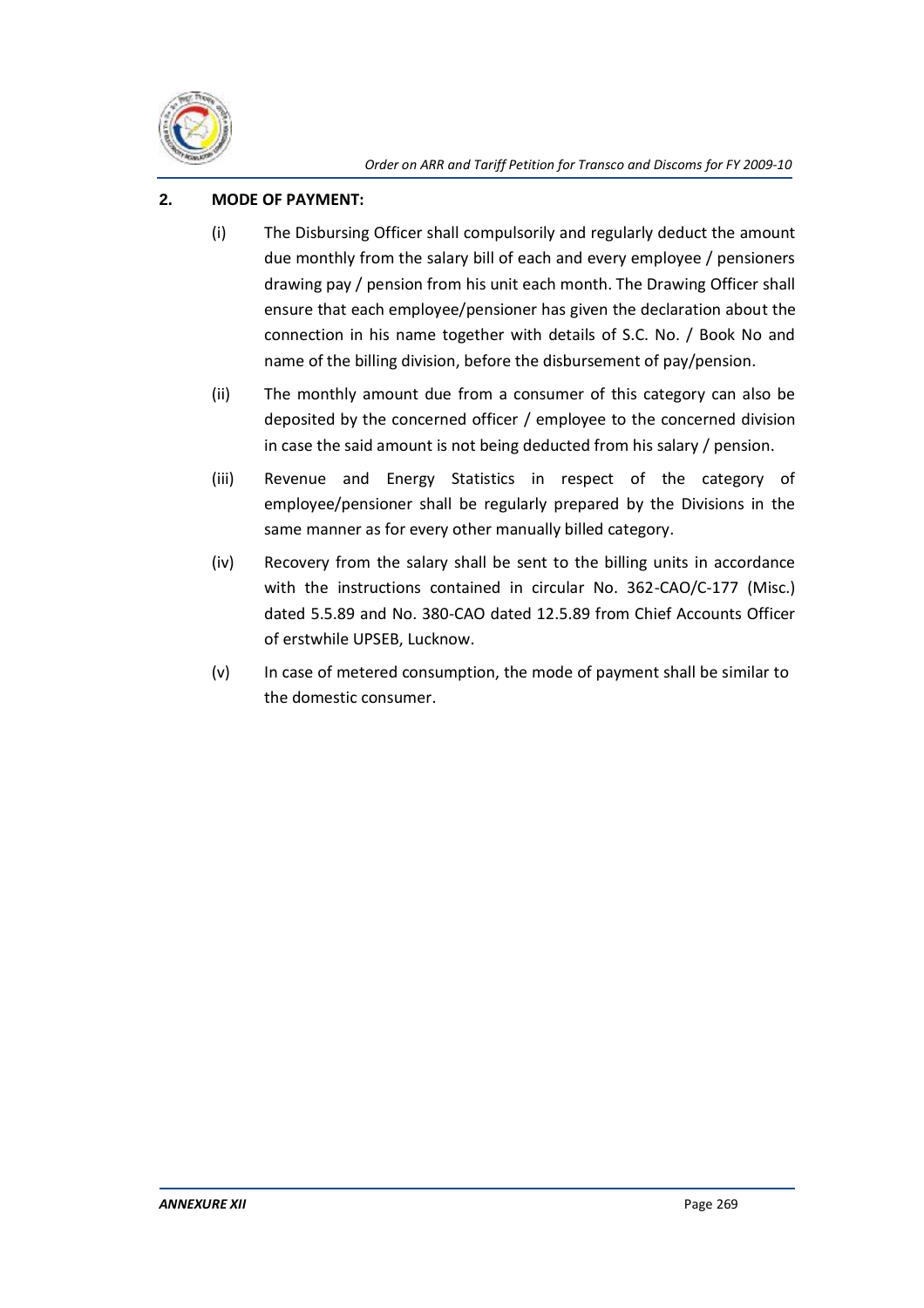

## **ANNEXURE - XII (B)**

## **PUBLIC LAMPS :**

## **1. MAINTENANCE CHARGE**:

In addition to the "Rate of Charge" mentioned above, a sum of Rs.10.00 per light point per month will be charged for operation and maintenance of street lights. This Maintenance Charge will cover only labour charges, where all required materials are supplied by the local bodies. However, the local bodies will have an option to operate and maintain the public lamps themselves and in such case, no maintenance charge shall be recovered. This charge shall not apply to the consumers with metered supply.

## **2. PROVISION OF LAMPS:**

Streets where distribution mains already exist, the Licensee will provide a separate single-phase, 2-wire system for the street lights including light fitting and incandescent lamps of rating not exceeding 100 Watts each. In case the above maintenance charge is being levied, the labour involved in replacements or renewal of lamps shall be provided by the licensee. However, all the required materials shall be provided by the local bodies. The cost of all other types of street light fittings shall be paid by the local bodies.

The cost involved in extension of street light mains (including cost of sub stations, if any) in areas where distribution mains of the licensee have not been laid, will be paid for by the local bodies.

#### **3. VERIFICATION OF LOAD**:

The number of light points including that of traffic signals together with their wattage will be verified jointly by the representatives of Licensee and Town Area / Municipal Board / Corporation at least once in a year. However, additions will be intimated by the Town Area / Municipal Board / Corporation on monthly basis. The Licensee will carry out the checking of such statements to satisfy themselves of the correctness of the same. The monthly bills shall be issued on the basis of verified number of points at the beginning of the year and additions, if any, during the months as intimated above. The difference, if any, detected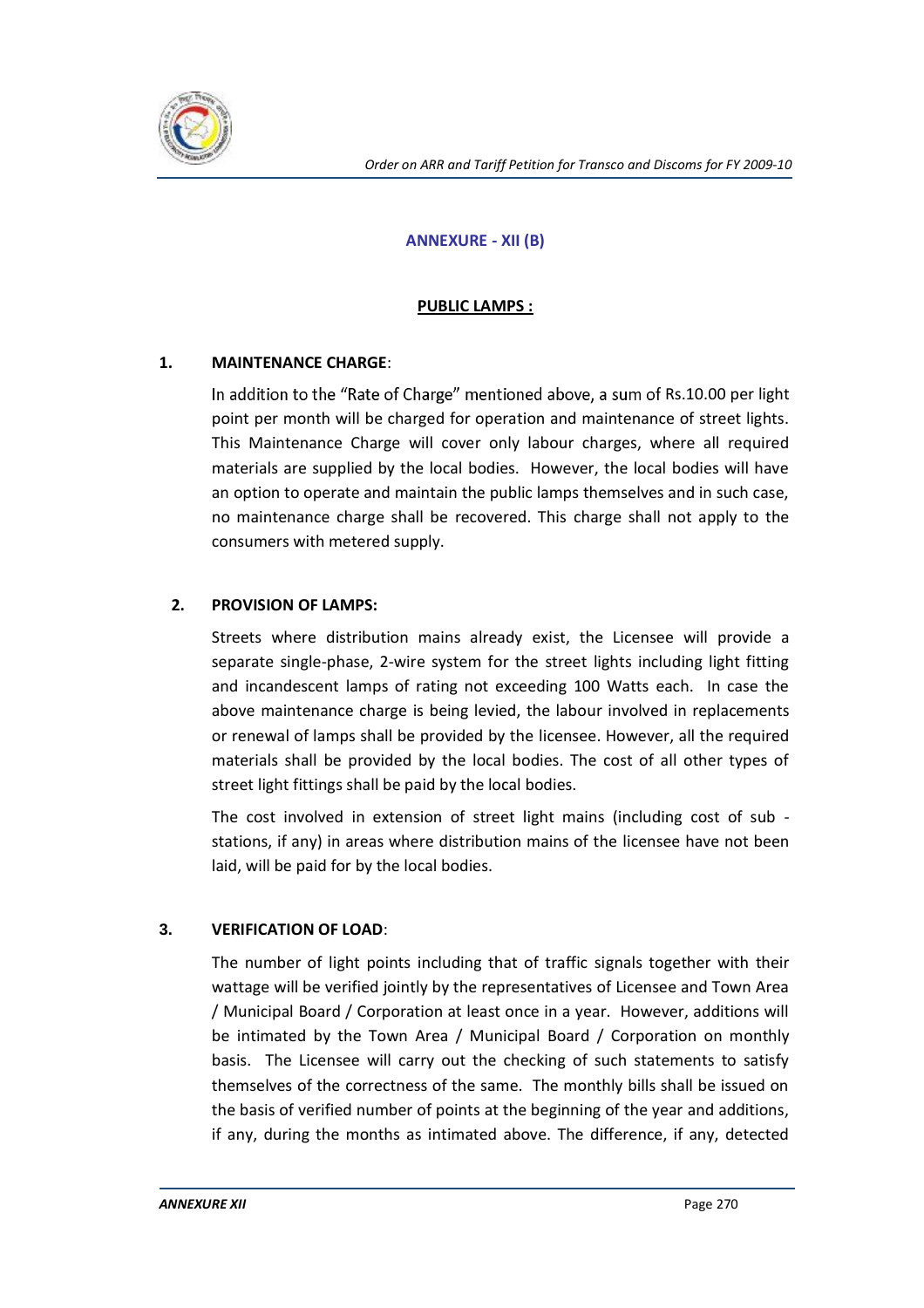

during joint verification in the following year shall be reconciled and supplementary bills shall be issued.

Further, if the authorized representative of concerned local body does not participate in the work of verification of light points, a notice will be sent by concerned Executive Engineer in writing to such local bodies for deputing representative on specific date(s), failing which the verification of the light points shall be done by the concerned representative of Licensee which shall be final and binding upon such local body.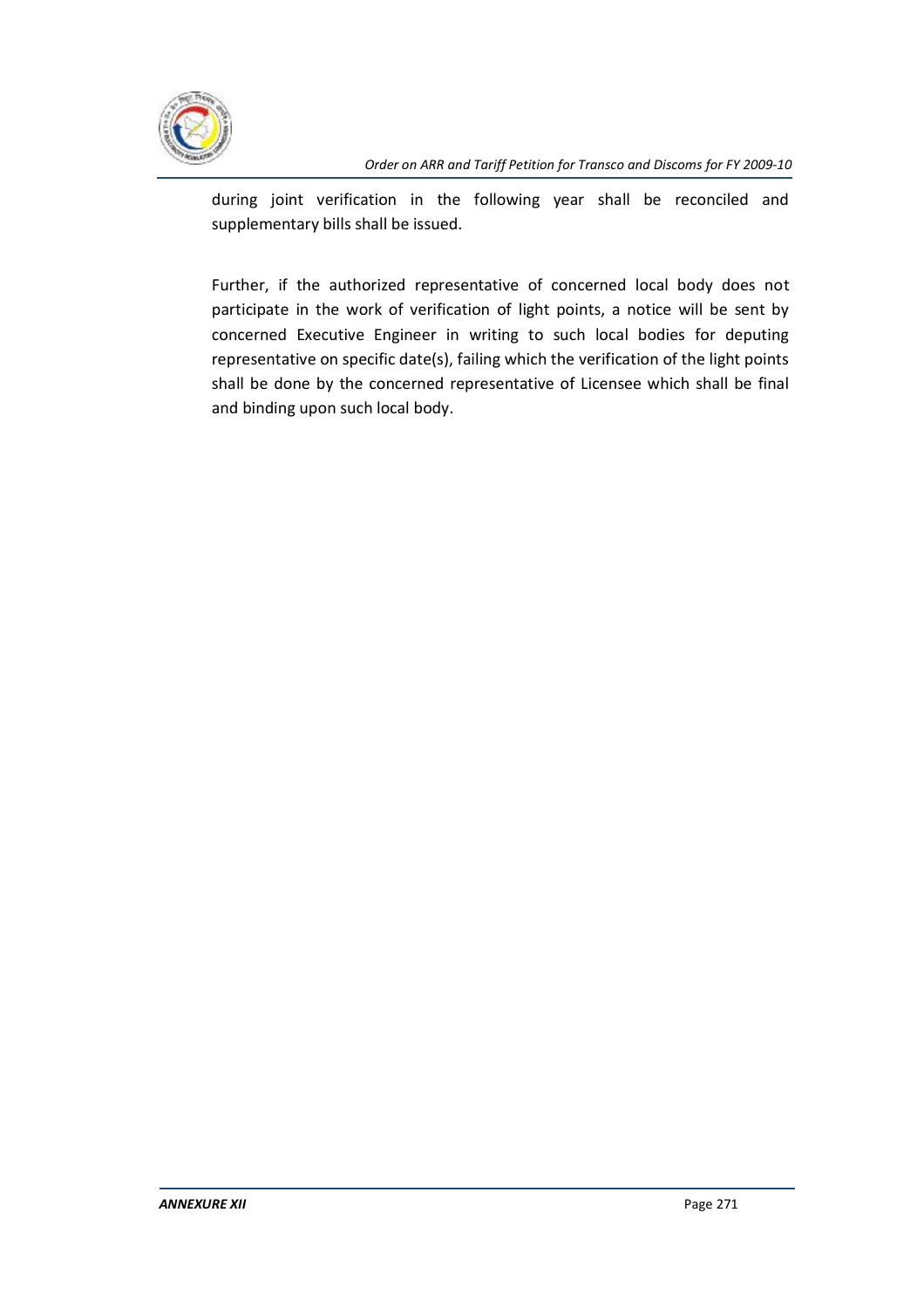

# **ANNEXURE - XII (C)**

# **STATE TUBE-WELLS:**

# **NET ADDITIONAL LOAD:**

- (i) Net additional load hereinafter shall mean the total additional load connected during the quarter less the load of failed and abandoned tube-wells accounted for during that quarter.
- (ii) The connected load as on  $31<sup>st</sup>$  March of the preceding year will be worked out on the basis of 'Net additional load' reported by the Executive Engineers of concerned Divisions after joint inspection and verification of the same by the concerned officers of the State Government / Panchayat, joint meter reading shall also be taken during the inspection on quarterly basis. The monthly bills for three months of the first quarter will be issued on the connected load worked out as such at the above rates. The same process shall be repeated for subsequent quarters.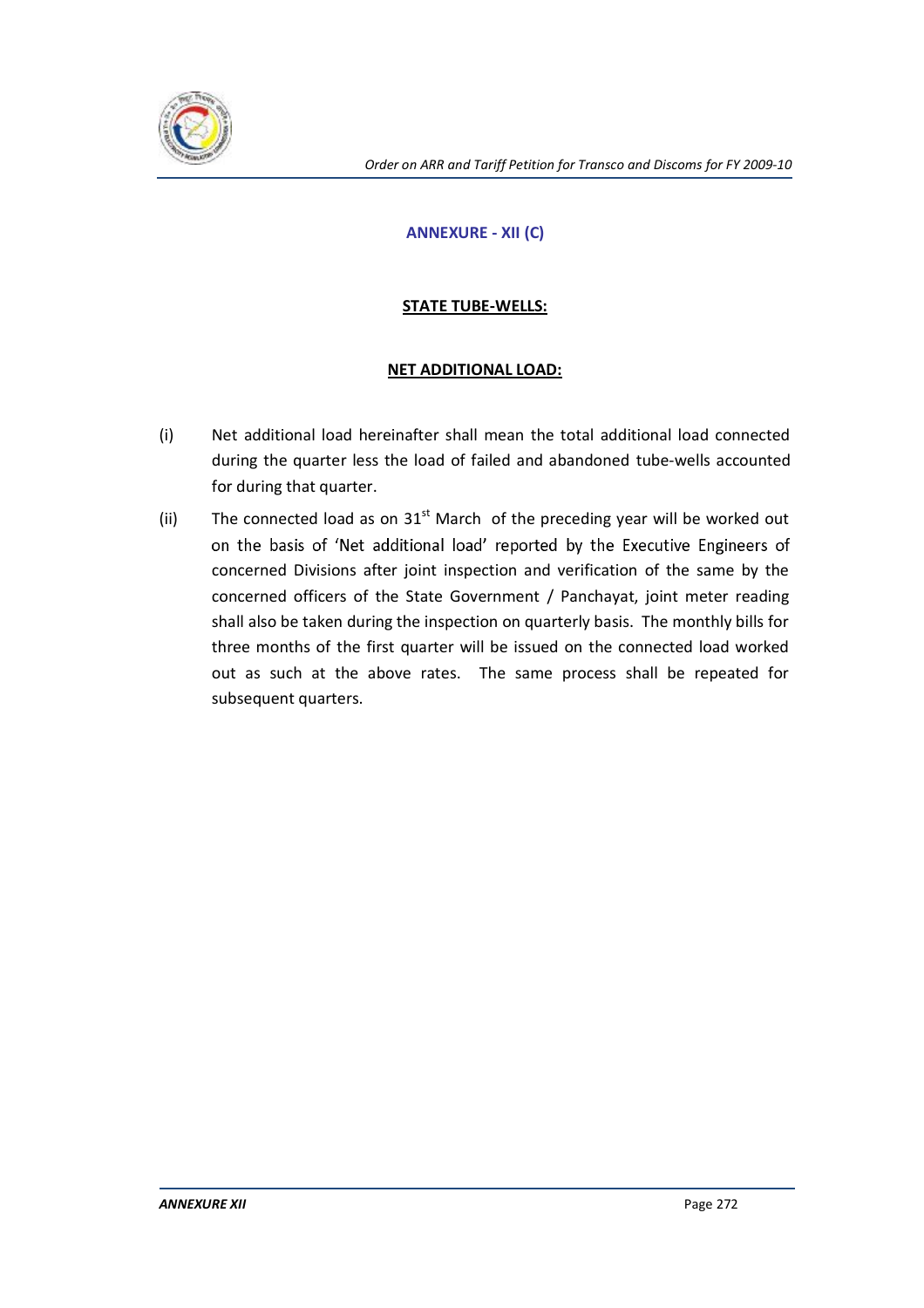

#### **ANNEXURE - XIII**

# **SCHEDULE OF MISCELLANEOUS CHARGES:**

| <b>S. N</b> | <b>NATURE OF CHARGES</b>                                                                                                    | <b>UNIT</b> | <b>RATES (Rs.)</b> |
|-------------|-----------------------------------------------------------------------------------------------------------------------------|-------------|--------------------|
| 1.          | Testing of Metering System at Site<br>(1) Testing of LT Direct Meters through standard<br>reference meter:                  |             |                    |
|             | a. Single Phase                                                                                                             | Per Job     | 50                 |
|             | b. Three Phase                                                                                                              | Per Job     | 75                 |
|             | (2) Testing of CT Connected Metering System (including<br>CTs, PTs) complete through standard reference<br>metering system: |             |                    |
|             | a. LT                                                                                                                       | Per Job     | 500                |
|             | b. 11 kV HT                                                                                                                 | Per Job     | 1000               |
|             | c. 33 kV HT                                                                                                                 | Per Job     | 2000               |
| 2.          | Testing of Metering System through NABL accredited<br>test laboratory                                                       |             |                    |
|             | (1) LT Direct Meters (Single/ Three Phase)                                                                                  | Per Job     | on actual          |
|             | (2) CT Connected Metering System (including CTs, PTs)                                                                       | Per Job     | expense            |
|             | complete (LT/ 11 kV HT/ 33 kV HT)                                                                                           |             | - do -             |
| 3.          | Replacement of Metering System                                                                                              |             |                    |
|             | (1) By Higher Capacity Metering System or vice-versa                                                                        |             |                    |
|             | a. 1-P LT Direct Meter to 3-P LT Direct Meter                                                                               | Per Job     | 75                 |
|             | b. 3-P LT Direct Meter to CT Connected LT Metering<br>System                                                                | Per Job     | 350                |
|             | c. CT Connected LT Metering System to 11 kV HT<br><b>Metering System</b>                                                    | Per Job     | 1250               |
|             | d. 11 kV HT Metering System to 33 kV HT Metering                                                                            | Per Job     | 1500               |
|             | System                                                                                                                      |             |                    |
|             | (2) By Same Capacity Metering System (including shifting                                                                    |             |                    |
|             | of position of Metering System)                                                                                             |             |                    |
|             | Single Phase LT Direct Meter<br>a.                                                                                          | Per Job     | 125                |
|             | Three Phase LT Direct Meter<br>b.                                                                                           | Per Job     | 175                |
|             | CT Connected LT Metering System<br>c.                                                                                       | Per Job     | 500                |
|             | d.<br>11 kV HT Metering System                                                                                              | Per Job     | 1000               |
|             | 33 kV HT Metering System<br>e.                                                                                              | Per Job     | 2000               |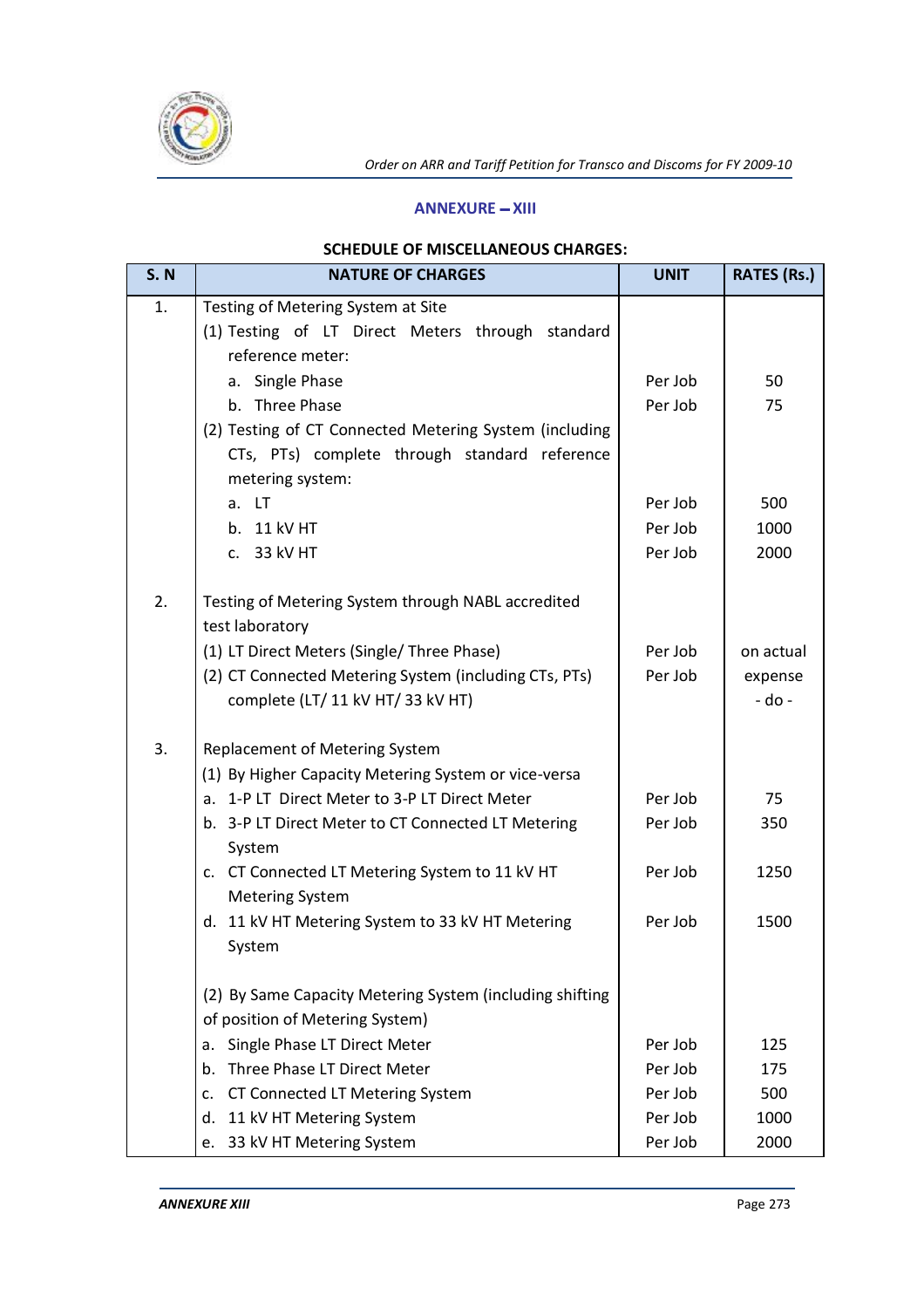

| 4. | Resealing of Metering System on account of any reason                 |           |      |
|----|-----------------------------------------------------------------------|-----------|------|
|    | in addition to other charges payable in terms of other                |           |      |
|    | provision of charging of penalties, etc                               |           |      |
|    | a. LT Direct Meter                                                    | Per Job   | 25   |
|    | b. CT Connected LT Metering System                                    | Per Job   | 50   |
|    | 11 kV HT Metering System<br>c.                                        | Per Job   | 75   |
|    | d. 33 kV HT Metering System                                           | Per Job   | 100  |
| 5. | Disconnection/ Reconnection of Supply of Consumer, for                |           |      |
|    | any reason whatsoever, having Contracted load:                        |           |      |
|    | a. less than 5 kW                                                     | Per Job   | 150  |
|    | b. 5 kW or more and upto 50 kW / 56 kVA                               | Per Job   | 275  |
|    | c. exceeding 56 kVA and upto 3000 kVA                                 | Per Job   | 500  |
|    | d. exceeding 3000 kVA and upto 10000 kVA                              | Per Job   | 1000 |
|    | e. exceeding 10000 kVA                                                | Per Job   | 2000 |
|    | Note: Disconnection and Reconnection shall be treated                 |           |      |
|    | as separate job(s).                                                   |           |      |
| 6. | Service of Wireman:                                                   |           |      |
|    | <b>Replacement of Fuse</b><br>a.                                      | Per Job   | 20   |
|    | Inserting and Removal of Fuse in respect of night<br>b.               | Per Job   | 25   |
|    | loads.                                                                |           |      |
|    | Hiring of services by the consumer during temporary<br>$\mathsf{C}$ . | Per       | 60   |
|    | supply or otherwise.                                                  | wireman   |      |
|    |                                                                       | /day of 6 |      |
|    |                                                                       | Hrs.      |      |
| 7. | Checking of Capacitors (other than initial checking) on               |           |      |
|    | consumer's request:                                                   |           |      |
|    | a. At 400 V / 230 V                                                   | Per Job   | 100  |
|    | b. At 11 kV and above.                                                | Per Job   | 200  |
|    |                                                                       |           |      |

# **CHARGES FOR TATKAL VIDYUT SANYOJAN (TATKAL CONNECTION):**

For urban consumers of LMV-1, LMV-2 and LMV-9 categories, desirous of getting connection within 24 hours of making the application, provided such release of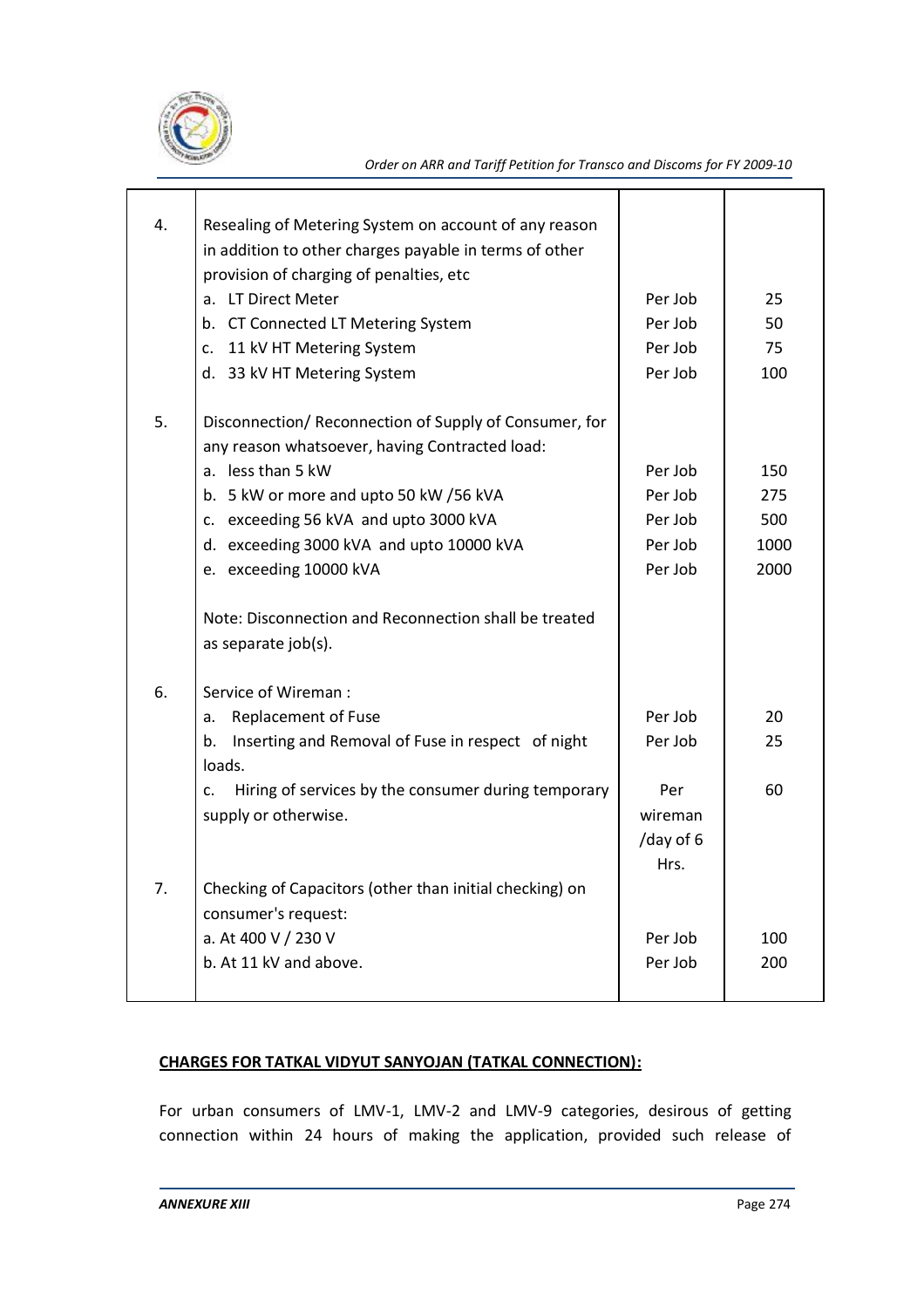

connection does not require extension of distribution mains or commissioning of substation or augmenting capacity of transformers, shall have to pay following additional charges apart from the regular connection charges:

# **1. FOR PERMANENT ELECTRICITY CONNECTION:**

- a. Single Phase Domestic light and fan : Rs. 500 per connection
- b. Three Phase Domestic light and fan : Rs. 750 per connection
- c. Single Phase Commercial : Rs. 750 per connection
- 
- d. Three Phase Commercial : Rs. 1000 per connection

## **2. FOR TEMPORARY ELECTRICITY CONNECTION:**

- a. Single Phase (Upto 4 kW) : Rs. 750 per connection
- b. Three Phase (from 5 kW to 24 kW) : Rs. 1000 per connection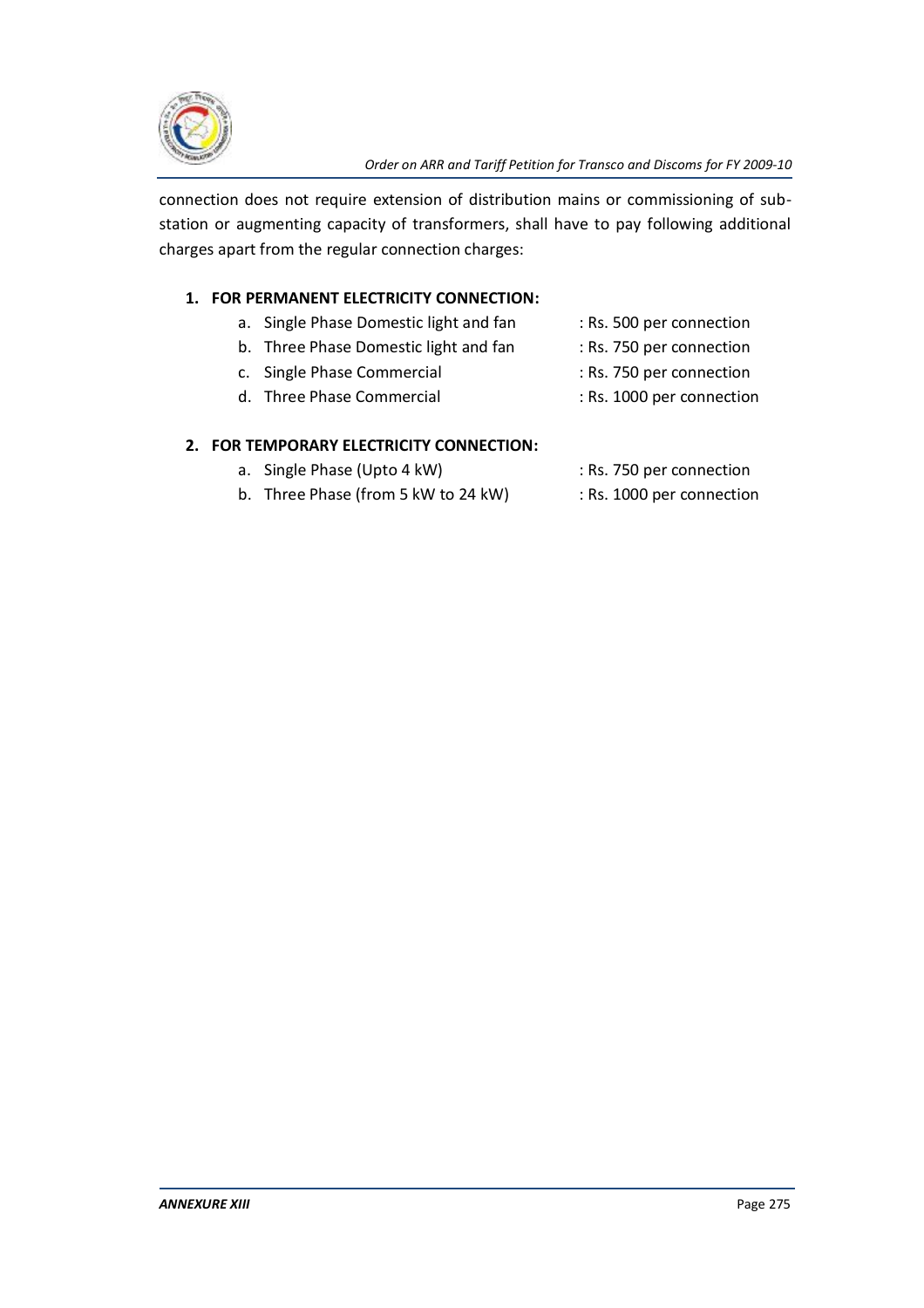

#### **ANNEXURE - XIV**

#### **LIST OF POWER FACTOR APPARATUS:**

#### **FOR MOTORS:**

| SI. No. | <b>Rating of</b>        | <b>KVAR Rating of Capacitor</b> |                 |                 |                |
|---------|-------------------------|---------------------------------|-----------------|-----------------|----------------|
|         | <b>Individual Motor</b> |                                 |                 |                 |                |
|         |                         | <b>750 RPM</b>                  | <b>1000 RPM</b> | <b>1500 RPM</b> | 3000 RPM       |
| 1.      | Upto 3 HP               | 1                               | 1               | $\mathbf{1}$    | $\mathbf{1}$   |
| 2.      | 5 HP                    | $\overline{2}$                  | $\overline{2}$  | $\overline{2}$  | $\overline{2}$ |
| 3.      | 7.5 HP                  | 3                               | 3               | 3               | 3              |
| 4.      | <b>10 HP</b>            | 4                               | $\overline{4}$  | 4               | 3              |
| 5.      | <b>15 HP</b>            | 6                               | 5               | 5               | 4              |
| 6.      | <b>20 HP</b>            | 8                               | 7               | 6               | 5              |
| 7.      | <b>25 HP</b>            | 9                               | 8               | 7               | 6              |
| 8.      | 30 HP                   | 10                              | 9               | 8               | 7              |
| 9.      | 40 HP                   | 13                              | 11              | 10              | 9              |
| 10.     | <b>50 HP</b>            | 15                              | 15              | 12              | 10             |
| 11.     | 60 HP                   | 20                              | 20              | 16              | 14             |
| 12.     | 75 HP                   | 24                              | 23              | 19              | 16             |
| 13.     | 100 HP                  | 30                              | 30              | 24              | 20             |
| 14.     | 125 HP                  | 39                              | 38              | 31              | 26             |
| 15.     | 150 HP                  | 45                              | 45              | 36              | 30             |
| 16.     | 200 HP                  | 60                              | 60              | 48              | 40             |

#### **FOR WELDING TRANSFORMERS:**

| SI.<br>No. | Name Plate Rating in KVA of Individual<br><b>Welding Transformer</b> | <b>Capacity of the Capacitors</b><br>(KVAR) |
|------------|----------------------------------------------------------------------|---------------------------------------------|
| 1.         |                                                                      |                                             |
| 2.         |                                                                      |                                             |
| 3.         |                                                                      |                                             |
| 4.         |                                                                      |                                             |
| 5.         |                                                                      |                                             |
| 6.         | 6                                                                    |                                             |
|            |                                                                      | h                                           |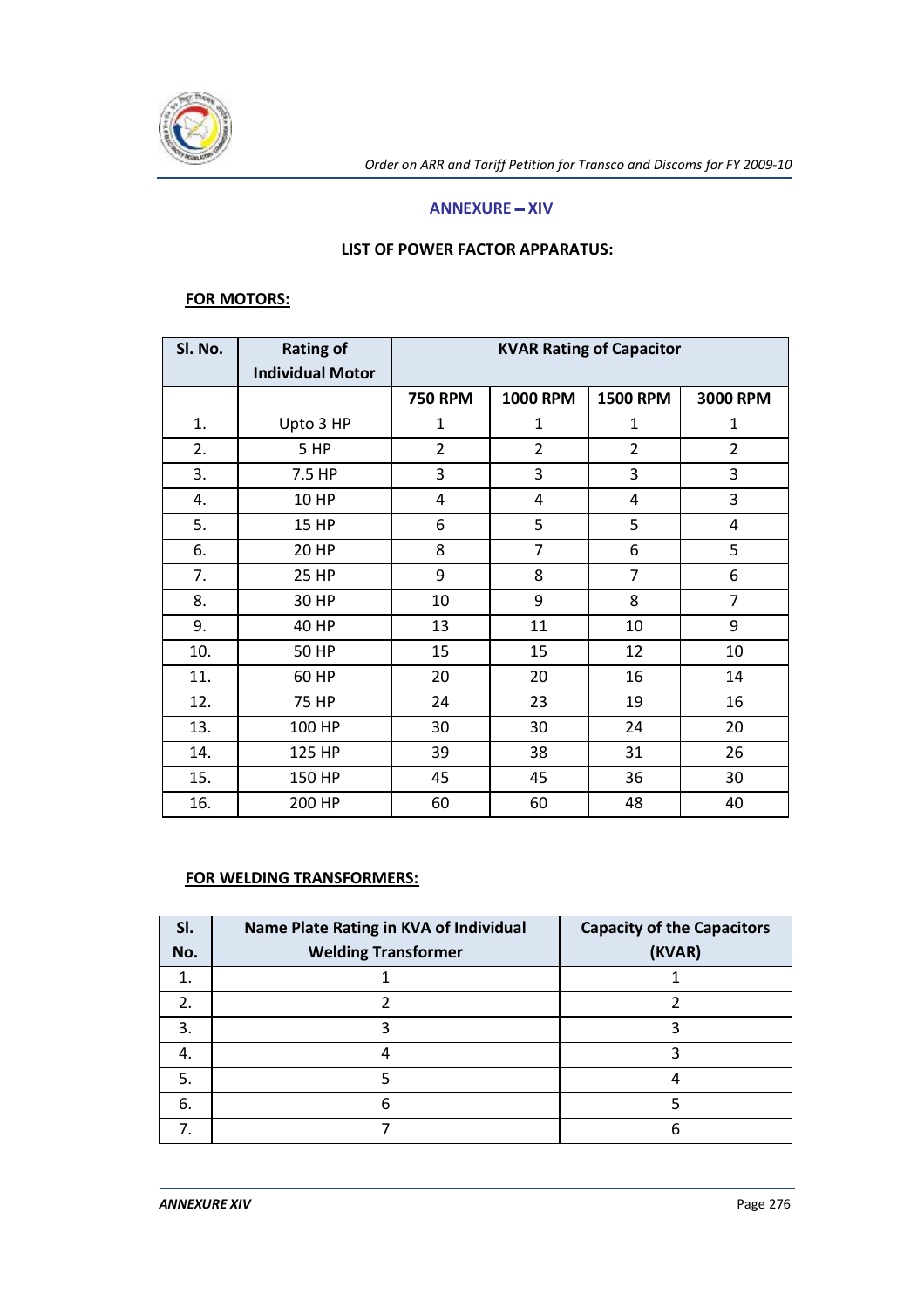

| SI. | Name Plate Rating in KVA of Individual | <b>Capacity of the Capacitors</b> |
|-----|----------------------------------------|-----------------------------------|
| No. | <b>Welding Transformer</b>             | (KVAR)                            |
| 8.  | 8                                      | 6                                 |
| 9.  | 9                                      | $\overline{7}$                    |
| 10. | 10                                     | 8                                 |
| 11. | 11                                     | 9                                 |
| 12. | 12                                     | 9                                 |
| 13. | 13                                     | 10                                |
| 14. | 14                                     | 11                                |
| 15. | 15                                     | 12                                |
| 16. | 16                                     | 12                                |
| 17. | 17                                     | 13                                |
| 18. | 18                                     | 14                                |
| 19. | 19                                     | 15                                |
| 20  | 20                                     | 15                                |
| 21. | 21                                     | 16                                |
| 22. | 22                                     | 17                                |
| 23. | 23                                     | 18                                |
| 24. | 24                                     | 19                                |
| 25. | 25                                     | 19                                |
| 26. | 26                                     | 20                                |
| 27. | 27                                     | 21                                |
| 28. | 28                                     | 22                                |
| 29. | 29                                     | 22                                |
| 30. | 30                                     | 23                                |
| 31. | 31                                     | 24                                |
| 32. | 32                                     | 25                                |
| 33. | 33                                     | 25                                |
| 34. | 34                                     | 26                                |
| 35. | 35                                     | 27                                |

*Order on ARR and Tariff Petition for Transco and Discoms for FY 2009-10*